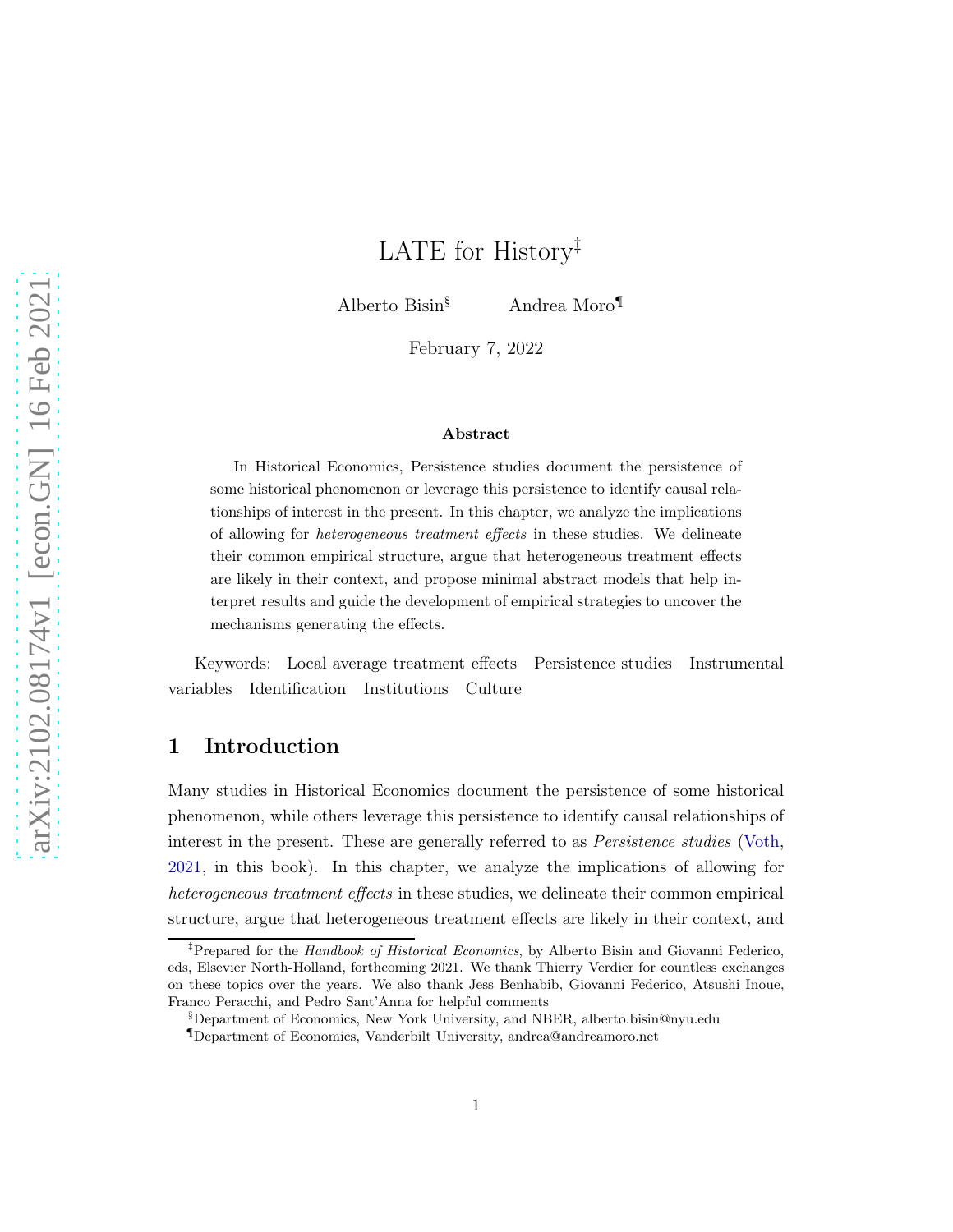propose simple abstract models that help interpret results and guide the development of empirical strategies to uncover the mechanisms generating the effects.

Persistence studies focus empirically on the effects of a treatment variable in the present, assuming its persistence from the historical past. Consider as an illustration the effects of cultural norms or institutions, e.g., on economic development. The adoption of cultural norms or the process of institutional change can be viewed, using the language of the causal inference literature, as taking-up treatment in the past. High-quality norms or institutions may then persist over time and thereby realize their effects on economic development in the present. An exogenous historical factor may be available that directly affects the treatment variable and can be exploited as an instrumental variable to identify a causal effect of norms or institutions on development.

The adoption of norms or institutions may be correlated with the returns in terms of economic development. If these returns are heterogeneous across countries - that is, if treatment effects are heterogeneous - countries with higher returns may be more likely to have adopted higher quality institutions or norms.<sup>1</sup> Heterogeneous treatments may then change the interpretation of the identified relationship between norms or institutions and economic development. For example, if higher values of the instrument induce countries with relatively higher returns to adopt higher quality norms or institutions, then the instrumental variable procedure identifies the effects produced only in high-return countries, possibly overstating the average returns of all countries. Similarly, the instrument could activate institutional and cultural changes over time, interacting with successive independent historical phenomena, inducing a special selection of heterogeneous treatment effects. Finally, even if the impact of institutions and norms in the present is homogeneous, the persistence of institutional and cultural changes in the historical past activated by treatment can be heterogeneous, affecting the interpretation of the nature of persistence.

When treatment effects are heterogeneous, therefore, the causal arguments remain generally unaffected; but the interpretation of estimated coefficients may pose new empirical questions to analyze further the mechanisms underlying the identified causal relationships. More specifically, when treatment effects are heterogeneous, the research design identifies a *Local Average Treatment Effect* (LATE), rather than the Average (subject-level) Treatment Effect (ATE); see [Imbens and Angrist](#page-38-0) [\(1994](#page-38-0)). In the investigation of the effects of cultural norms or institutions, for example, the local

<sup>&</sup>lt;sup>1</sup>This is often labeled a "selection on returns" or "selection on gains," see [Heckman et al.](#page-37-0) [\(2010\)](#page-37-0).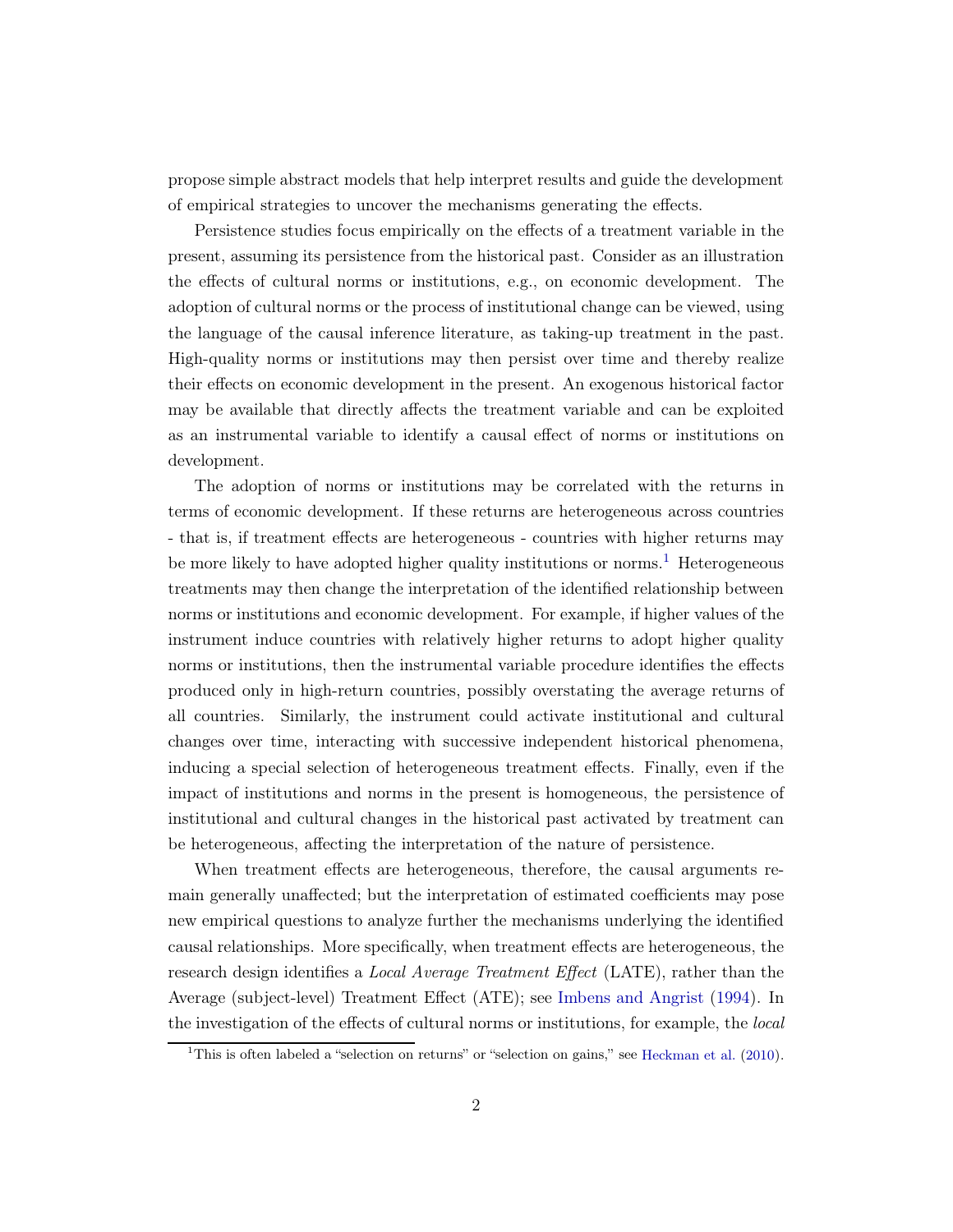effect identified by the instrumental variable procedure is the effect in countries that take-up treatment (higher quality institutions or norms) only when instrumented.<sup>2</sup>

Heterogeneous effects are bound to be important in Persistence studies. In fact, the persistent variable in Persistence studies is typically a cultural (or genetic) trait or an institutional feature or norm.<sup>3</sup> Because these variables are often defined by such sweeping concepts such as institution quality, cultural, or civic norms, they are likely affected by several underlying heterogeneous mechanisms. Furthermore, because treatment is generally taken-up in the historical past, various complex and heterogeneous dynamical processes may affect it, intervening in the determination of the objective of the analysis in the present.

Since heterogeneous treatment effects do not generally affect the causal identification argument, in this chapter we shy away from discussing the validity of the data and econometric procedures adopted in these studies.<sup>4</sup> We focus instead on the interpretation of the estimated coefficients under heterogeneous treatment effects. While the identification of causal effects in Persistence studies has produced significant first-order results, it has also highlighted how little we know about the mechanisms driving these effects. The paucity of data in historical contexts makes mechanisms hard to identify both with a quasi-experimental design and with a structural econometrics approach. For the same reason, it is hard to identify the distribution of treatment heterogeneity.

To guide our understanding about what moments of this treatment parameters

 $^{2}$ In environments where this *essential heterogeneity* is present [Heckman and Vytlacil](#page-38-0) [\(2005](#page-38-0)) show that the IV procedure identifies a weighted average of the returns and characterize the weights in terms of the relationship between the IV and the returns. In the Appendix we introduce a simple, informal primer on the distinction between LATE and ATE in the context of labor economics, to level the field between historians, economists, and other social scientists who might not be uniformly attuned to these concepts.

<sup>3</sup>Recent examples have exploited variation in a wide range of historical variables: from colonial settlers' mortality to the self-governance of Italian cities, the adoption of the plow in agriculture, medieval pogroms, the size of the slave trade from Africa. Some of these studies have identified causal relationships between phenomena of interest in the present, for example, the effect of institutional quality or civic capital on economic performance. Others have documented the persistence of various dimensions of institutional and cultural characteristics, including trust, gender attitudes, and anti-semitism. Persistence studies are a sizeable component of Historical Economics, about 10%, according to [Cioni et al.](#page-37-0) [\(2021](#page-37-0), in this book)'s classification; see their Table 2 and 4.

<sup>4</sup>Persistence studies have been the subject of great scrutiny. The credibility of the causal parameter estimates stands on the reliability of historical data, assumptions about the econometric model's error structures, and, in most cases, on the adoption of a valid instrumental variable [\(Casey and Klemp](#page-36-0) [\(2021](#page-36-0))). Because most of these studies exploit variation across geographic dimensions, spatial correlations of residuals can be a severe econometric issue; see [Kelly](#page-38-0) [\(2019](#page-38-0)) and [Voth](#page-39-0) [\(2021](#page-39-0), in this book).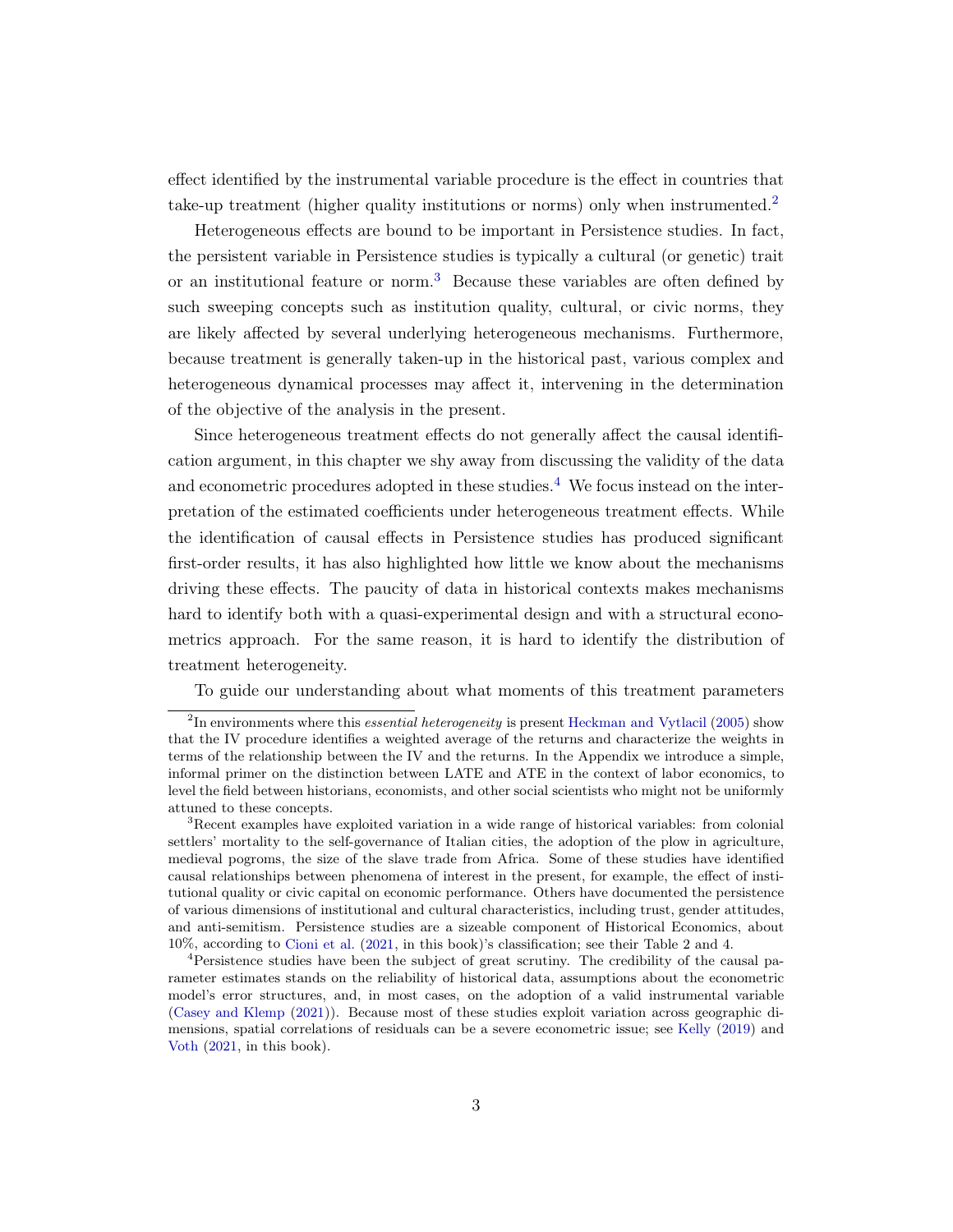distribution the estimates identify, it is therefore important to study the relationship between the instrument and treatment and how the mechanism responsible for the persistence of treatment over time correlates with the values of treatment effects. Explicit models of these relationships and mechanisms, in the context of the specific empirical analysis, help to clarify the interpretation of the identified causal effects and help the formulation of interesting new sets of questions, which can be addressed empirically, possibly with new data. To this end, we develop simple abstract models linking treatment take-up and treatment's persistence over history with treatment effects. These models delineate the underlying causal relationships and the role of the research design in the identification problem. Explicit models of these relationships and mechanisms represent the outcome of political equilibrium processes or the aggregation of individuals' relevant behavioral choices. This is typically the case, in particular, when treatment involves institutional change or change in cultural attitudes and traits as just described. To illustrate the role of these models in the abstract, without imposing a fully developed structure (which would be necessarily context dependent), we will construct minimal reduced-form models of treatment take-upwithout being explicit about their behavioral and equilibrium micro-foundations. These models provide us with interpretations of the estimated parameters, opening new empirical questions, possibly with new data.

We proceed, in the next section, by formalizing Persistence studies' common structure. In Section [3](#page-8-0) we apply this framework to persistence studies whose main goal is to identify the causal relationship between variables in the present. These studies exploit the persistence of a variable in the historical past to provide an instrument. In Section [4,](#page-22-0) we focus instead on a set of persistence studies that are directly interested in investigating the persistence of historical variables.

## 2 Persistence studies

In this section, we introduce the issue of identification of causal relationships in Persistence studies. We delineate their common empirical structure by constructing a simple formal framework that encompasses most papers in the literature.<sup>5</sup>

<sup>&</sup>lt;sup>5</sup>For a book-length treatment of causal analysis in econometrics, see [Angrist and Pischke](#page-35-0) [\(2008](#page-35-0), [2014](#page-35-0)). For a more abstract approach to causality, see [Pearl](#page-38-0) [\(2009\)](#page-38-0); [Pearl et al.](#page-38-0) [\(2016](#page-38-0)).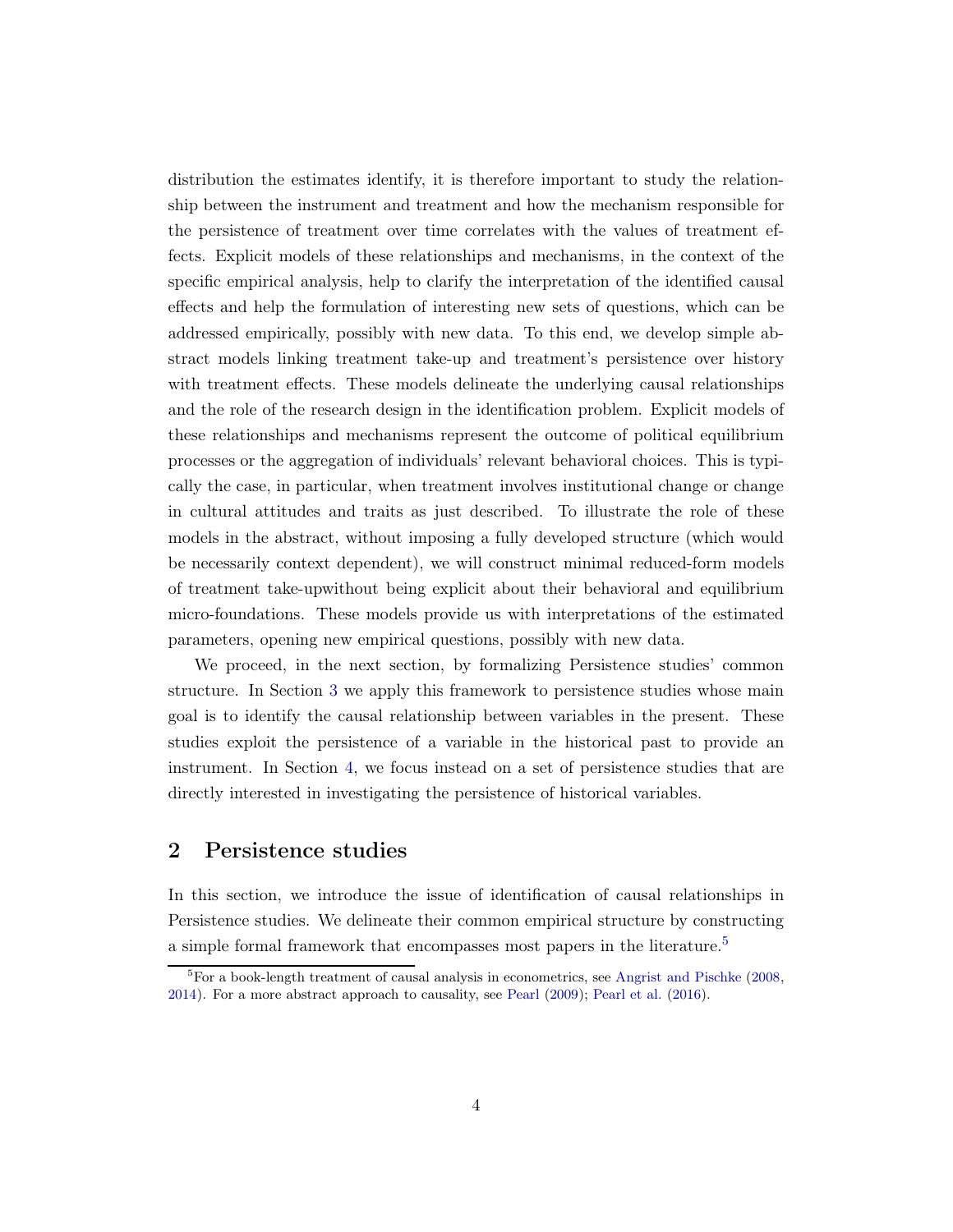### <span id="page-4-0"></span>2.1 Empirical model

Let any variables measured in present time be indexed by  $t$  and any historical variables by  $t-h$ , where h is the historical lag considered. Let  $i=1,2,\ldots,N$  index the cross-section in the data, typically defined along political or geographic dimensions: countries, cities, ethnic groups, etc. . . Consider the following cross-sectional relationship between variables at present time t:

$$
y_t = \alpha + \beta x_t + u_t,\tag{1}
$$

where  $y_t, x_t, u_t$  are N-dimensional vectors indexed by location  $i = 1, 2, ..., N$ ; the parameter  $\beta$  is also an N-dimensional vector: distinct  $\beta_i$ , across locations  $i =$  $1, 2, \ldots, N$ , represent the heterogeneous effects which are the focus of our analysis.<sup>6</sup> The explanatory variable  $x_t$  is generally endogenous, e.g., because of a common factor affecting both  $x_t$  and  $y_t$  or because of two-way causation between  $y_t$  and  $x_t$ .

History enters the empirical model through the underlying (unobservable) historical dynamics of the explanatory variable  $x_t$ , governed by a stochastic process,  ${x_{\tau}}_{\tau\in T}$ , where T denotes the historical sequence of time until the present  ${t$  $h, \ldots, \tau, \ldots t$ . We model the persistence of the process  $\{x_{\tau}\}\$ assuming

$$
cov(x_{t-h}, x_t) = \rho; \tag{2}
$$

where  $\rho$  is also an N-dimensional vector, allowing for heterogeneity of persistence across locations  $i = 1, 2, ..., N$  (for simplicity we assume that  $\rho$  does not depend on  $h$  or  $t$ ).

The econometrician observes an instrument for  $x_t$  that we will assume to be valid throughout the chapter, in the sense defined below (Assumption [1\)](#page-8-0). The characterizing feature of Persistence studies is that the instrument, an N−dimensional vector  $z_{t-h}$ , is realized in the historical past, at  $t-h$ . The empirical structure underlying the IV strategy depends crucially on the historical persistence of the instrumented variable,  $x_t$ . The instrument  $z_{t-h}$  is assumed to affect causally and directly  $x_{t-h}$ and hence indirectly  $x_t$  through the persistence of the process  $\{x_\tau\}_{\tau \in T}$  in history. This structure does not require the econometrician to observe the realizations of the stochastic process at any time other than t; in particular,  $x_{t-h}$  is generally not

<sup>&</sup>lt;sup>6</sup>We abuse notation by not distinguishing the random variables in the population from their sample realizations. Also, in our notation, products between vectors are to be intended as Hadamard products; so that, in Equation 1,  $\beta x_t = [\beta_i x_{i,t}]_{i=1}^N$ .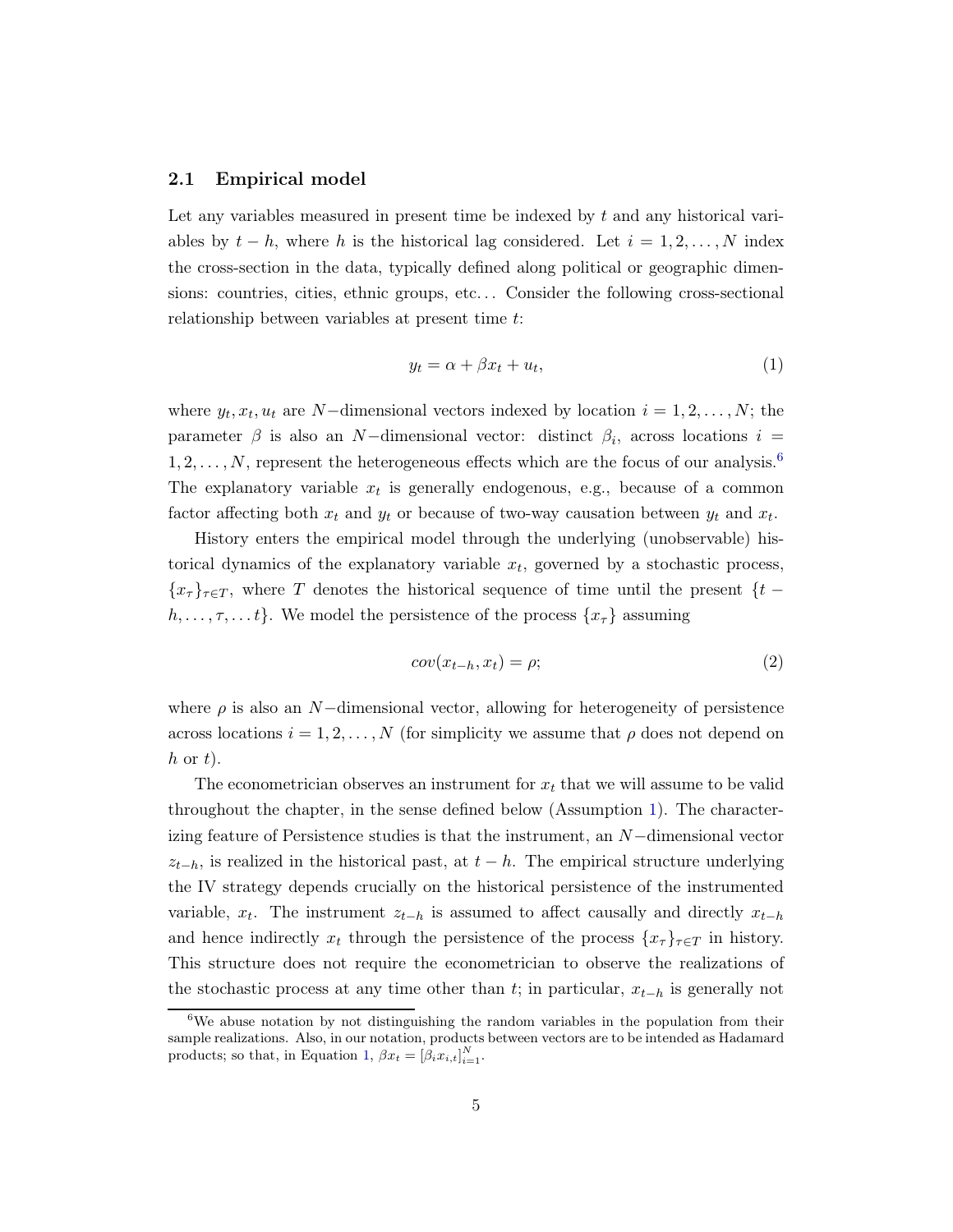<span id="page-5-0"></span>

Figure 1: Persistence studies: general case.

Note: Circles indicate variables observed by the investigator. Dashed circles indicate unobserved variables. Solid arrows indicate directions of causality. Double arrows indicate endogeneity or any other factor preventing the identification of a causal effect (omitted variables, selection bias, etc...).

observable to the econometrician. However, if a proxy  $p_{t-h}$  for  $x_{t-h}$  is observable,  $z_{t-h}$  can be an instrument for  $p_{t-h}$ , even though  $p_{t-h}$  might be endogenous with respect to  $x_{t-h}$ . Fig. 1 illustrates the relationship between variables in this empirical model.<sup>7</sup>

The examples from the literature that we study in the rest of the paper focus on two separate objectives of the empirical analysis. One is to estimate some moment of the cross-section of treatment effects,  $\beta_i$ , or another relevant feature of their distribution. When data on a proxy  $p_{t-h}$  for  $x_{t-h}$  are available, another objective of the analysis is to estimate some relevant feature of the distribution of the crosssection of persistence effects,  $\rho_i$ .

## 2.2 Heterogeneity and LATE effects

Allowing for heterogeneous treatment effects might have important implications with respect to how these effects, as they are identified in Persistence studies, are inter-

<sup>7</sup> It is difficult to represent models with endogenous, equilibrium relationships, or to represent the distinction between LATE and ATE, using Directed Acyclical Graphs (see [Imbens](#page-38-0) [\(2019](#page-38-0))). This chart and the next ones are meant to illustrate the relationships between variables in the various empirical models, not as a tool to discuss the causal identification designs, which we study analytically in the text.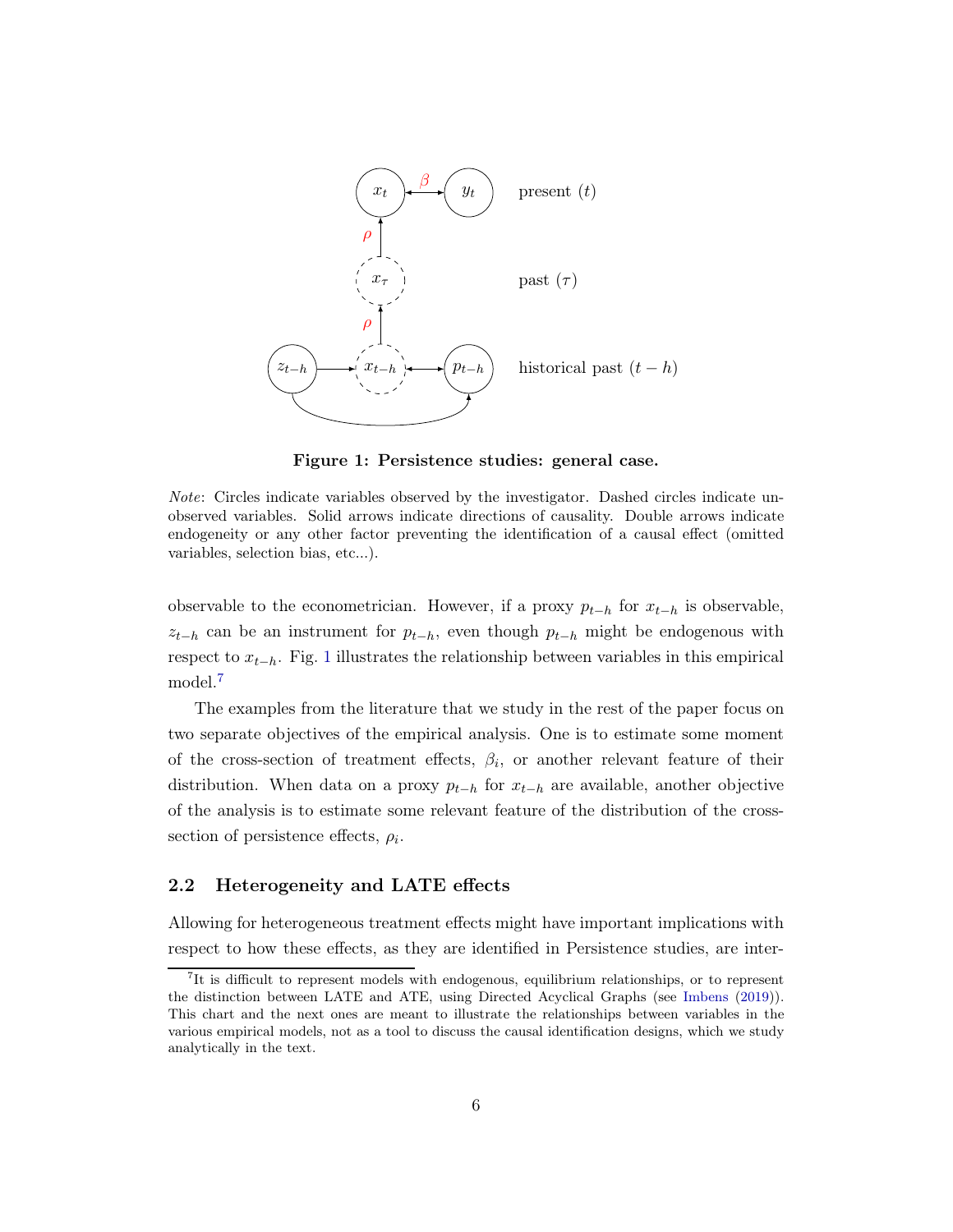preted. Consider the empirical model delineated in Section [2.1](#page-4-0) and represented in Fig. [1.](#page-5-0) Assume that either the relationship between  $x_t$  and  $y_t$  and/or the persistence effects from  $x_{t-h}$  to  $x_t$  are heterogeneous; that is,  $\beta$ ,  $\rho$  are heterogeneous across locations  $i = 1, 2, \ldots, N$ . As long as  $z_{t-h}$  is a valid instrument for  $x_t$  or for  $p_{t-h}$ , the IV procedure identifies a causal effect; that is, the causal arguments which are the objective of Persistence studies remain unaffected. But consider the case in which the mechanism inducing location  $i$  to take-up treatment after being instrumented, or to maintain the treatment over time, depends on the values of  $\beta$  and  $\rho$  assumed by that location. In this case, heterogeneity matters for the interpretation of the identified causal effect. For instance, if locations taking-up treatment have on average high β, e.g., because a high β lowers the cost of treatment, then the IV procedure will tend to identify a high  $\beta$ ; that is, the *local* effect of treatment for those locations in fact induced by the instrument to adopting treatment (the *complier* locations in the jargon of LATE studies; see later).

To push the empirical analysis of Persistence studies forward it is therefore important to study the relationship between the instrument  $z_{t-h}$  and treatment  $x_t$  and how this relationship can be filtered through the values of  $\beta$  and/or  $\rho$ . Similarly, it is important to study how the mechanism responsible for the persistence of treatment over time, from  $x_{t-h}$  to  $x_t$ , correlates with the values of  $\beta$  and/or  $\rho$ . Explicit models of these relationships and mechanisms, in the context of the specific empirical analysis, help clarifying the interpretation of the identified causal effects and help the formulation of interesting new sets of questions, which can be addressed empirically, possibly with new data. To this end, we develop below minimal abstract models linking treatment take-up in a location, and the treatment's persistence over history with the location's value of  $\beta$  and/or  $\rho$ .

Importantly, the mechanisms leading to treatment take-up and its persistence over history cannot generally be represented by behavioral choice problems because the units of observation in most of these studies are countries, cities, ethnic groups. Consequently, whether treatment is adopted or not, and whether it persists over history, rests on the outcome of political equilibrium processes or on the aggregation of the relevants behavioral choices of individuals. This is typically the case when treatment involves institutional change or change in characteristic cultural attitudes and traits. For the sake of simplicity and abstraction, our analysis will be limited to reduced-form models of treatment take-up, without being explicit about their equilibrium micro-foundations. Furthermore, since the context determines the ap-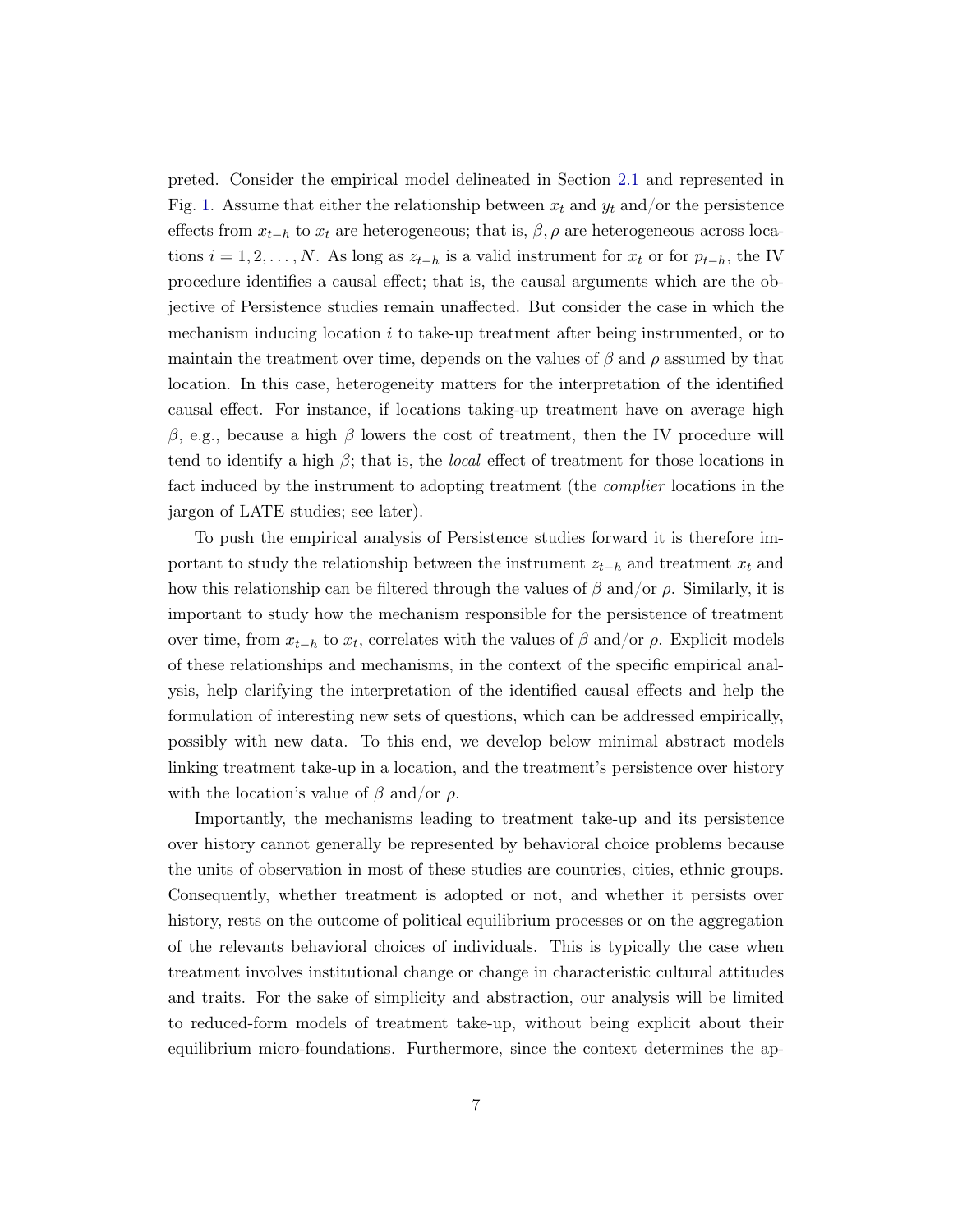<span id="page-7-0"></span>

Figure 2: Persistence studies: empirical models.

Note: Circles indicate variables observed by the investigator. Dashed circles indicate unobserved variables. Solid arrows indicate directions of causality. Double arrows indicate endogeneity or any other factor preventing the identification of a causal effect (omitted variables, selection bias, etc...). Dashed arrows indicate potential causal links. Highlighted in red (gray in print version) are the relationships of interest.

propriate modeling assumptions, we will illustrate our approach in the context of several classic Persistence studies.

In the next two sections, we introduce two empirical models, special cases of the model introduced above, to highlight different strands of the literature.<sup>8</sup> In Section [3](#page-8-0) we consider first the special case of the empirical model in Section [2.1](#page-4-0) in which the econometrician aims at uncovering a causal relationship between current variables. The instrument in the historical past and the persistence of the independent variable are, in a sense, means to this end. The relationships between variables in this class of models are represented in Fig. 2(a). As an illustration of this empirical model it will be useful to consider two classic papers among the most-well known in the field: [Acemoglu et al.](#page-35-0) [\(2001\)](#page-35-0) on the colonial origins of economic development, and [Ashraf and Galor](#page-36-0) [\(2013\)](#page-36-0) on the effect of human genetic diversity on development. These papers provide distinct causal explanations of comparative economic development (affected by different dependent variables). [Acemoglu et al.](#page-35-0) [\(2001](#page-35-0)) focus on the effect of the quality of institutions; specifically, the level of protection of property

 ${}^{8}$ This categorization is related to the distinction between *apples-on-apples* and *apples-on-oranges* models by [Voth](#page-39-0) [\(2021](#page-39-0), in this book).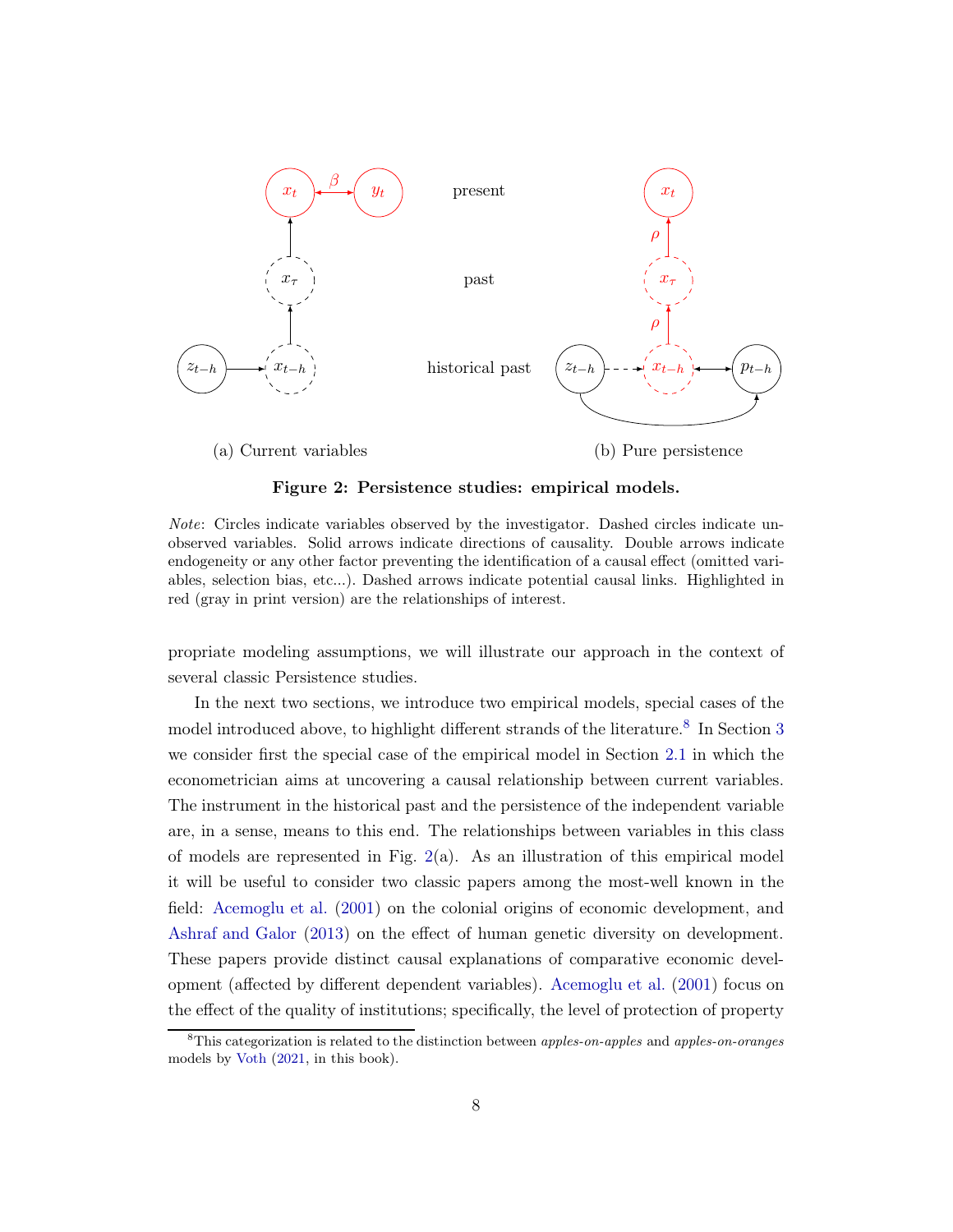<span id="page-8-0"></span>rights. [Ashraf and Galor](#page-36-0) [\(2013](#page-36-0)) study how human genetic diversity affects economic development through the contrasting effect of social conflict and innovation or creativity.

Next, in Section [4](#page-22-0) we consider the special case of the empirical model in Section [2.1](#page-4-0) in which the econometrician aims at uncovering the relationship between the same variable at two distant times in history. The instrument in the historical past identifies the persistence of a relevant variable, which is, in a sense, the objective of the analysis; see Fig. [2\(](#page-7-0)b). As an illustration of this type of models we will consider four other classic well-known papers providing evidence for the persistence of some form of either institutions or cultural traits over the long-run historical past: [Voigtländer and Voth](#page-39-0) [\(2012](#page-39-0)), [Nunn and Wantchekon](#page-38-0) [\(2011](#page-38-0)), [Guiso et al.](#page-37-0) [\(2016\)](#page-37-0), and [Alesina et al.](#page-35-0) [\(2013](#page-35-0)), studying, respectively, the persistence of anti-semitism, social trust, civic capital, and gender attitudes.

# 3 Persistence studies that analyze relationships between current variables

Consider the special case of the empirical model of Section [2.1](#page-4-0) in which the econometrician does not observe any proxy  $p_{t-h}$  for  $x_{t-h}$  and  $z_{t-h}$  is an instrument for  $x_t$ , through the persistence of the process  $\{x_\tau\}_{\tau\in T}$ . We assume that  $z_{t-h}$  is a valid instrument to concentrate our analysis on the interpretation of the estimates of  $\beta$ or  $\rho$  when they are allowed to be heterogeneous across locations  $i = 1, 2, \ldots, N$ . Besides requiring that  $z_{t-h}$  be correlated with  $x_t$ , validity also requires  $z_{t-h}$  to be as good as randomly assigned and to satisfy the exclusion restriction, that is,  $z_{t-h}$ affects  $y_t$  only through  $x_t$ .<sup>9</sup>

Assumption 1.  $z_{t-h}$  is a valid instrument for  $x_t$ ; in particular,

$$
cov(z_{t-h}, x_t) \neq 0
$$
  
 
$$
cov(z_{t-h}, y_t | x_t) = 0.
$$

In [Acemoglu et al.](#page-35-0) [\(2001](#page-35-0)), for instance, the process  $\{x_{\tau}\}_{\tau \in T}$  represents the quality of institutions, from colonial times  $t - h$  to the present t. The instrument  $z_{t-h}$ is settler's mortality: the authors argue that low settlers' mortality facilitated the

 $^{9}$ See [Angrist and Pischke](#page-35-0) [\(2008](#page-35-0)), ch. 4.4.1 for formal assumptions.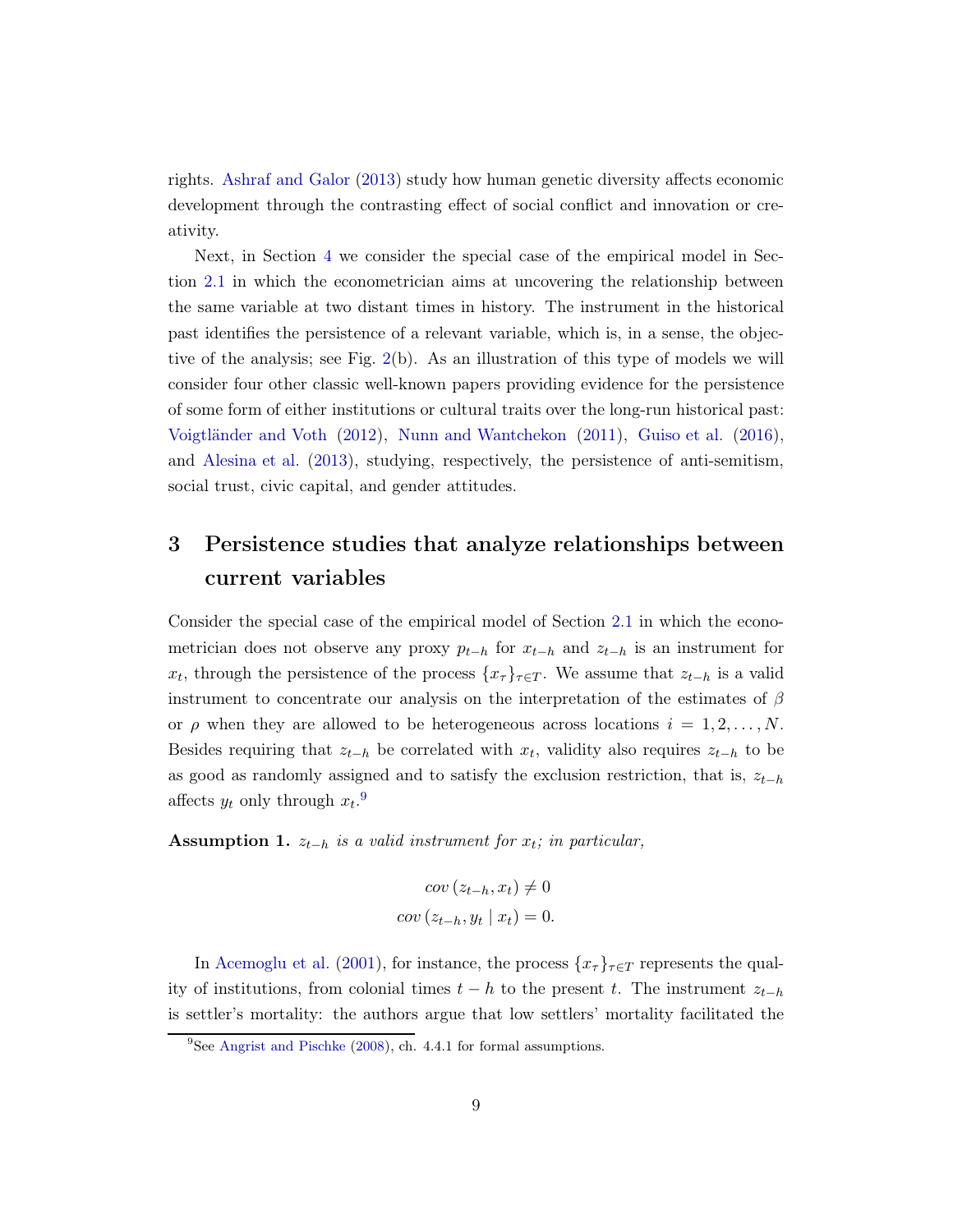| Article         | Чŧ                                                                    | $x_{t-h}$       | $z_{t-h}$           |
|-----------------|-----------------------------------------------------------------------|-----------------|---------------------|
| $A$ JR $(2001)$ | GDP per capita, $t = 1995$                                            | Property rights | Settlers' mortality |
| AG(2013)        | Population density, $t = 1500$ Genetic diversity Distance from Africa |                 |                     |

Table 1: Variables in selected current relationship studies.

Note: See Fig. [2\(](#page-7-0)a) for relationships between variables. Abbreviations: AJR: [Acemoglu et al.](#page-35-0) [\(2001](#page-35-0)), AG: [Ashraf and Galor](#page-36-0) [\(2013\)](#page-36-0).

set-up of inclusive institutions by colonial powers, whereas high settlers' mortality caused extractive institutions. The parameter  $\beta$  represents the returns to institutional quality in terms of economic development, measured by current per capita GDP. In [Ashraf and Galor](#page-36-0) [\(2013\)](#page-36-0) the process  $\{x_\tau\}_{\tau \in T}$  is human genetic diversity, from the first migration of Homo sapiens "Out of Africa" until the present. The instrument is distance of the current geographical location from East Africa, which is causal to human genetic diversity as a consequence of the serial-founder effect, whereby genetic diversity is reduced at any successive migration event. The parameter  $\beta$  represents the returns to human genetic diversity in terms of economic development, measured by population density in 1500. The underlying hypothesis, confirmed by their empirical analysis, is that diversity has a hump-shaped effect on development, because it has both beneficial and detrimental effects by increasing social conflict, but fostering innovation or creativity. Table 1 presents concisely the variables adopted in the main specifications of these studies.<sup>10</sup>

To simplify the intuition and to present results with minimal algebra (the argument generalizes without these assumptions), consider an environment where both the instrument  $z_{t-h}$ , and the treatment  $x_{\tau}$ , for any  $\tau \in T$ , are binary. Under these assumptions, the instrumental variable estimator coincides with the Wald estimator,

<sup>10</sup>These examples illustrate well how heterogeneous treatment effects may play a role in the analysis. [Acemoglu et al.](#page-35-0) [\(2001](#page-35-0)), e.g., interpret their measure of institutional quality a "cluster of institutions, including constraints on government expropriation, independent judiciary, property rights enforcement, and institutions providing equal access to education and ensuring civil liberties, that are important to encourage investment and growth. Expropriation risk is related to all these institutional features." This interpretation allows for different mechanisms connecting expropriation risk to economic performance, leading naturally to the possibility of heterogeneous effects, which depend on which mechanism is activated. This is the case in [Ashraf and Galor](#page-36-0) [\(2013\)](#page-36-0) as well, where genetic diversity, or lack thereof, affects development by a combination of creativity, increased cooperation, trust, socioeconomic order, adaptability, specialization, and so on.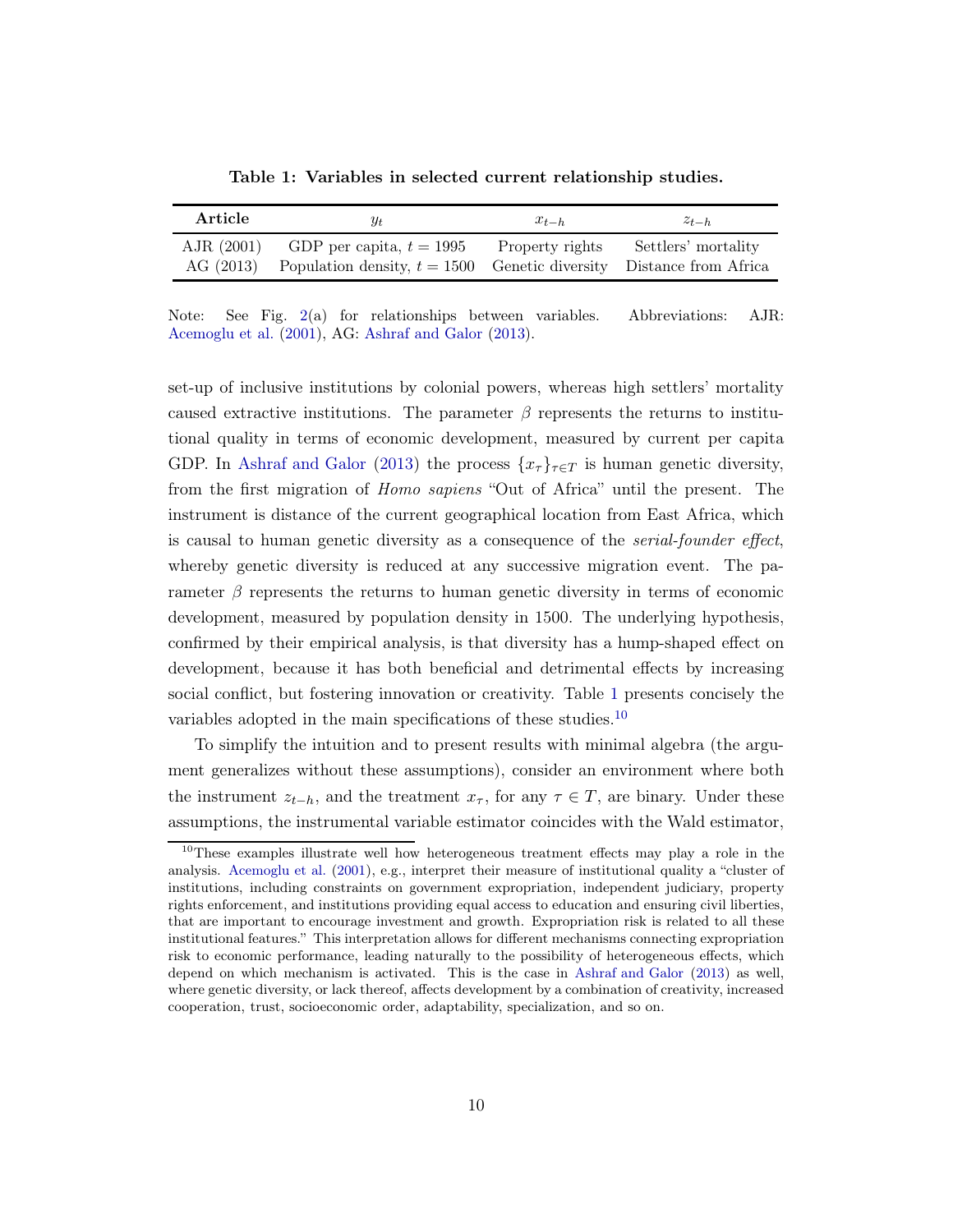<span id="page-10-0"></span>whose population analog is:

$$
\frac{E(y_t|z_{t-h} = 1) - E(y_t|z_{t-h} = 0)}{E(x_t|z_{t-h} = 1) - E(x_t|z_{t-h} = 0)} = \beta
$$
\n(3)

This representation of the IV estimator has an intuitive interpretation: assuming the instrument is random with respect to the treatment, the effect of the instrument on the dependent variable (the *Reduced form*) divided by the effect of the instrument on the treatment (the First stage) uncovers the causal effect of a unit change of the independent variable on the treatment.

Allowing for  $\beta$  to be heterogeneous across locations  $i = 1, 2, ..., N$  opens the door for the possibility that the relationship between the instrument  $z_{t-h}$  and the independent variable, the treatment  $x_t$ , is filtered through the effect of  $\beta$ . Instrumented locations, with  $z_{i,t-h} = 1$ , might take treatment or not,  $x_{i,t} = 1$  or  $= 0$ , depending on  $\beta_i$ . This is the fundamental factor inducing relevant LATE effects that are different from ATE effects. Importantly, note that this does not affect the validity of the instrument.<sup>11</sup> To formalize the result we want to focus on, assume  $\beta_i$  affects differently the relationship between  $z_{i,t-h}$  and the treatment  $x_{i,t}$  across locations  $i = 1, 2, \ldots, N$ . Then we can categorize four conceptually different types of locations, which we label, following the causal identification literature, Always takers, Never takers, Compliers, and Defiers:

Always takers: all i such that  $x_{i,t} = 1$  for all values of  $z_{i,t-h}$ ;

*Never takers*: all *i* such that  $x_{i,t} = 0$  for all values of  $z_{i,t-h}$ ;

Compliers: all i such that  $x_{i,t} = 1$  when  $z_{i,t-h} = 1$  and  $x_{i,t} = 0$  when  $z_{i,t-h} = 0$ ;

Defiers: all i such that  $x_{i,t} = 1$  when  $z_{i,t-h} = 0$  and  $x_{i,t} = 0$  when  $z_{i,t-h} = 1$ .

The instrumental variables estimator in Eq. (3) identifies the LATE effects of the instrument, that is, the effect of the instrument for the Compliers:

Theorem 1. [\(Imbens and Angrist](#page-38-0), [1994](#page-38-0)) Suppose Assumption [1](#page-8-0) holds and that the

<sup>&</sup>lt;sup>11</sup>Validity is guaranteed if  $x_t \mid_{z_{t-h}=1}$  ≠  $x_t \mid_{z_{t-h}=0}$  and  $y_t \mid_{x_t,z_{t-h}=0}$  =  $y_t \mid_{x_t,z_{t-h}=1}$ , where  $x_t \mid_{z_{t-h}}$ and  $y_t \mid_{x_t, z_{t-h}}$  indicate, respectively, the random variable  $x_t$  conditional to the realization of  $z_{t-h}$ and  $y_t$  conditional to the realization of  $x_t, z_{t-h}$ . Weaker conditions in terms of conditional means are sufficient.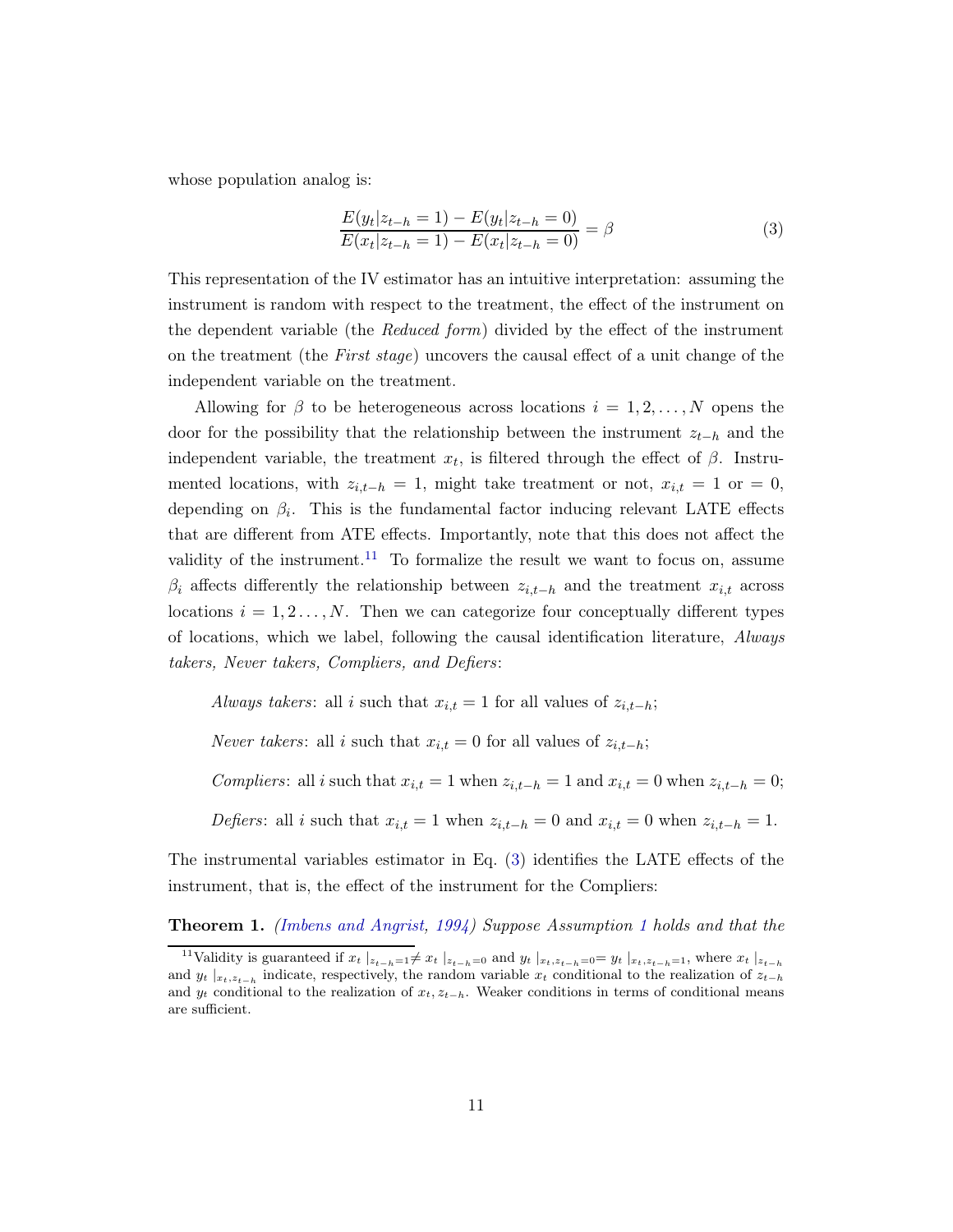<span id="page-11-0"></span>treatment induces no Defiers, then

$$
\frac{E(y_t|z_{t-h}=1) - E(y_t|z_{t-h}=0)}{E(x_t|z_{t-h}=1) - E(x_t|z_{t-h}=0)}
$$
\n
$$
= E(y_{i,t}|x_{i,t=1} - y_{i,t}|x_{i,t=0}|i \in \text{complex})
$$
\n
$$
= E(\beta_i | i \in \text{complex})
$$

This theorem helps qualifying the interpretation of the estimate of  $\beta$  in the empirical implementation of Persistence studies when reasonable structures can be hypothesized which separate Compliers as a subset of all the locations and on whether in these structures Compliers can be characterized by a distinct distribution of  $\beta$  with respect to the other types.

### 3.1 Abstract models of treatment take-up and persistence

To identify Complier locations and their characteristics it is generally useful to model how the mechanisms which induces treatment take-up and persistence, so that  $x_t =$ 1, can be filtered through  $\beta$ . We illustrate this generally, by developing four minimal abstract models linking  $z_{t-h}$  to  $x_t$  via  $\beta$ . These models represent reduced-form behavioral-equilibrium relationships, as we already noticed, without explicit microfoundations. It is our aim to show how this analysis is especially relevant in an historical context and how it may guide the development of empirical strategies to uncover the mechanisms underlying the identified causal effect. We associate these models narratively to the papers we have selected as an example in this section.

#### 3.1.1 Treatment take-up at  $t-h$

Let  $b_i$  denote the benefits of treatment for location i in historical times,  $t - h$ ; that is, the benefits of  $x_{i,t-h} = 1$  relative to  $x_{i,t-h} = 0$ . Assume  $b_i$  represents a relevant parameter which characterizes location  $i$ , but is not observable to the econometrician. Let  $c(z_{t-h})$  denote the cost of treatment at  $t-h$ ; and let the effect of the instrument be a reduction in the cost of treatment,

$$
c(z_{i,t-h} = 1) < c(z_{i,t-h} = 0).
$$

In [Acemoglu et al.](#page-35-0) [\(2001\)](#page-35-0) lower settler mortality, which we denote with  $z_{t-h} = 1$ , is assumed to lower the cost of creating and maintaining inclusive institutions that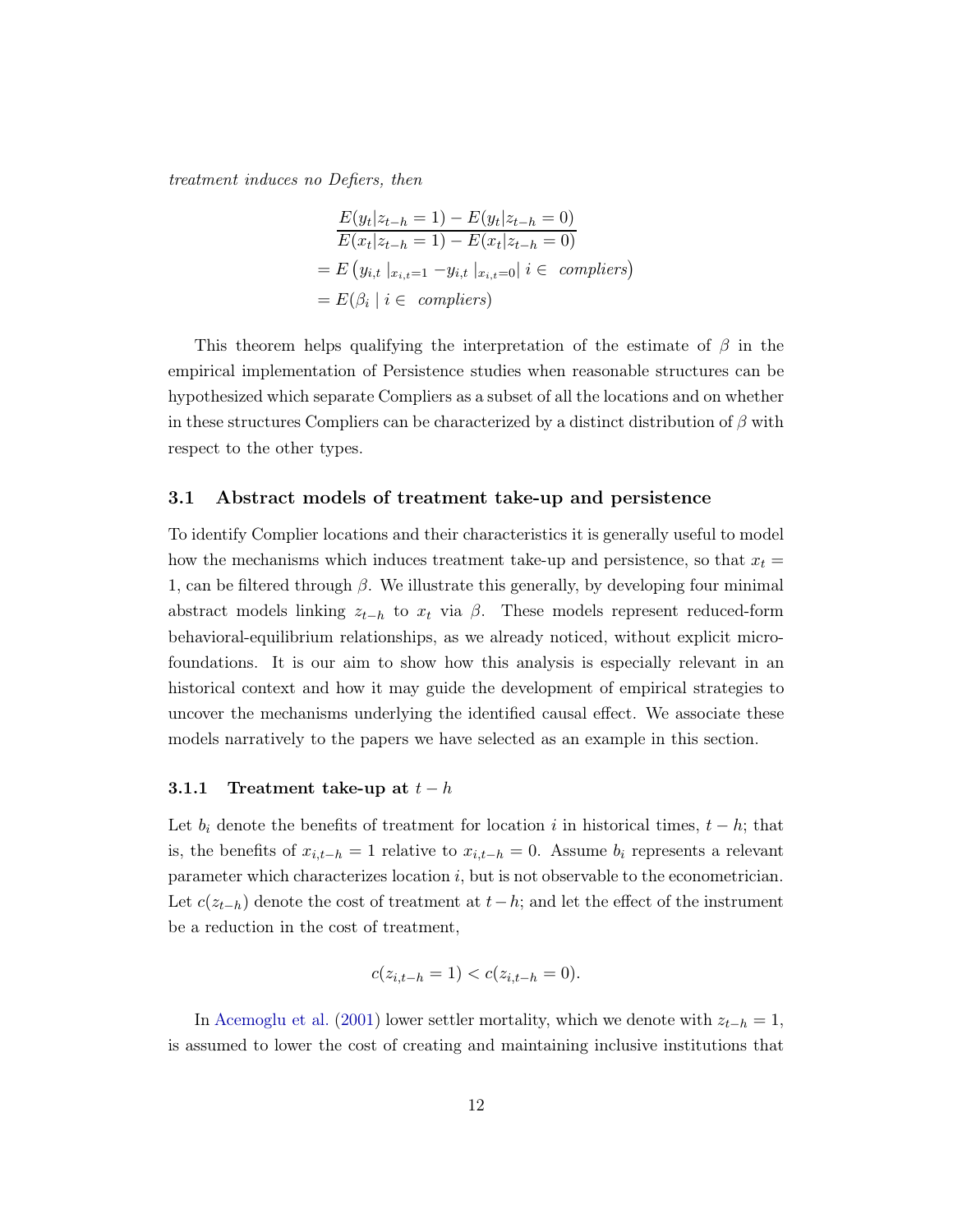protect property rights in the colony. In [Ashraf and Galor](#page-36-0) [\(2013](#page-36-0)) the distance from East Africa affects treatment because a shorter distance facilitates higher genetic diversity being associated with fewer migration events after the original one "Out of Africa."

Consider a behavioral-equilibrium relationship postulating treatment at  $t - h$  to be determined by a simple cutoff condition: each location  $i = 1, 2, \ldots, N$  takes-up treatment if its benefit is greater than the cost:

$$
x_{i,t-h} = \begin{cases} 1 & \text{if } b_i \ge c(z_{i,t-h}) \\ 0 & \text{otherwise} \end{cases}
$$

.

To focus on the relationship between  $z_{t-h}$  and  $x_t$ , assume that the persistence of the explanatory variable is homogeneous (and perfect); that is,  $\rho_i = 1$ , for all  $i =$  $1, 2 \ldots, N$ , and

$$
x_{i,\tau} = x_{i,\tau-1}, \ \ t - h \le \tau \le t.
$$

Treatment can only occur at  $t - h$  and is never undermined in the course of history. Consequently, locations can be categorized depending on their characteristic  $b_i$ . Always takers are all those locations i such that  $b_i \ge c(z_{i,t-h} = 0) > c(z_{i,t-h} = 1)$ ; and *Never takers* are all *i* such that  $c(z_{i,t-h} = 0) > c(z_{i,t-h} = 1) > b_i$ . Most importantly, the *Compliers* whose effect is identified by the IV are those locations whose benefits of treatment  $b_i$  are higher than the cut-off when treated by the instrument, but lower when not-treated:

$$
c(z_{i,t-h} = 1) \le b_i < c(z_{i,t-h} = 0).
$$

Finally, there are no *defiers* (as required by Theorem [1\)](#page-10-0).

According to this abstract behavioral-equilibrium model of treatment, for LATE effects to be distinct from ATE it is sufficient to hypothesize that  $\beta_i$  and  $b_i$  are correlated, i.e. that the benefits of treatment  $b_i$  are at least in part obtained through the effects of treatment on the relevant dependent variable  $y_{i,t}$ ,  $\beta_i$ . In the context of the effects of institutional quality on economic development in [Acemoglu et al.](#page-35-0) [\(2001\)](#page-35-0), it seems natural to think of the returns of institutional quality in terms of economic development for a country  $i, \beta_i$ , as a measure of the benefits of treatment  $b_i$  for this country. In this context, this simple behavioral-equilibrium model of institutional formation can be used to explicit conditions, that may in principle be validated empirically, and refine the interpretation of the IV estimate of the returns of institutional quality by identifying the mechanisms leading different locations to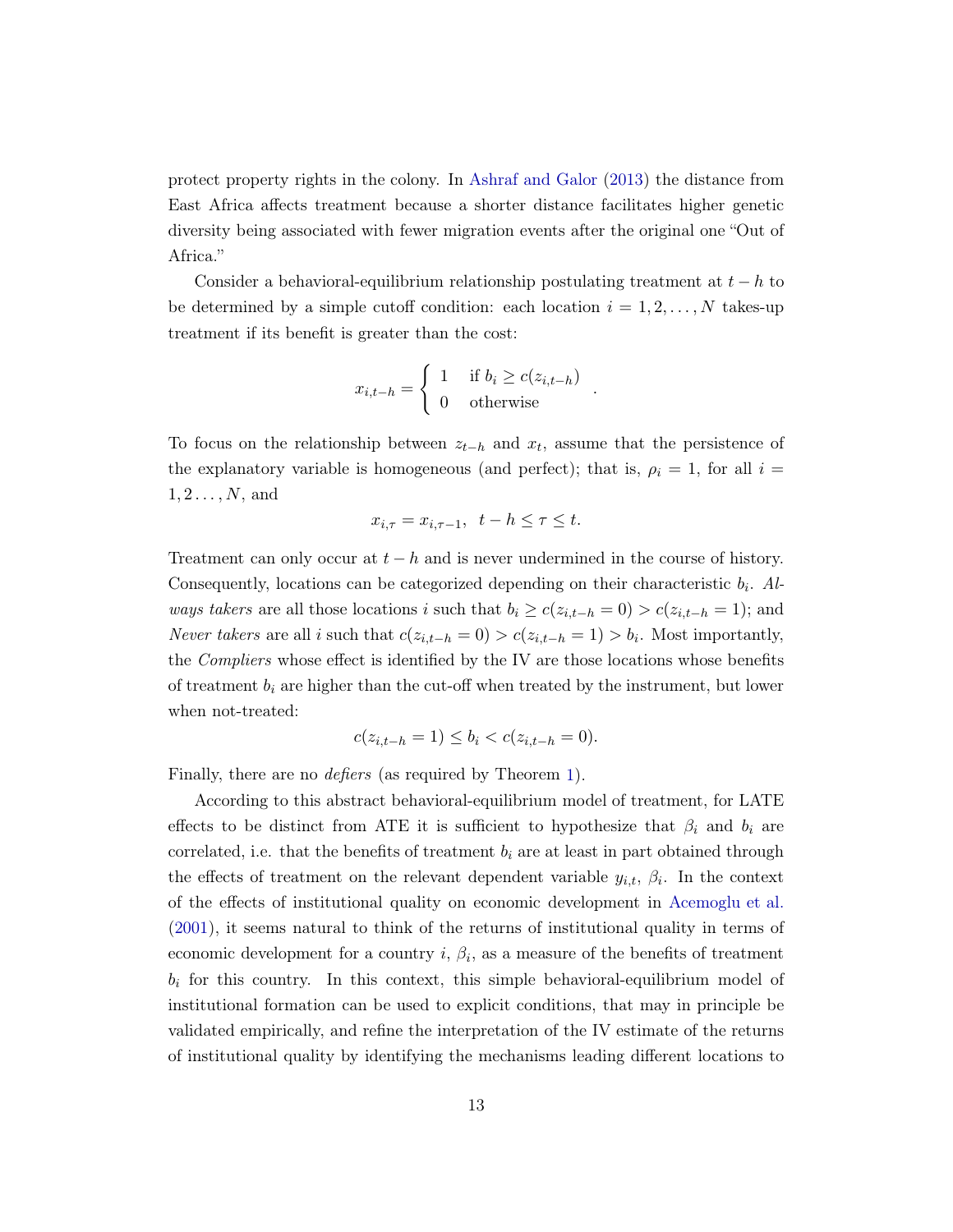<span id="page-13-0"></span>take up treatment or not.

Consider the following somewhat extreme case as further illustration.<sup>12</sup> Assume for simplicity that there are two types of countries,  $l, h$  with  $\beta_h > \beta_l$ , and that their proportions are  $\pi_h$ ,  $\pi_l = 1 - \pi_h$  respectively. Further, assume that  $c(z_{i,t-h})$ satisfies  $c(z_{i,t-h} = 1) < \beta_l < c(z_{i,t-h} = 0) < \beta_h$ . High settlers' mortality,  $z_{t-h} = 0$ , increases the cost for the colonial power to implement the inclusive institutions that reduce future expropriation risk. Under this assumption, this cost is generally lower than the benefit, with the exception of  $l$  countries when settlers' mortality is high, which represent then the *compliers*.<sup>13</sup> In this example, therefore, the Wald estimator identifies

$$
\frac{E(y_t|z_{t-h} = 1) - E(y_t|z_{t-h} = 0)}{E(x_t|z_{t-h} = 1) - E(x_t|z_{t-h} = 0)} = \frac{\beta_h \pi_h + \beta_l \pi_l - \beta_h \pi_h}{1 - \pi_h} = \beta_l \tag{4}
$$

i.e., the gains for countries with low values of  $\beta$ , the average value of  $\beta$  among the compliers:

$$
E(\beta_i | i : c(z_{i,t-h} = 0) > b_i \ge c(z_{i,t-h} = 1)) = \beta_i.
$$

Note however that, with a different cost structure, for example in the opposite extreme case where high-quality institutions are adopted only by h countries and only when their settlers' mortality is low, the instrumental variable analysis would on the contrary identify  $\beta_h$ . We conclude that this analysis of a simple behavioralequilibrium model of treatment take-up, while extremely stylized, suggests the importance of evaluating various specific dimensions institutional change. It suggests notably the importance of proposing an empirical strategy that tries to test empirically the underlying assumptions regarding the benefits from institutional change to better understand what effects are identified. It also provides some nuance about the interpretations of the contemporaneous effects of institutional quality, because different "instruments" favoring improvements in institutional quality may operate on a different set of compliers.

Related arguments can be used to illustrate the possible role of heterogeneous

 $12$ We follow [Rosenzweig and Wolpin](#page-38-0) [\(2000\)](#page-38-0) who use a similar approach to interpret IV estimates in several labor economics studies; see the Appendix for an illustrative example

<sup>&</sup>lt;sup>13</sup>All that is needed in general is for settlers' mortality to affect disproportionately one group of countries. Note that settlers' mortality only affects economic performance by changing institutional quality directly and therefore is by assumption a valid instrument.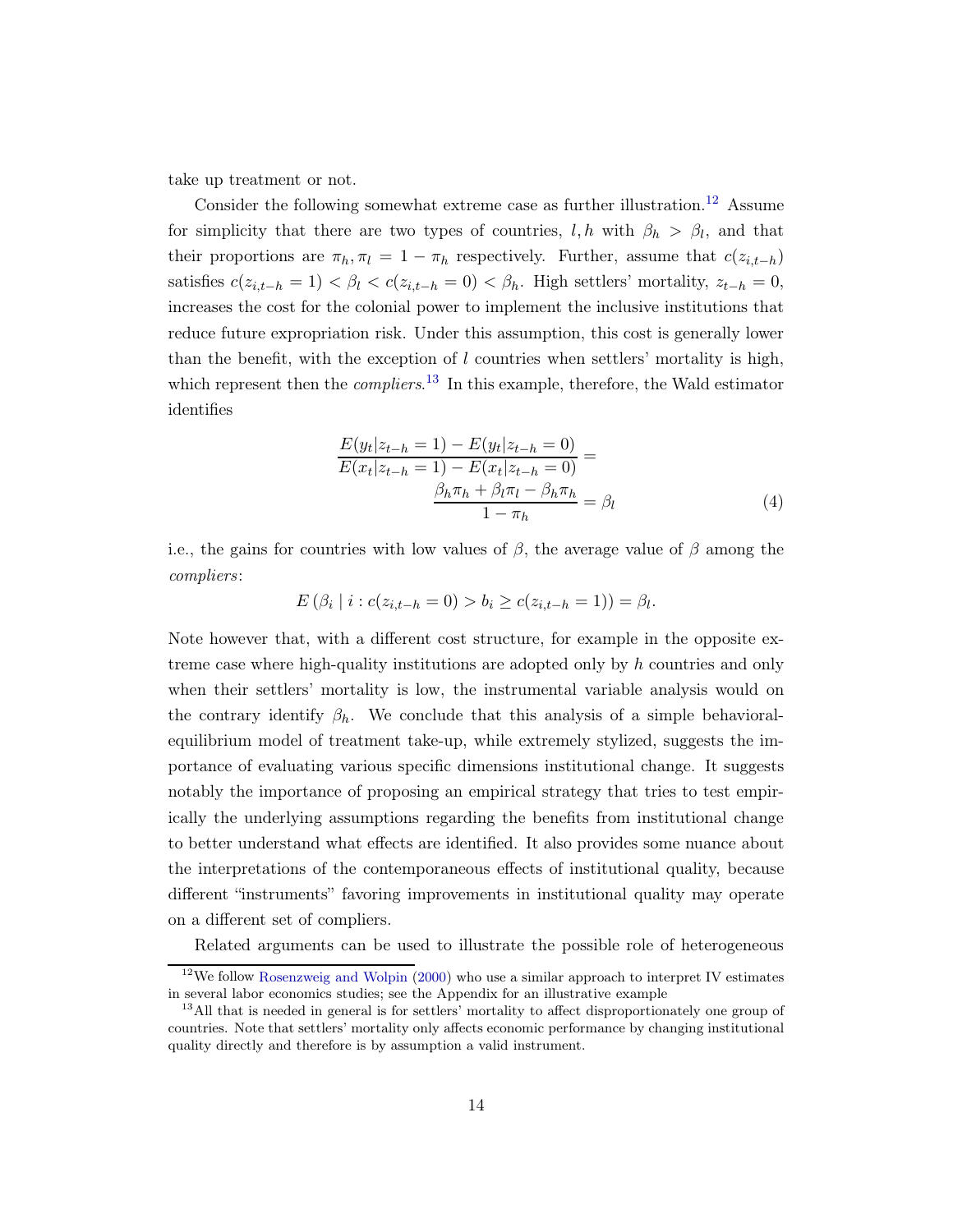treatment effect in the context of [Ashraf and Galor](#page-36-0) [\(2013](#page-36-0)). The interesting difference, in this case, consists in the fact that the treatment (genetic diversity) is not directly the result of a political economy equilibrium choice, but is rather the (perhaps unintended) consequence of the migration process via the serial founder effect. This mechanism cannot be directly conceived as the outcome of an equilibrium model. On the other hand, genetic diversity can also be thought of as the consequence of evolutionary processes, for example driven by mating patterns in society. Assortative mating along any phenotypical trait, notably e.g., along ethnic dimensions, may reduce genetic diversity by producing ethnic cleavages which might turn into distinct homogeneous populations.

Consider then a behavioral-equilibrium model of mating patterns along migration events after the original one "Out of Africa" as an illustration. Let instrumented locations *i*, such that  $z_{i,t-h} = 1$ , be those which are at the economic developmentmaximizing level distance from East Africa.<sup>14</sup> These locations, by construction, are treated by the *serial founder effect*: their genetic diversity is  $x_{i,t} = 1$ ; that is, genetic diversity is such that the combination of innovation and creativity, on the one side, and conflict and trust, on the other, induces the highest economic development. Suppose there are two types of populations defined by their ethnicities, culture, etc... Type h has a hump-shaped benefit from diversity, type  $l$  also has humpshaped benefits, but with smaller effects. Let the benefits at the peak be denoted  $b_h$ and  $b_l$ , respectively. Suppose that mating strategies conducive to genetic diversity  $x_t = 1$  are costly - say they have a cost c - and assume that  $b_l < c < b_h$ . Therefore,

$$
x_{i,t-h} = \begin{cases} 1 & \text{if } z_{i,t-h} = 1; \text{ or if } z_{i,t-h} = 0 \text{ and } b_i \ge c \\ 0 & \text{otherwise} \end{cases}
$$

.

Consequently, the locations with benefits  $b_h$  are *Always takers*: they achieve "optimal" diversity" regardless of location. Locations with returns  $b_l$  are instead Compliers; that is, they obtain the optimal diversity  $x_{i,t} = 1$  only if moving "Out of Africa." As in [Acemoglu et al.](#page-35-0) [\(2001](#page-35-0)), it seems natural to hypothesize that  $\beta_i$  and  $b_i$  are correlated, that the benefits of treatment  $b_i$  are at least in part obtained through the effects of treatment on the relevant dependent variable  $y_{i,t}$ ,  $\beta_i$ . In this case, the IV strategy identifies the LATE effect, that is, the average  $\beta_i$  of the locations that

 $14$ This is just an innocuous change-of-variable re-normalization of the IV procedure.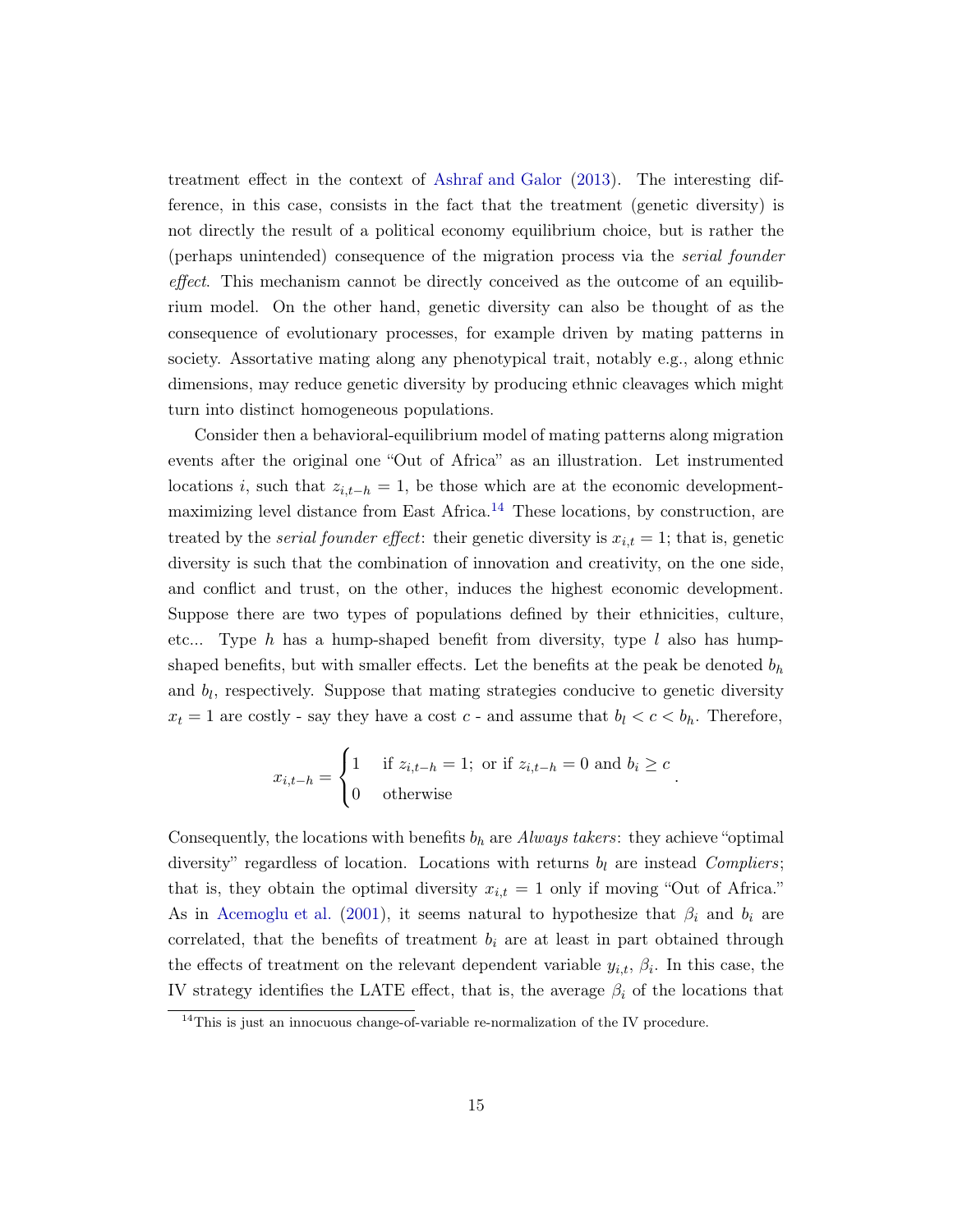have a different adoption rule when  $z_{t-h}$  changes value<sup>15</sup>:

$$
E(\beta_i \mid i : b_i = b_l) = \beta_l.
$$

Indeed, in the context [Ashraf and Galor](#page-36-0) [\(2013](#page-36-0)), as in [Acemoglu et al.](#page-35-0) [\(2001\)](#page-35-0), conditions can be assumed (in this case on the costs and benefits of evolutionary selection through mating patterns) which give rise to distinct implications with respect to LATE effects. If for instance evolutionary selection towards the optimal diversity does not operate unless migration occurs, and if even with migration it occurs only when there are high incentives to do so, then it is the combined effect of migration and high incentives that generates development. In this case, the IV would identify  $\beta_h$ , even if diversity may have low or zero effects on development for some populations. We conclude that this simple behavioral-equilibrium model in the context of [Ashraf and Galor](#page-36-0) [\(2013](#page-36-0)) suggests the importance of empirically evaluating different mating patterns, and how the structure of benefits (e.g., from isolating ethnically) depends on migration, to shed light on the mechanisms linking genetic diversity to economic development. While the stylized model we used for illustration abstracts

$$
\frac{E(y_t|z_{t-h} = 1) - E(y_t|z_{t-h} = 0)}{E(x_t|z_{t-h} = 1) - E(x_t|z_{t-h} = 0)}
$$
\n
$$
= \frac{(\pi_t \beta_t + \pi_h \beta_h) - (\pi_t 0 + \pi_h \beta_h)}{1 - \pi_h} = \beta_t
$$

Similarly, calculate the benefit comparing locations i with  $z_{i,t-h} = 1, 2$ :

$$
\frac{E(y_t|z_{t-h} = 2) - E(y_t|z_{t-h} = 1)}{E(x_t|z_{t-h} = 2) - E(x_t|z_{t-h} = 1)}
$$
\n
$$
= \frac{(\pi_h \beta_h + \pi_l 0) - (\pi_l \beta_l + \pi_h \beta_h)}{\pi_h + 2\pi_l - 1} = -\beta_l
$$

Suggesting that under the assumptions made on the cost structure, the strategy identifies the least pronounced hump-shaped relationship between diversity and development.

<sup>&</sup>lt;sup>15</sup>The Wald arithmetic is identical to  $(4)$ . In fact, the running hypothesis in [Ashraf and Galor](#page-36-0) [\(2013\)](#page-36-0), documented in the data, is more nuanced. Genetic diversity has a hump-shaped effect on economic development, reflecting a combination of beneficial and detrimental factors: diversity is associated with a higher likelihood of innovation and creativity, but also increases conflict and decreases trust. The simple model we have delineated can be extended to an environment in which the instrument and the treatment take three values for  $x_{t-h}$  and  $z_{t-h}$ , say 0, 1, 2, representing respectively ordered distances from East Africa and measures of genetic diversity. Under the assumptions that locations with benefits  $b<sub>h</sub>$  have the evolutionary incentive to converge to the genetic diversity which induces the highest economic development, independently of their distance from East Africa, and that  $b_i$  and  $\beta_i$  are correlated, the IV strategy identifies  $\beta_l$ . In this case, the benefits are identified by calculating the Wald estimator, comparing pairwise locations. First consider locations  $i$ with  $z_{i,t-h} = 0, 1$ :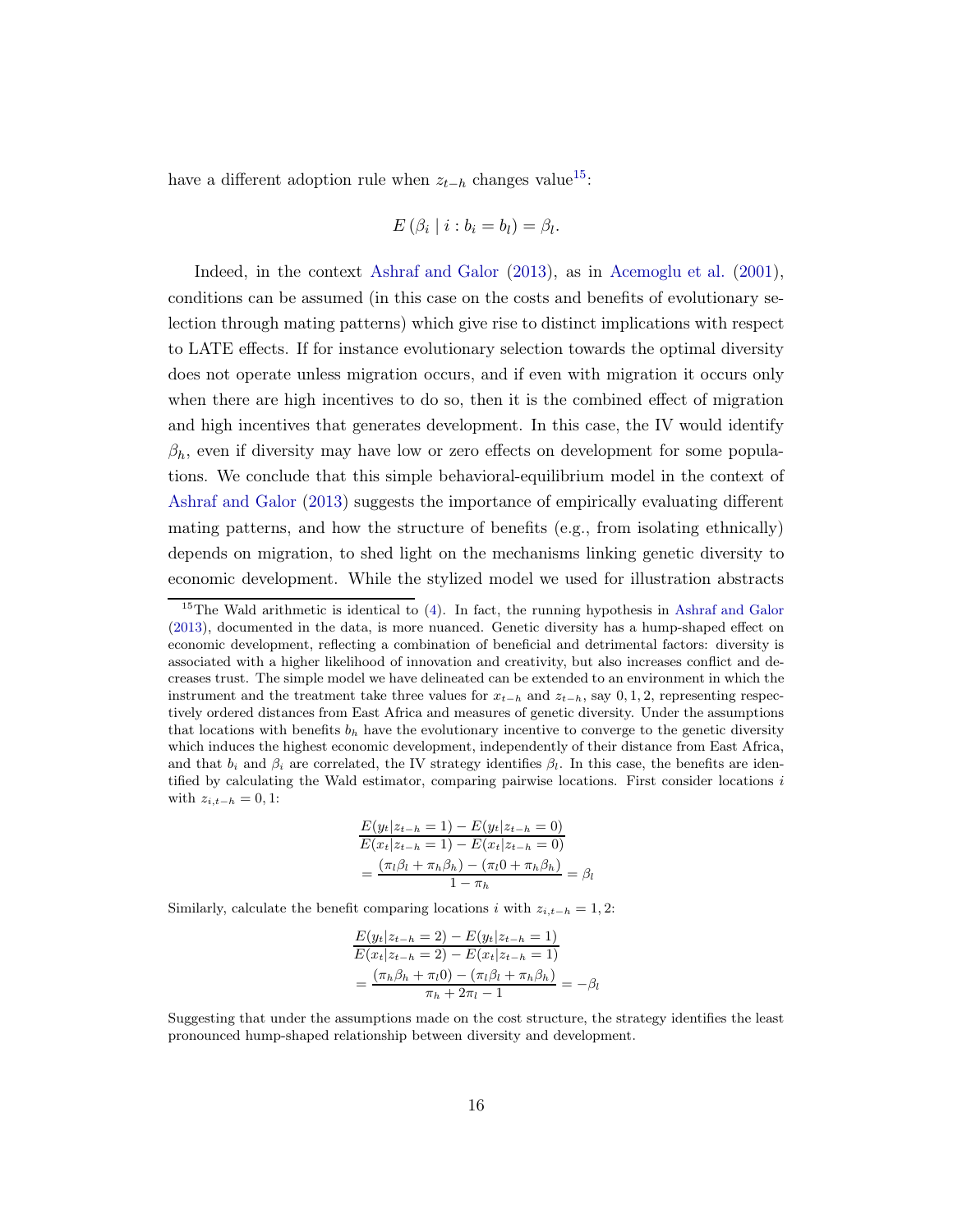

Figure 3: Current variables empirical model: interacting historical process.

Note: Circles indicate variables observed by the investigator. Dashed circles indicate unobserved variables. Solid arrows indicate directions of causality. Double arrows indicate endogeneity or any other factor preventing the identification of a causal effect (omitted variables, selection bias, etc...). Dashed arrows indicate potential causal links. Highlighted in red (gray in print version) is the relationships of interest.

from fertility, fertility patters would also relate to marriage and migration patters in fundamental ways affecting the interpretation of the identified causal effects of genetic diversity.

#### 3.1.2 Treatment take-up at  $\tau$

In this section we leverage even more than in the previous one the particular role of history in the understanding of LATE effects. Consider the abstract behavioralequilibrium models delineated in the previous section but assume now that locations can enter treatment at any time  $\tau$ , with  $t - h \leq \tau \leq t$ , that is, after the realization of the instrument. One way to introduce the role of history in the determination of treatment take-up is to let the cost of treatment depend on the instrument  $z_{t-h}$ as well as on the realization of a stochastic process  $\{s_{\tau}\}_{\tau\in T}: c_{\tau}=c(z_{t-h}, s_{\tau}).$  The empirical model, with the addition of the effects of the stochastic process  $\{s_{\tau}\}_{\tau\in T}$  is represented in Fig. 3.

In the context of the effects of institutional quality on economic development, for instance, it is natural to assume the process  $\{s_{\tau}\}_{\tau \in T}$  capturing the dynamics of relevant cultural variables interacting with the dynamics of institutions.<sup>16</sup> Importantly,

 $16$ [Bisin and Verdier](#page-36-0) [\(2017](#page-36-0)) model these interactions in related contexts.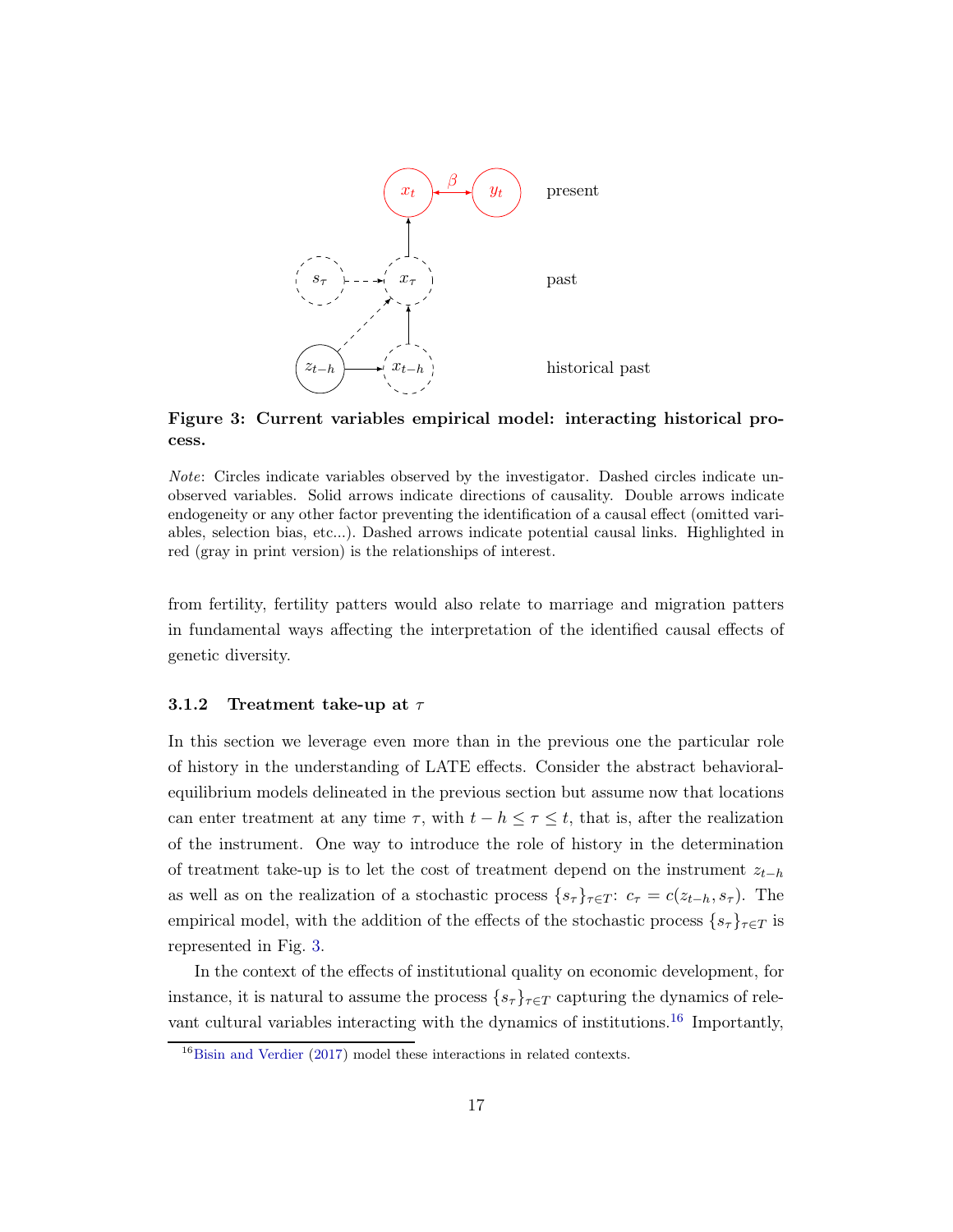<span id="page-17-0"></span>the validity of the instrument  $z_{t-h}$ , via the exclusion restrictions, is not hindered by the correlation of  $z_{t-h}$  with the cultural process  $\{s_{\tau}\}_{t-h \leq \tau \leq t}$ , as long as culture does not have a direct effect on economic development, that is, as long as  $s<sub>\tau</sub>$  affects  $y<sub>t</sub>$ only through  $\{x_{\tau}\}_{t-h \leq \tau \leq t}$ . Let again the effect of the instrument be a reduction in the cost of treatment,

$$
c(z_{i,t-h} = 1, s_{i,\tau}) < c(z_{i,t-h} = 0, s_{i,\tau}).
$$

Maintain the assumption that the benefits of treatment across locations  $i, b_i$ , are correlated with  $\beta_i$ ; i.e., that the returns of institutional quality in terms of economic development are a measure of the benefits of treatment. Suppose for simplicity a form of perfect persistence, where treatment is never reversed in the course of history,

$$
x_{i,\tau} = 1, \ \tau \in T, \text{ implies } x_{i,\tau'} = 1, \ \tau < \tau' \le t.
$$

Treatment is then still determined by a simple cutoff condition, for each location  $i = 1, 2, \ldots, N$ :

$$
x_{i,\tau} = \begin{cases} 1 & b_i \ge c(z_{i,t-h}, s_{i,\tau}) \text{ or if } x_{i,\tau-1} = 1 \\ 0 & \text{otherwise} \end{cases}.
$$

Treatment could occur at any  $t-h < \tau \leq t$ . The Compliers whose effect is identified by the IV are those locations whose benefits of treatment  $b_i$  are higher than the cutoff when treated by the instrument, but lower when not-treated; but whether this is the case might depend in general on the dynamics of  $s_{\tau}$ . As in the previous case, since  $\beta_i$  and  $b_i$  are correlated, the IV strategy identifies the LATE effect, that is, the average  $\beta_i$  of the compliers. In this case, however, the instrument  $z_{t-h}$  interacts with the process  $\{s_\tau\}_{\tau \in T}$ . In general,  $b_i$  and the process  $\{s_{i,\tau}\}_{\tau \in T}$  will be correlated. Interpreting  $\beta$  as a measure of the returns of institutional quality effectively disregards the effect of the dynamics of  $s_{\tau}$ , which could represent, as we have already noted, cultural traits or social capital in the historical process of institutional change.<sup>17</sup> The IV strategy identifies in this case the returns to the institutional quality of the compliers that are activated by the historical processes. Different, counterfactual

<sup>&</sup>lt;sup>17</sup>In fact,  $s_{\tau}$  could also be thought of as a contributing causal factor, e.g., if a different realization of  $s_{i,\tau}$  would have induced an instrumented location i not to set-up high quality institutions  $x_{i,\tau} = 1$ . In this case we could say that  $x_{\tau}$ ,  $s_{\tau}$  are jointly causal to  $y_t$ .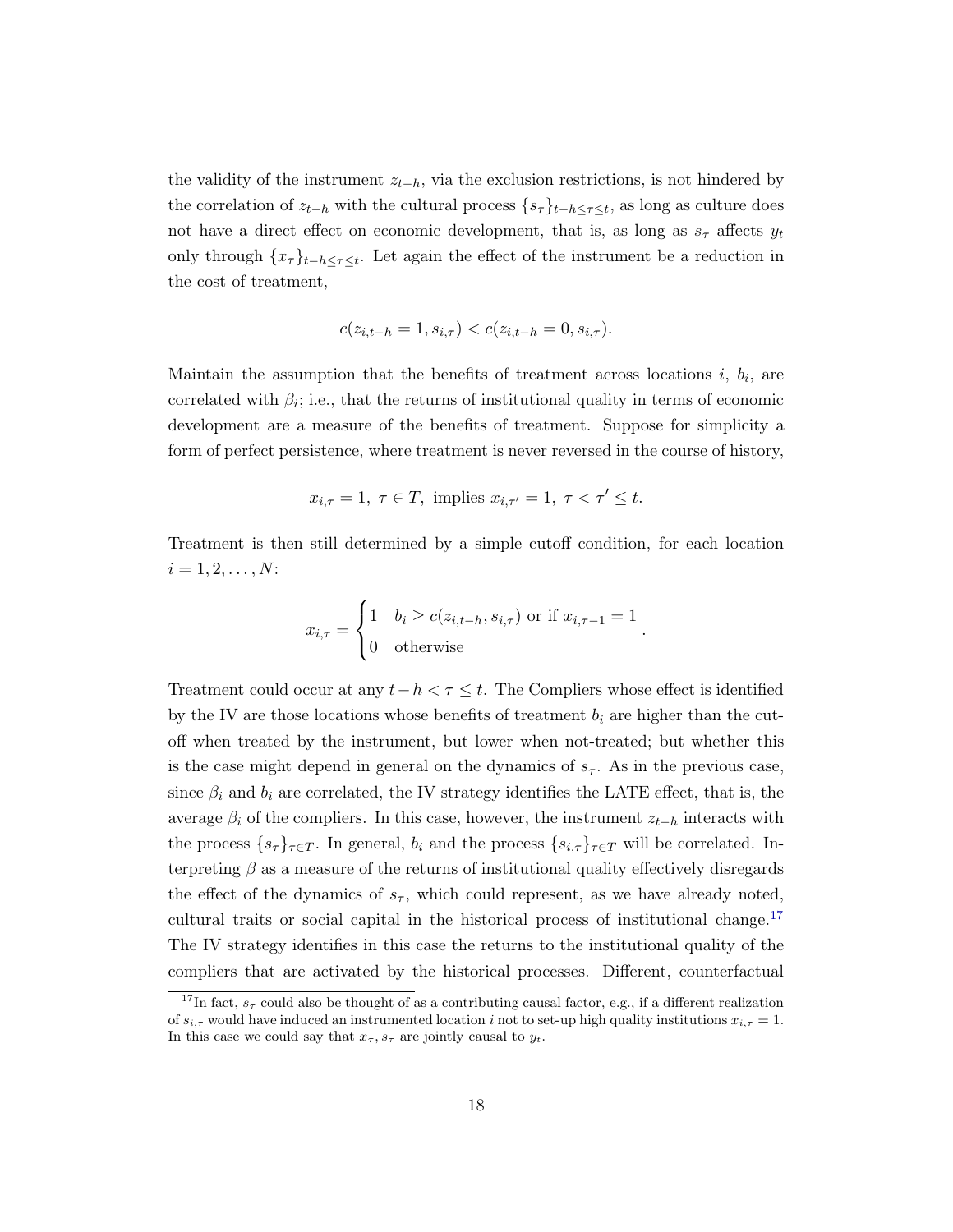histories may have activated processes with different returns.

To illustrate the role of the interaction between different processes in the course of history, consider the analysis of the economic development of the sample of countries colonized by European powers after 1500 in [Acemoglu et al.](#page-35-0) [\(2002\)](#page-35-0). This paper documents how i) colonial powers developed high-quality institutions disproportionally in initially poorer countries, (a "Reversal of Fortune"); ii) the inclusive institutions developed by colonial powers manifested their effects on economic development only after the Industrial Revolution in 1800-1900, and not before.

Consider the two following possible interpretations of these results.<sup>18</sup> One, assuming wealth in 1500 as exogenous with respect to economic development, is that historical poverty causes growth. Another interpretation, considering poverty in 1500 as an instrument for beneficial institutional change, is that inclusive institutions established by colonies cause economic growth. Both interpretations are valid in principle as long as they are qualified in terms of their effect being local. Poverty in 1500 acted locally, through institutional change in colonial times. But institutional change in colonial time acted locally on economic development through the Industrial Revolution.<sup>19</sup> Both of these *local* effects in principle have selected a subset of Compliers whose effect the empirical analysis identifies and which depend on both institutional quality and the Industrial Revolution. More specifically, the heterogeneity of the effects could be intrinsic to the quality of institutions as we argued in Section [3.1.1.](#page-11-0) But could also be due to the different nature of industrialization in time or place.<sup>20</sup> Even if the mechanism generating development from good institutions had homogeneous effect, heterogeneity could arise from different returns to industrialization.<sup>21</sup>

We conclude that this analysis suggests that the interpretation of the causal effects in Persistence studies depends in a fundamental manner not only from the historical process of the treatment variable but also from any other intervening his-

<sup>18</sup>See [Cantoni and Yuchtman](#page-36-0) [\(2021,](#page-36-0) in this book) for a related argument.

 $19$ Following the logic exposed in Footnote [17,](#page-17-0) we could reasonably consider institutional quality and the Industrial Revolution as jointly causal.

 $^{20}$ In fact, in [Acemoglu et al.](#page-35-0) [\(2002](#page-35-0)), the identifying variation in the regression between postindustrialization production per capita and the interaction of institutions quality and opportunities to industrialize is the variation of U.K. industrial output over time, between 1750 and 1980.

 $^{21}$ A similar discussion could pertain, for instance, to the negative relationship between past slave exports and economic performance within Africa, uncovered by [Nunn](#page-38-0) [\(2008](#page-38-0)), if this effect appears when the dependent variable, economic performance, is measured in 1980, but not when measured in 1960, as suggested by [Bottero and Wallace](#page-36-0) [\(2013](#page-36-0)). This would indicate the interaction of the effects of slave trade with a more recent phenomenon, like e.g., de-colonization.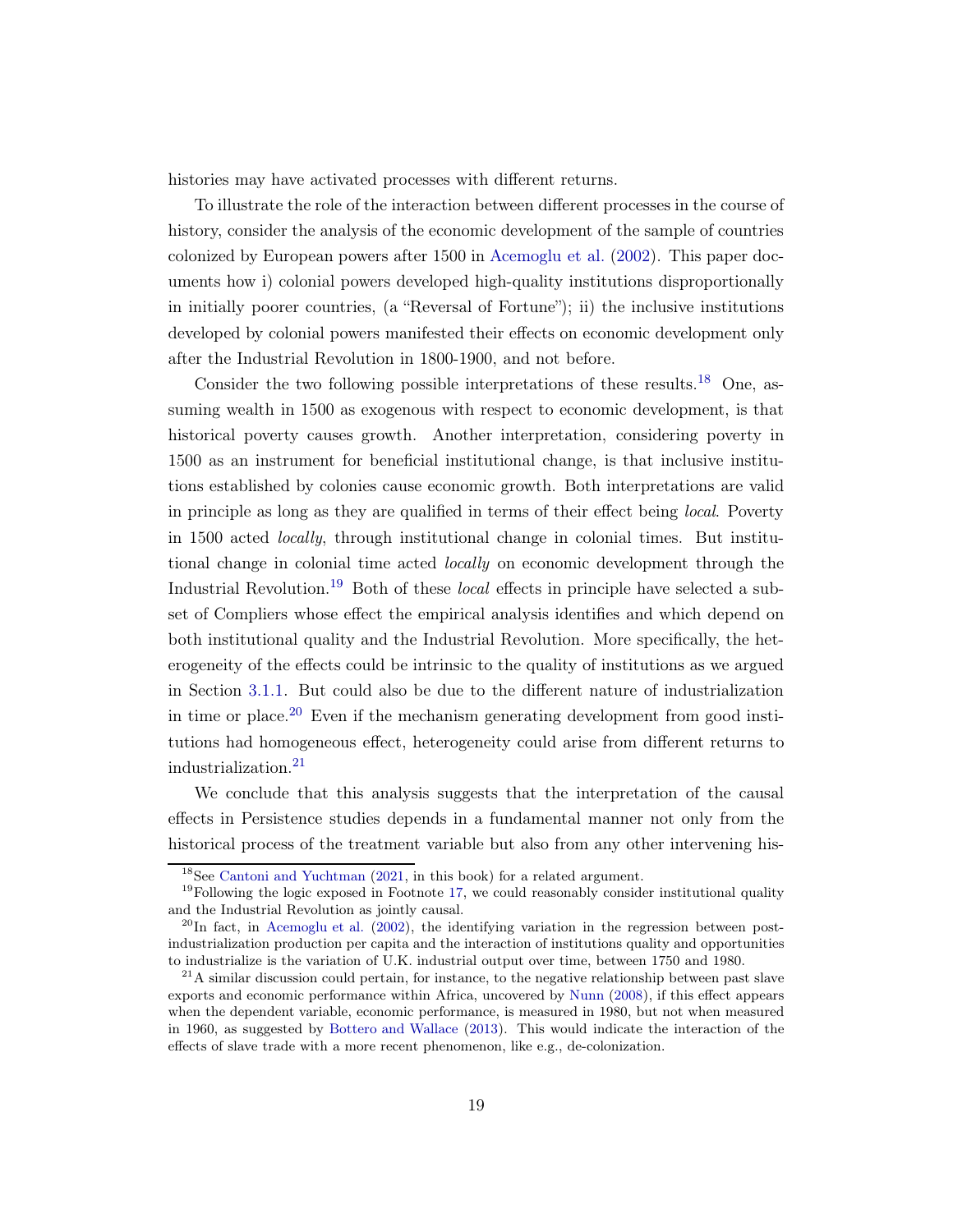torical process correlated with treatment. While generally difficult, this calls for the importance of historical narratives to identify possibly important intervening processes. This is exactly what [Acemoglu et al.](#page-35-0) [\(2002\)](#page-35-0) do in their study of the effects of colonization, isolating the Industrial Revolution as the main intervening factor in the process of development. The introduction of possible heterogeneous treatment effects adds a layer of complexity and interest, suggesting the importance to better identify the relationship between the returns to institutional change and industrialization and their interaction in the development process.

#### 3.1.3 Treatment take-up and reversals

In this section we suggest the existence of circumstances in Persistence studies when one of the assumptions of Theorem [1](#page-10-0) may not hold, namely the absence of Defiers, and study how this changes the interpretation of the estimates. In the previous sections we have developed minimal abstract behavioral-equilibrium models of Treatment take-up that consist of simple cutoff conditions: each location  $i = 1, 2, \ldots, N$ is treated if the benefits  $b_i$  are greater than the cost of adoption, which is reduced by the treatment and possibly an interacting process, as in the previous section. In these examples, as we observed, there are no Defiers: a Defier-location  $i$  would have to be characterized by benefits  $b_i$  such that  $c(z_{i,t-h} = 0) \leq b_i < c(z_{i,t-h} = 1)$ , which contradicts  $c(z_{i,t-h} = 1) < c(z_{i,t-h} = 0).^{22}$ 

Consider as in the previous subsection the case where treatment can be adopted at  $t-h \leq \tau < t$  and the cutoff cost are also affected by an interacting process  $\{s_{\tau}\}_{\tau \in T}$ . Suppose the instrument  $z_{t-h}$  - and possibly the treatment  $x_{t-h}$  - affect  $\{s_{i,\tau}\}_{\tau\in T}$ . In this case, interestingly, non-monotonic effects of  $z_{t-h}$  are possible, without impinging on the validity of  $z_{t-h}$  as an instrument for  $x_t$ . These relationships in the empirical model are represented in Fig. [4.](#page-20-0)

For instance, it is possible for the process  $\{s_{i,\tau}\}_{\tau\in T}$  to act selectively on locations with  $z_{i,t-h} = 0$ , fostering high-quality institutions in a subset of these, against historical odds. E.g., in the context of [Acemoglu et al.](#page-35-0) [\(2001](#page-35-0)), extractive institutions at  $t-h$  could foster, by a mechanism of substitutability between culture and institutions, the development of cultural traits which over time lead to a reduction

<sup>&</sup>lt;sup>22</sup>The existence of *Defiers* is ruled out by assumption in Theorem [1,](#page-10-0) a special case of the Monotonicity assumption in [Imbens and Angrist](#page-38-0) [\(1994](#page-38-0)). To be precise, what is required is that Defiers be simultaneously present with Compliers: Defiers would be Compliers after reversing the definition of treatment.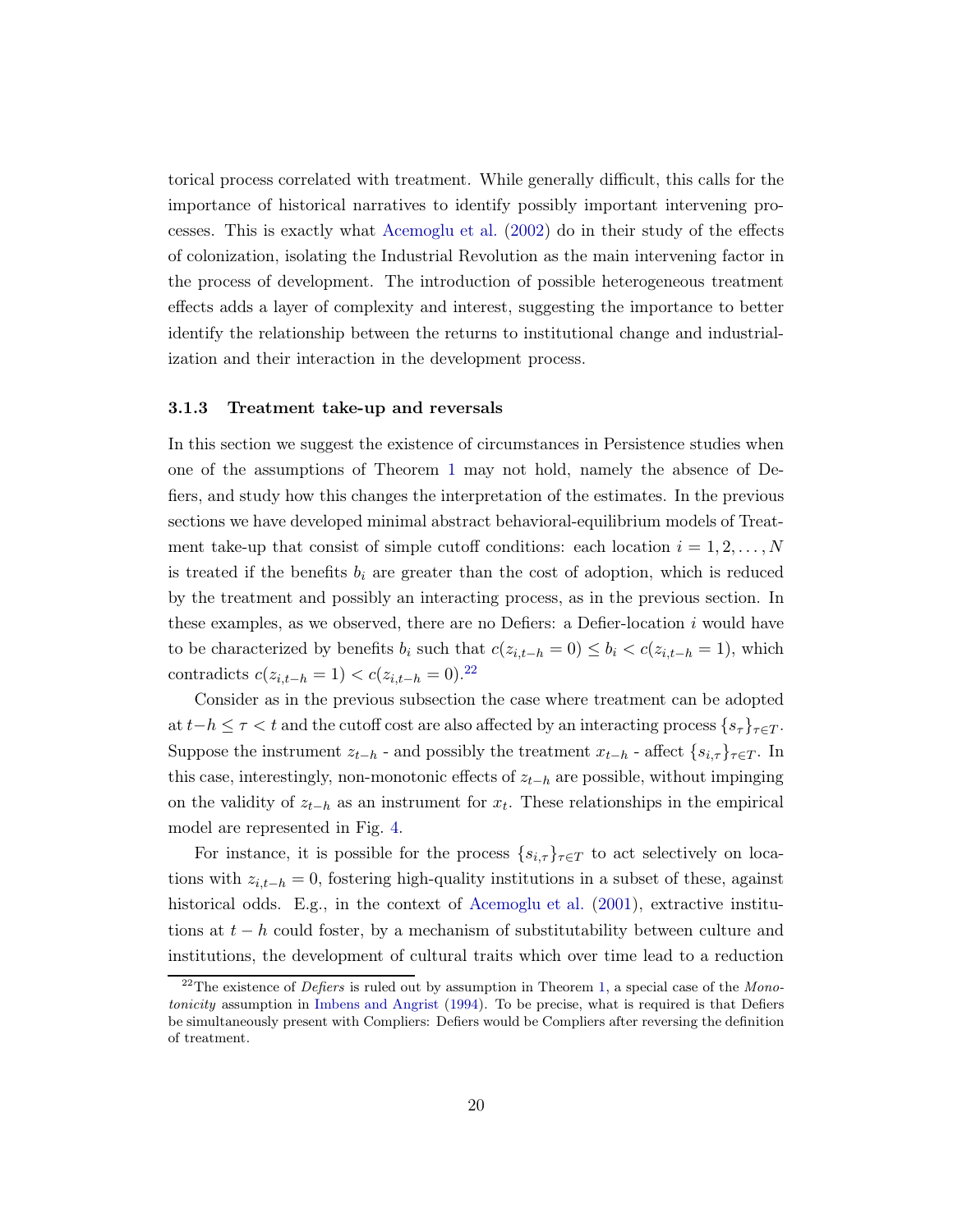<span id="page-20-0"></span>

Figure 4: Current variables empirical model: non-linear interacting historical process.

Note: Circles indicate variables observed by the investigator. Dashed circles indicate unobserved variables. Solid arrows indicate directions of causality. Double arrows indicate endogeneity or any other factor preventing the identification of a causal effect (omitted variables, selection bias, etc...). Dashed arrows indicate potential causal links. Highlighted in red (gray in print version) are the relationships of interest.

of the cost of high-quality institutions and hence to treatment even location with relatively low benefits  $b_i$ <sup>23</sup> In this case,  $b_i < c(z_{i, \tau} = 1, s_{i, \tau})$  for any  $\tau \in T$  but  $b_i > c(z_{i, \tau} = 0, s_{i, \tau})$  for some  $\tau \in T$ . Keeping our assumption of correlation between  $\beta_i$  and  $b_i$  would induce the estimate  $\hat{\beta}$  to weigh both Compliers and Defiers (but not Always-takers and Never-takers). Let  $\pi_c$  and  $\pi_d$  denote the proportion of Compliers and Defiers in the population. Then, the estimator identifies:

$$
\frac{E(y_t|z_{t-h} = 1) - E(y_t|z_{t-h} = 0)}{E(x_t|z_{t-h} = 1) - E(x_t|z_{t-h} = 0)}
$$
\n
$$
= E(\beta_i \mid i \in \text{Complexs}) \frac{\pi_c}{\pi_c - \pi_d} + E(\beta_i \mid i \in \text{Defiers}) \frac{-\pi_d}{\pi_c - \pi_d}.
$$
\n(5)

Expression (5) is a weighted average of the treatment effects, but note that one of the two weights must be negative, therefore the procedure estimates not a return, but a net effect which is difficult to interpret.  $24$ 

 $^{23}$ See [Bisin and Verdier](#page-36-0) [\(2017](#page-36-0)) for a formal discussion of substitutability between culture and institutions.

 $24$ See [Heckman et al.](#page-37-0) [\(2006\)](#page-37-0) for a discussion of the implications of violations to the monotonicity assumption. [Heckman and Vytlacil](#page-38-0) [\(2005\)](#page-38-0) show in a general framework that the IV identifies a weighted average of the treatment effects. In the absence of Monotonicity the weights may be negative. Eq. (5) characterizes this average in the context of our simple model.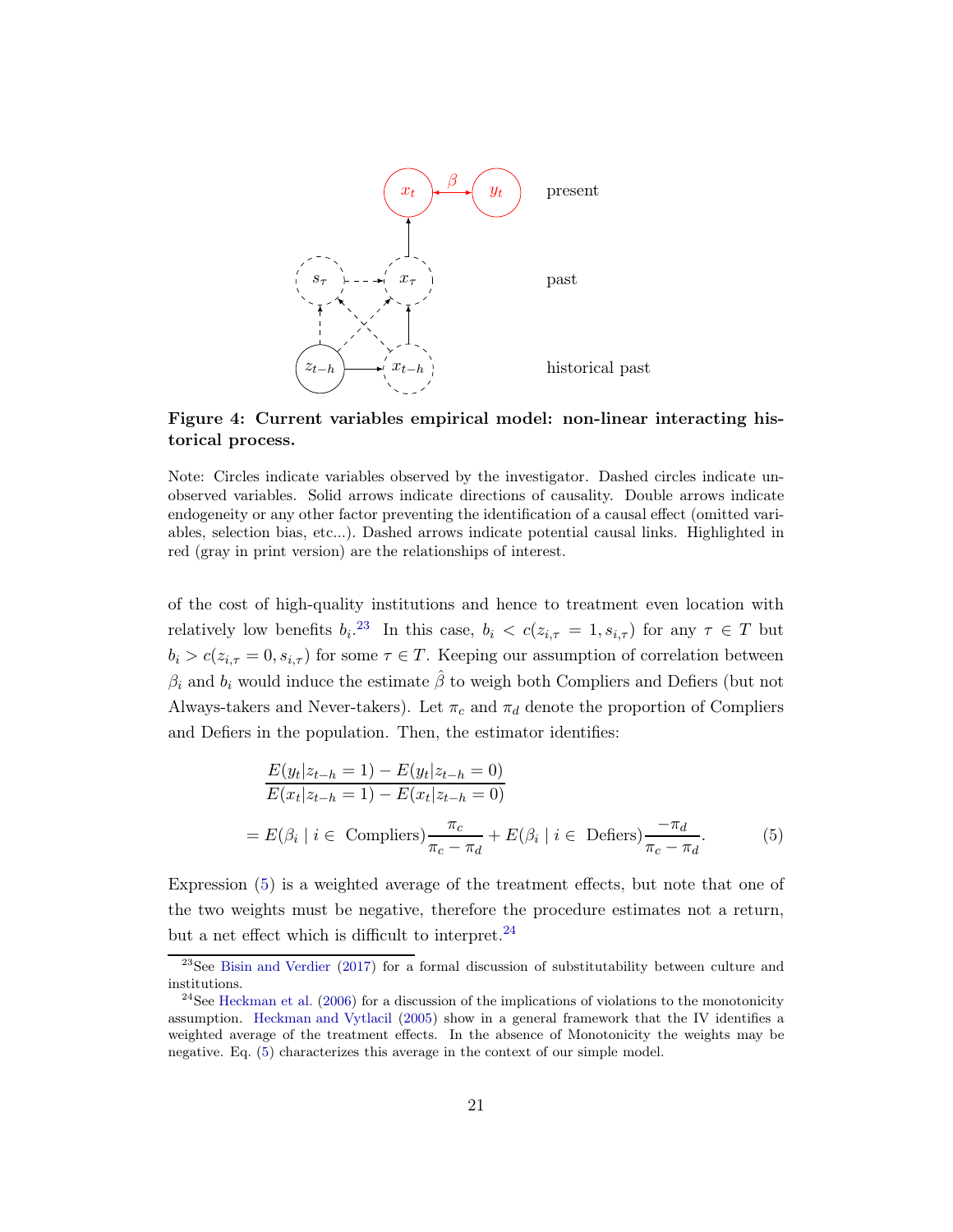<span id="page-21-0"></span>Examples of the possible role of Defiers in historical contexts typically include cases of historical reversals in development. Consider [Acemoglu et al.](#page-35-0) [\(2002](#page-35-0)) once again, for instance. Relative wealth in 1500 might have fostered future growth, in and of itself, but relative poverty as well, through institutional change in colonial times and the Industrial revolution. In this interpretation, countries which have maintained growth from 1500 would be Compliers, while the protagonists of the reversal of fortunes would be Defiers. Another interesting case of reversal is documented in [Ashraf et al.](#page-36-0) [\(2010](#page-36-0)), when it is shown that more isolated locations in the Paleolithic are more developed today. It is argued that isolation was more conducive to innovation, through a mechanism combining less free-riding on inventions elsewhere and lower predisposition to being invaded. More generally, we conclude that the interpretation of causal effects in Persistence studies requires a careful analysis of the distribution of treatment take-up over historical time, once again suggesting an important role for historical narratives to guide the formal econometric IV strategy.

#### 3.1.4 Persistence of treatment

In this subsection we entertain the analysis of the role of heterogeneous treatment effects operating through the persistence mechanisms itself rather than directly through treatment take-up as in the previous sections. Consider a behavioralequilibrium model in which treatment at  $t - h$  is perfectly determined by the instrument,  $x_{t-h} = z_{t-h}$ , but persistence is heterogeneous and depends on the value of  $x_{\tau}$ : for instance treatment is more persistent than lack of treatment. Continuing our parallel with colonial origins in [Acemoglu et al.](#page-35-0) [\(2001](#page-35-0)), this could occur for example because inclusive institutions, for example, are less costly to maintain once established.<sup>25</sup> In the context of (our interpretation of) [Ashraf and Galor](#page-36-0)  $(2013)$ , where the persistence of human genetic diversity is the result of the composition of mating patterns and the serial founder effect, heterogeneity of persistence could be the consequence of mating patterns depending on the number of migration events, e.g., because of the resulting distribution of phenotypical diversity, e.g., ethnic fractionalization.

A simple formalization of heterogeneous treatment effects operating through the persistence mechanisms is obtained if the transition matrix  $Pr(x_\tau | x_{\tau-1})$  depends on  $\beta$ . This could induce different compliance across values of  $\beta_i$ . To illustrate,

<sup>&</sup>lt;sup>25</sup>See [Przeworski](#page-38-0) [\(2004](#page-38-0)) for evidence regarding the heterogeneity of institutional persistence over historical times.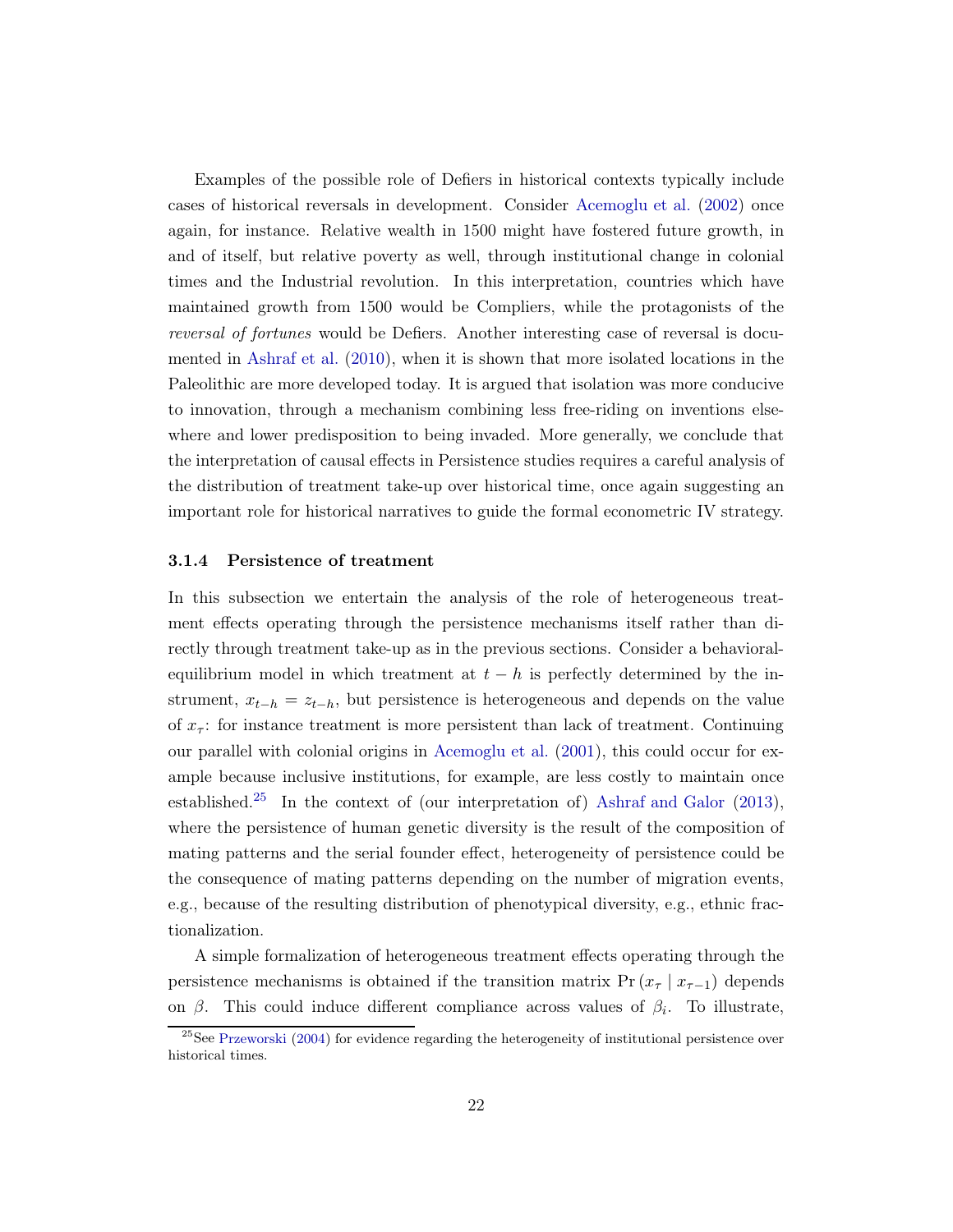<span id="page-22-0"></span>Table 2: Heterogeneous persistence with binary x:  $Pr(x_t|x_{t-h})$ .

|                                                                    | $x_{t}$ |  |  |  |  |
|--------------------------------------------------------------------|---------|--|--|--|--|
| $x_{t-h}$ 0 $p_1$ 1 - $p_1$ $p_2$ 1 - $p_2$<br>1 - $p_2$ 1 - $p_2$ |         |  |  |  |  |
|                                                                    |         |  |  |  |  |

assume  $\beta_i$  only takes two values,  $\beta_1 < \beta_2$ , respectively in fractions  $\pi_1, \pi_2 = 1 - \pi_1$ of locations, and the correlation between  $x_t, x_{t-h}$  with  $Pr(x_t|x_{t-h})$  is as in Table 2.

The population analog of the Wald estimator is:

$$
\frac{E(y_t|x_{t-h} = 1) - E(y_t|x_{t-h} = 0)}{E(x_t|x_{t-h} = 1) - E(x_t|x_{t-h} = 0)} =
$$
\n
$$
\frac{(\beta_1 \pi_1 q_1 + \beta_2 \pi_2 q_2) - (\beta_1 \pi_1 (1 - p_1) + \beta_2 \pi_2 (1 - p_2))}{\pi_1 q_1 + \pi_2 q_2 - (\pi_1 (1 - p_1) + \pi_2 (1 - p_2))} =
$$
\n
$$
\frac{\sum_{i=1,2} \pi_i \beta_i (p_i + q_i - 1)}{\sum_{i=1,2} \pi_i (p_i + q_i - 1)}.
$$

It follows that, as long as  $p_1+p_2 \neq q_1+q_2$ , the LATE effect is different from the ATE. In particular, consider the (natural) case in which if the persistence of the treatment is correlated with the returns of the treatment  $\beta$ , that is, Pr  $(x_{\tau} = 1 \mid x_{\tau-1} = 1)$  increases with  $\beta$ . In the example of the table this would be the case if, e.g.,  $q_2 > q_1$ and  $p_2 = p_1$ . In this case, the Wald estimator would identify a LATE effect  $\beta$ greater than the ATE effect,  $\sum_{i=1,2} \pi_i \beta_i$ .<sup>26</sup> We conclude that a formal behavioralequilibrium model of persistence suggests dimensions and directions of inquiry useful to better qualify the mechanisms driving the causal relationships identified in Persistence studies that rely on the persistence of the treatment effect in history.

## 4 Pure persistence studies

In this section we consider the special case of the empirical model in Section [2.1](#page-4-0) in which the objective of the analysis is to prove the persistence over time of a variable  $x_{\tau}$ . In these studies, the econometrician observes a proxy  $p_{t-h}$  for  $x_{t-h}$ , and, possibly,  $z_{t-h}$ , an instrument for  $p_{t-h}$ . This empirical model is illustrated in Fig. [2\(](#page-7-0)b) which is reproduced here for convenience, as Fig. [5.](#page-23-0) We assume that  $z_{t-h}$  is a valid

<sup>&</sup>lt;sup>26</sup>If  $p_1 = p_2 = 1/2$  the LATE effect would be  $\beta_2$ .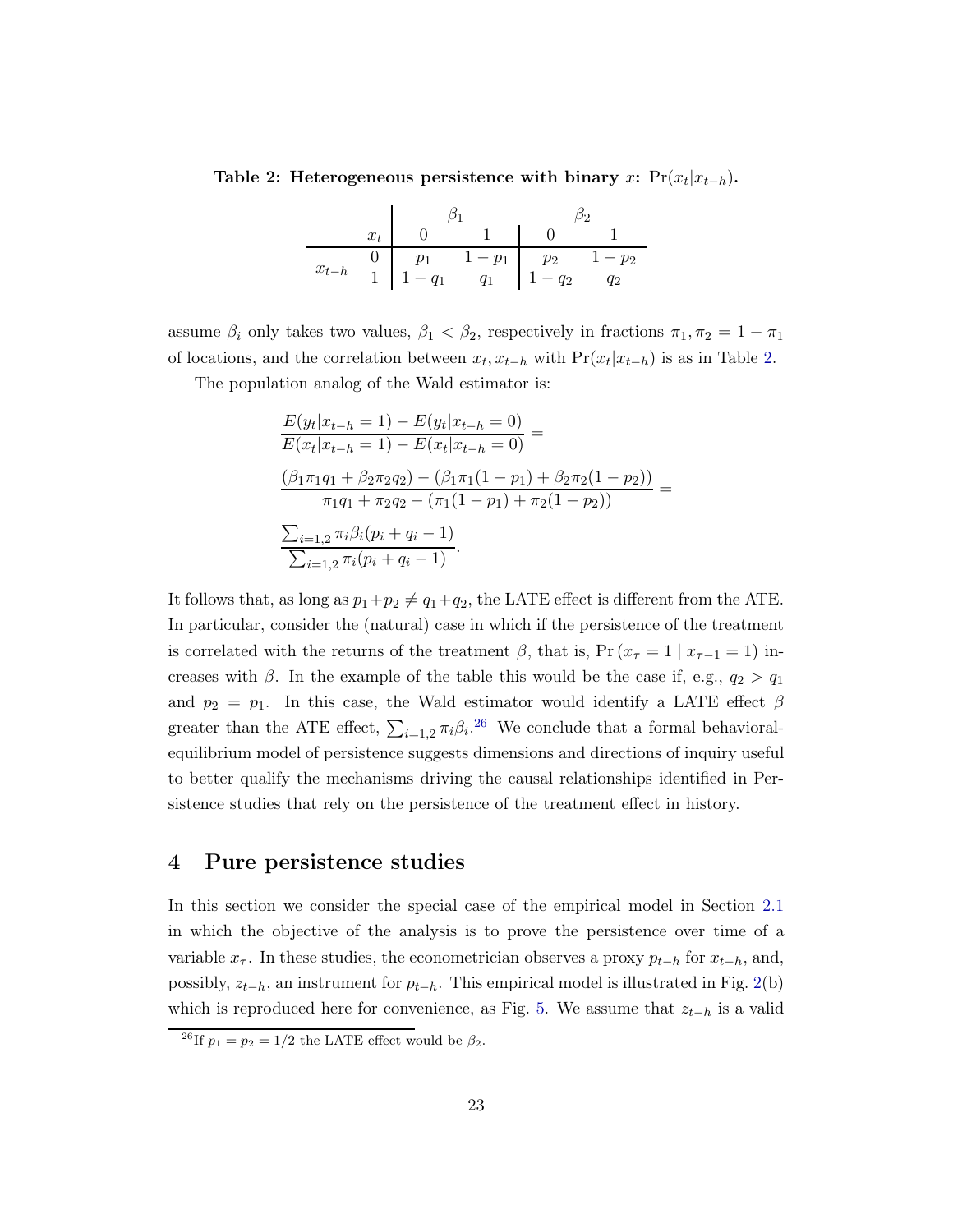<span id="page-23-0"></span>

Figure 5: Pure persistence empirical model.

Note: Circles indicate variables observed by the investigator. Dashed circles indicate unobserved variables. Solid arrows indicate directions of causality. Double arrows indicate endogeneity or any other factor preventing the identification of a causal effect (omitted variables, selection bias, etc...). Dashed arrows indicate potential causal links. Highlighted in red (gray in print version) is the relationships of interest.

instrument for  $p_{t-h}$  to concentrate our analysis on the interpretation of the estimates of  $\rho$  when they are allowed to be heterogeneous across locations  $i = 1, 2, \ldots, N$ . Besides requiring that  $z_{t-h}$  be correlated with  $p_{t-h}$ , validity also requires  $z_{t-h}$  to be as good as randomly assigned and to satisfy the exclusion restriction, that is,  $z_{t-h}$ affects  $x_t$  only through  $p_{t-h}$ .

Assumption 2.  $z_{t-h}$  is a valid instrument for  $p_{t-h}$ ; in particular,

$$
cov(z_{t-h}, p_{t-h}) \neq 0
$$
  
 
$$
cov(z_{t-h}, x_t | p_{t-h}) = 0.
$$

The examples of empirical studies that represent this model and we use as an illustration are listed in Table [3.](#page-24-0) All of these papers are interested in demonstrating the persistence in history of important factors related to current socio-economic performance: anti-semitism [\(Voigtländer and Voth](#page-39-0) [\(2012\)](#page-39-0)), the role of women in society [Alesina et al.](#page-35-0) [\(2013](#page-35-0)), civic trust [\(Nunn and Wantchekon](#page-38-0) [\(2011](#page-38-0))), and social capital [Guiso et al.](#page-37-0) [\(2016](#page-37-0)).

While it is possible to find or collect detailed measures of these variables in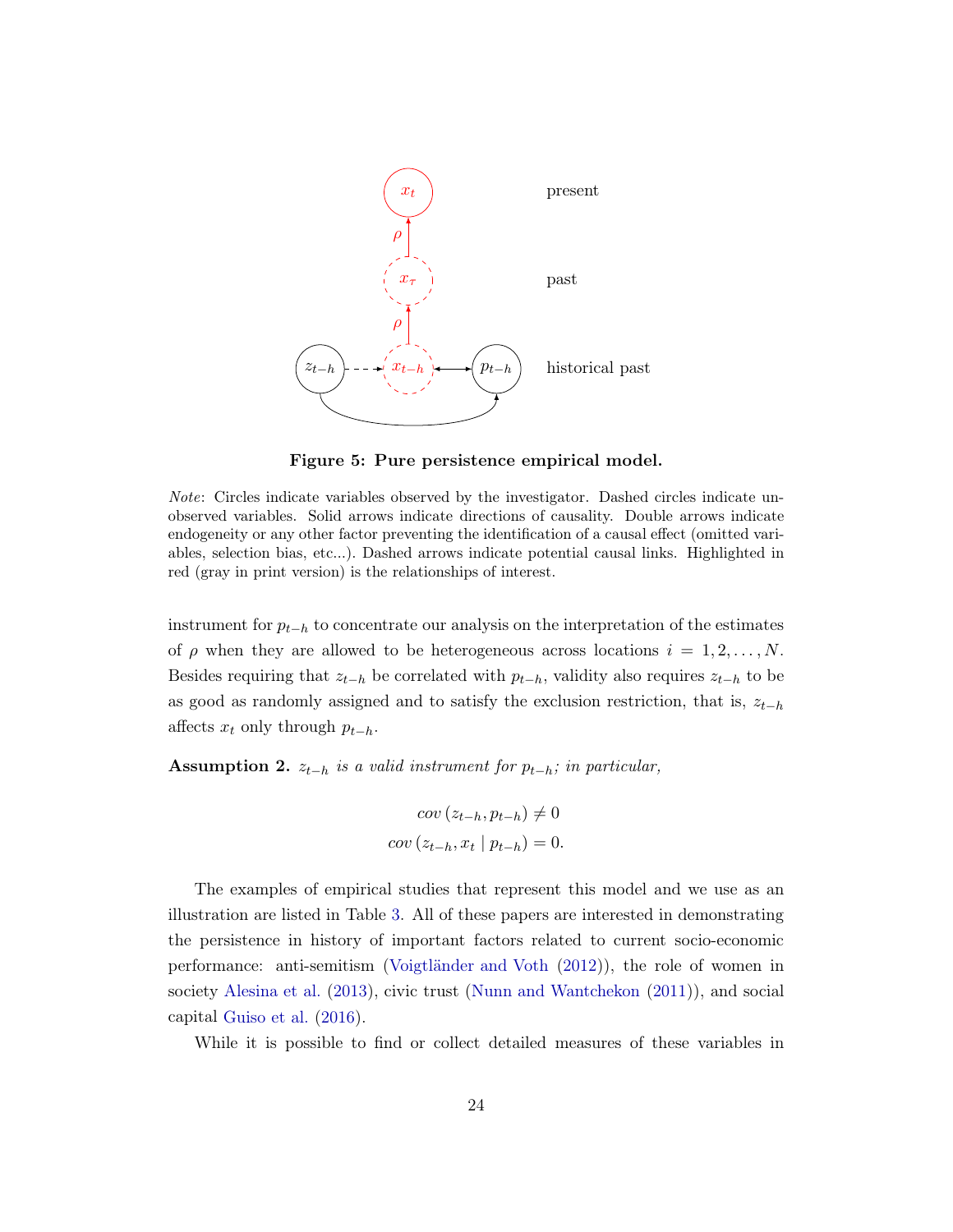Table 3: Variables in selected Pure persistence studies.

<span id="page-24-0"></span>

| Article    | $x_t$            | $p_{t-h}$       | $z_{t-h}$         |
|------------|------------------|-----------------|-------------------|
| VV (2012)  | Anti-semitism    | Pogroms in 1349 |                   |
| AGN (2013) | Gender attitudes | Plow use        | Plow suitability  |
| NW (2011)  | Trust            | Slave trade     | Distance from sea |
| GSZ (2016) | Civic capital    | City-state      | Bishop city       |

Note: See Fig. [2\(](#page-7-0)b) for relationships between variables. Abbreviations: VV: [Voigtländer and Voth](#page-39-0) [\(2012\)](#page-39-0), AGN: [Alesina et al.](#page-35-0) [\(2013](#page-35-0)), NW: [Nunn and Wantchekon](#page-38-0) [\(2011\)](#page-38-0), GSZ: [Guiso et al.](#page-37-0) [\(2016\)](#page-37-0).

current times, the values of these variables in the past can only be measured with proxies. In addition, in some cases, the proxies are endogenous to the process and an historical instrument is introduced to disentangle the causal effect.

Consider for simplicity (but the arguments extend) an environment where both  $z_{t-h}$ , and  $p_{t-h}$ , are binary and assume that  $z_{t-h}$  is a valid instrument for  $p_{t-h}$ .<sup>27</sup> The Instrumental Variable estimator coincides with a Wald estimator:

$$
\frac{E(x_t|z_{t-h}=1) - E(x_t|z_{t-h}=0)}{E(p_{t-h}|z_{t-h}=1) - E(p_{t-h}|z_{t-h}=0)} = \rho.
$$
\n(6)

Analogously to the cases in Section [3,](#page-8-0) we distinguish:

Always takers: All i such that  $p_{i,t-h} = 1$  for all values of  $z_{i,t-h}$ ;

*Never takers*: All *i* such that  $p_{i,t-h} = 0$  for all values of  $z_{i,t-h}$ ;

Compliers: All i such that  $p_{i,t-h} = 1$  when  $z_{i,t-h} = 1$  and  $p_{i,t-h} = 0$  when  $z_{i,t-h} = 0;$ 

Defiers: All i such that  $p_{i,t-h} = 1$  when  $z_{i,t-h} = 0$  and  $p_{i,t-h} = 0$  when  $z_{i,t-h} = 1.$ 

A version of Theorem [1](#page-10-0) can be stated in this case.

 $E(p_{t-h} | z_{t-h} = 1) \neq E(p_{t-h} | z_{t-h} = 0)$  First stage  $x_t |_{p_t, z_{t-h}=0} = x_t |_{p_t, z_{t-h}=1}$  Exclusion restrictions.

 $27$ The validity of the instrument assumption is formally guaranteed by the following assumption: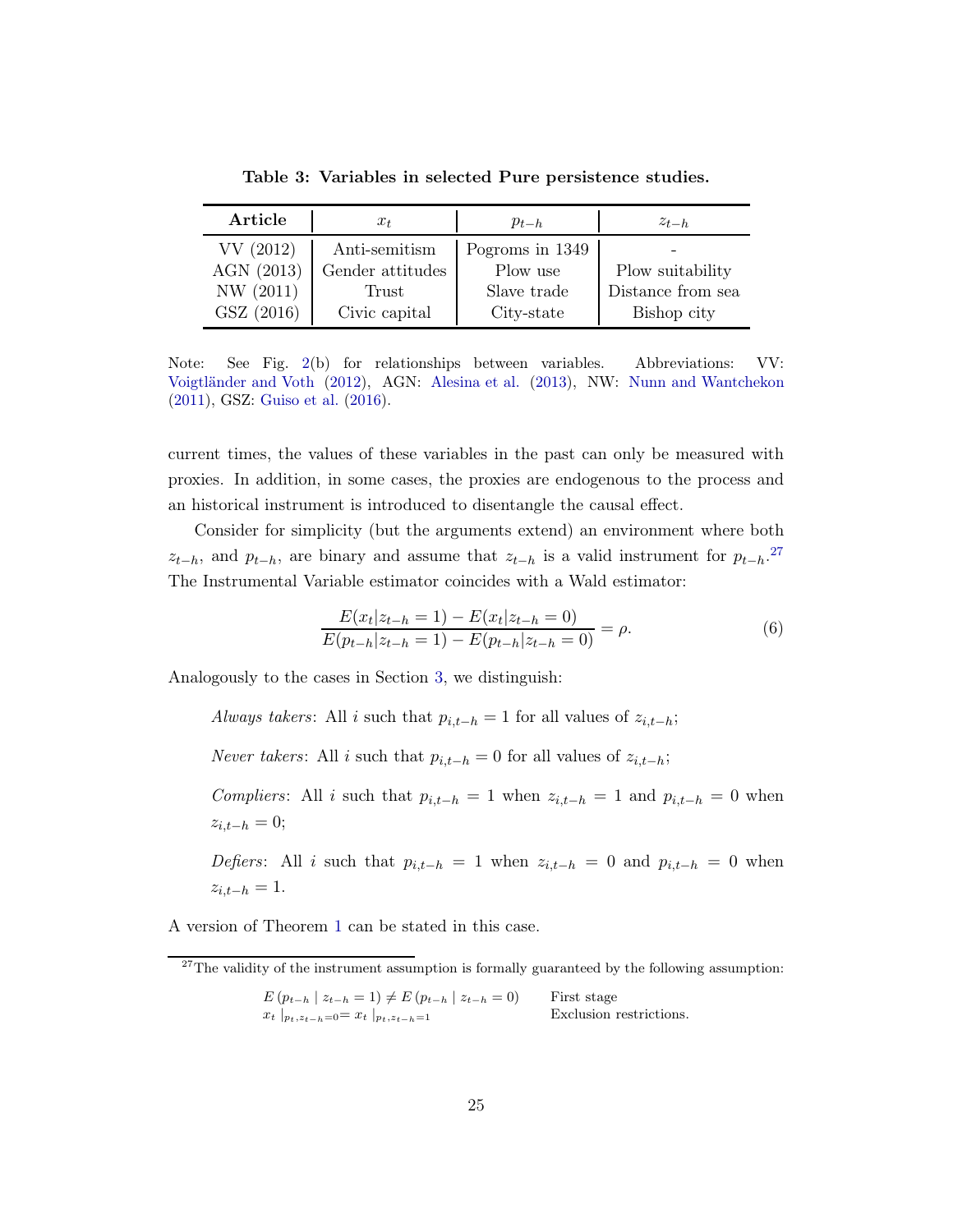Theorem 2. [\(Imbens and Angrist](#page-38-0), [1994](#page-38-0)) Suppose that Assumption [2](#page-23-0) holds and that the treatment induces no Defiers, then

$$
E(x_t|z_{t-h} = 1) - E(x_t|z_{t-h} = 0)
$$
  
\n
$$
E(p_{t-h}|z_{t-h} = 1) - E(p_{t-h}|z_{t-h} = 0)
$$
  
\n
$$
= E(x_{i,t} | p_{i,t-h} = 1 - x_{i,t} | p_{i,t-h} = 0 | i \in \text{complex})
$$
  
\n
$$
= E(\rho_i | i \in \text{complex})
$$

The estimated parameter is generally different from  $E(\rho_i)$  when persistence  $\rho_i$  is heterogeneous across locations. We analyze two special cases.

#### 4.1 Abstract models of persistence of treatment

In this section we follow the analysis of Section [3.1.4,](#page-21-0) studying in some detail the role of heterogeneous treatment effects operating through persistence mechanism. We develop behavioral-equilibrium models in which the persistence of the treatment at  $t - h$  is heterogeneous. We distinguish environments with and without a valid observed instrument  $z_{t-h}$ .

#### 4.1.1 No instrument

Consider first the simplest case in which the econometrician does not observe any instrument in historical time  $z_{t-h}$ . Being interested in documenting persistence  $\rho$  in the process  $\{x_{\tau}\}_{\tau\in T}$ , the econometrician only observes  $x_t$  and a proxy  $p_{t-h}$  for  $x_{t-h}$ . Suppose for simplicity the underlying process for  $x_t$  takes the form

$$
x_t = \rho x_{t-h} + \epsilon,
$$

where  $\epsilon$  is a random shock.<sup>28</sup> [Voigtländer and Voth](#page-39-0) [\(2012\)](#page-39-0)'s investigation of the historical persistence of anti-semitism in German cities serves well as an illustration of this type of Persistence studies. Lacking detailed evidence of anti-semitism in history, this article uses pogroms in  $1348-50CE$  in a cross-section of cities as an imperfect proxy for it. The presumption is that the Black Death of 1348-50CE lowered the threshold for violence which resulted in Jews being blamed and in some cases being mass-executed in pogroms as a result. The study finds that pogroms in

<sup>&</sup>lt;sup>28</sup>Recall that  $\rho x_{t-h} = [\rho_i x_{i,t-h}]_{i=1}^N$ .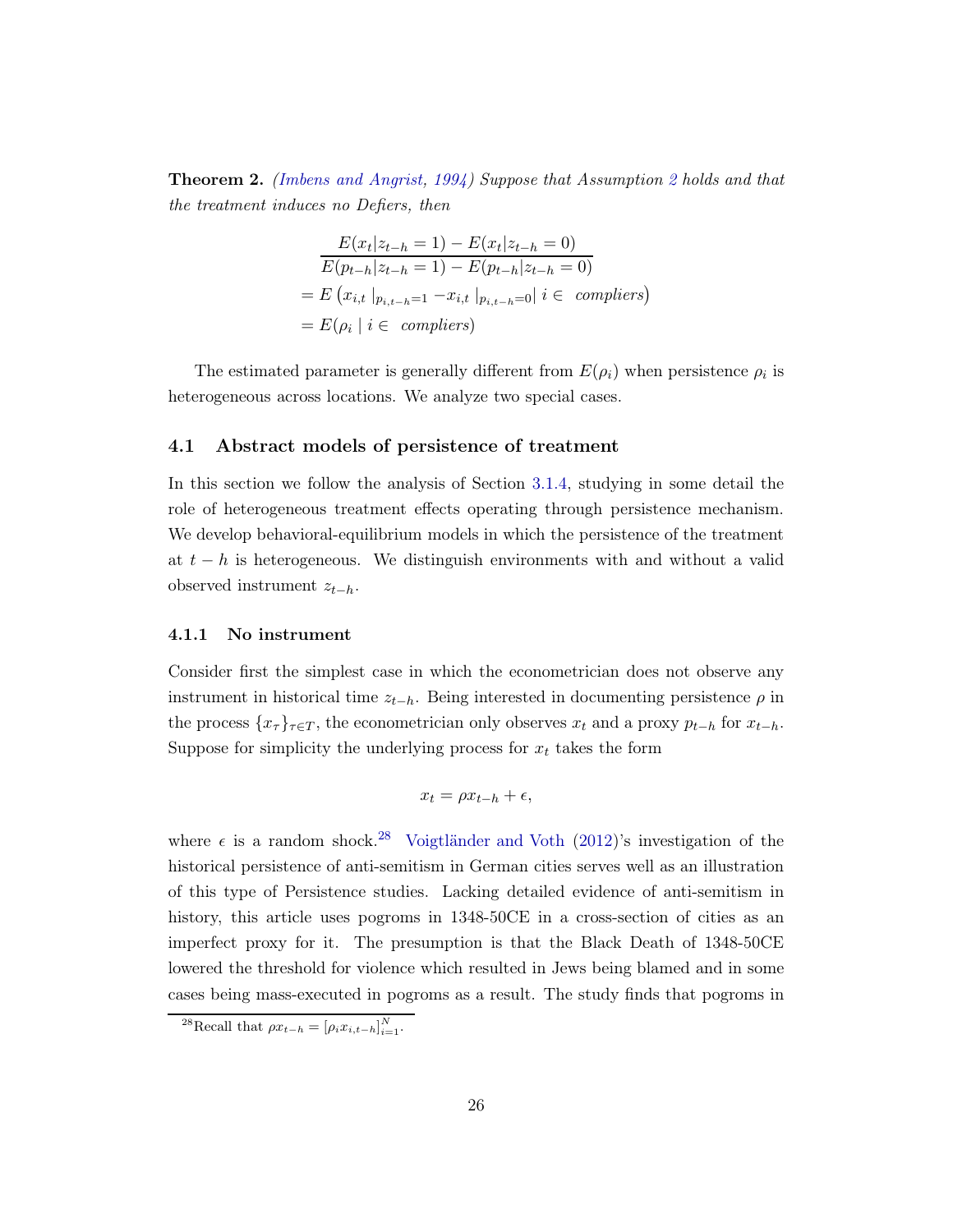<span id="page-26-0"></span>1348-50CE are indeed positively correlated with various detailed measures of antisemitism in the 20th century in the cross-section of cities (vote shares for the Nazi Party, number of deportees from each city, anti-semitic letters to newspapers, etc...). In this context, the shock  $\epsilon$  captures all determinants of anti-semitism not operating through its cultural persistence.

Consider a behavioral-equilibrium cut-off model of the relationship between proxy  $p_{t-h}$  and treatment  $x_{t-h}$ :

$$
p_{t-h} = \begin{cases} 1 & \text{if } x_{t-h} > \widetilde{x} \\ 0 & \text{if } x_{t-h} \le \widetilde{x} \end{cases};\tag{7}
$$

that is, activation of the proxy is associated to treatment being sufficiently high, even though the relationship is not necessarily causal. In the context of [Voigtländer and Voth](#page-39-0) [\(2012\)](#page-39-0), indeed following their logic, pogroms  $p_{t-h} = 1$  occur in cities with high anti-semitism  $x_{t-h}$ . But it is not excluded that pogroms might have induced a reinforcement of anti-semitic attitudes. Lacking data on  $x_{t-h}$  it is only possible to estimate

$$
x_t = \alpha^R + \rho^R p_{t-h},\tag{8}
$$

which identifies

$$
\rho^{R} = E(x_{t}|p_{t-h} = 1) - E(x_{t}|p_{t-h} = 0)
$$
  
=  $\rho \cdot (E(x_{t-h}|x_{t-h} > \tilde{x}) - E(x_{t-h}|x_{t-h} \le \tilde{x}));$  (9)

that is, the true persistence parameter  $\rho$  times the difference in treatment between locations with  $p_{t-h} = 1$  and  $p_{t-h} = 0$ . This kind of empirical analysis therefore reaches its objective of identifying the presence of long-run persistence: a positive estimate of  $\rho^R$  is obtained only if  $\rho > 0$ . As long as pogroms are positively correlated with anti-semitism  $x_{t-h}$ , using the pogroms variable produces an estimate of  $\rho^R$ that converges, in limit probability, to a positive number. The estimated  $\rho^R$  can be interpreted as the difference between treated and non-treated locations on the average level of  $x_t$  which is due to the persistence effect of  $x_{t-h}$ .

This interpretation of the estimate of  $\rho^R$  can be refined if we allow persistence to be heterogeneous; that is, if we allow  $\rho_i$  to differ across locations  $i = 1, 2, \ldots, N$ . As in the examples from the previous section, heterogeneity may occur because persistence is somehow correlated with the occurrence of pogroms, or because some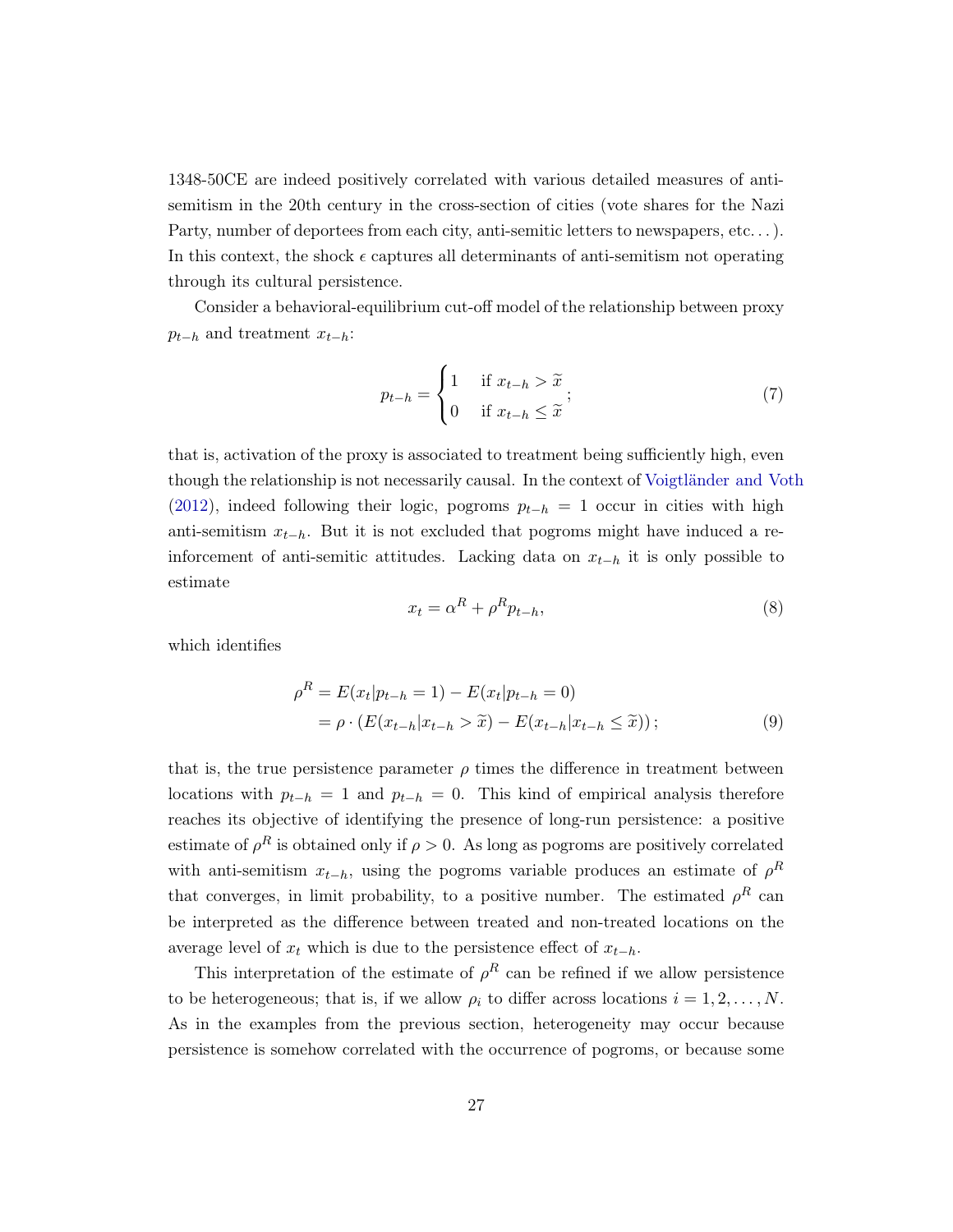<span id="page-27-0"></span>

|           | $\overline{x}$<br>$\boldsymbol{x}$ |         |          |  |
|-----------|------------------------------------|---------|----------|--|
| $x_{t-h}$ |                                    |         |          |  |
| size      | $1-\pi_h-\pi_z$                    | $\pi_z$ | $\pi_h$  |  |
| $\rho_i$  | $\mu_l$                            |         | $\rho_h$ |  |
| $p_{t-h}$ | no pogroms                         |         | pogroms  |  |

Figure 6: A model of [Voigtländer and Voth](#page-39-0) [\(2012](#page-39-0)) with heterogeneous persistence.

other variable  $s<sub>\tau</sub>$  affects persistence itself over time. Allowing for heterogeneity in  $\rho_i$ across locations, estimating [\(8\)](#page-26-0) identifies

$$
\rho^{R} = E(\rho_{i}x_{t-h}|x_{t-h} > \widetilde{x}) - E(\rho_{i}x_{t-h}|x_{t-h} \le \widetilde{x}). \tag{10}
$$

An abstract behavioral-equilibrium model of the inter-generational transmission of cultural traits is helpful in interpreting (10) to illustrate the implications of heterogeneous persistence. Suppose cultural traits survive when they are sufficiently strongly held in the population; more specifically, e.g., a fraction of locations i,  $\pi_h$ with  $x_{t-h} > \overline{x}$  have a high  $\rho_i = \rho_h$  so that the trait persists more easily over time than in the remaining  $(1 - \pi_h)$  cities, with persistence  $\rho_l < \rho_h$  (see Fig. 6).<sup>29</sup> In this case (10) reduces to

$$
\rho^R = \rho_l E(\tilde{x} < x_{t-h} \leq \overline{x}) + \rho_h E(x_{t-h} > \overline{x}) - \rho_l E(x_{t-h} < \tilde{x}) \tag{11}
$$

It follows then that the identified effect of persistence  $\rho^R$  can still be interpreted as a difference between treated and non-treated cities of the average level of  $x_t$  due to the persistence of  $x_{t-h}$ . On the other hand, the size of the effect depends on the distribution of  $x_{t-h}$  and on the relationship between  $x_{t-h}$  and persistence  $\rho$  across locations. For instance, assuming instead  $\tilde{x} > \overline{x}$ , we obtain

$$
\rho^{R} = \rho_h E(x_{t-h} > \widetilde{x}) - (\rho_l E(x_{t-h} < \overline{x}) + \rho_h E(\overline{x} < x_{t-h} \le \widetilde{x}))
$$

Under different hypotheses, which, e.g., in [Voigtländer and Voth](#page-39-0) [\(2012\)](#page-39-0)'s context can ultimately be reduced to how high anti-semitism in the XIVth century needed to be to trigger a pogrom, the size of the identified effect changes. Pogroms identify

 $^{29}$ See [Bisin and Verdier](#page-36-0) [\(2001,](#page-36-0) [2011](#page-36-0)) for models of inter-generational cultural transmission with implications along these lines.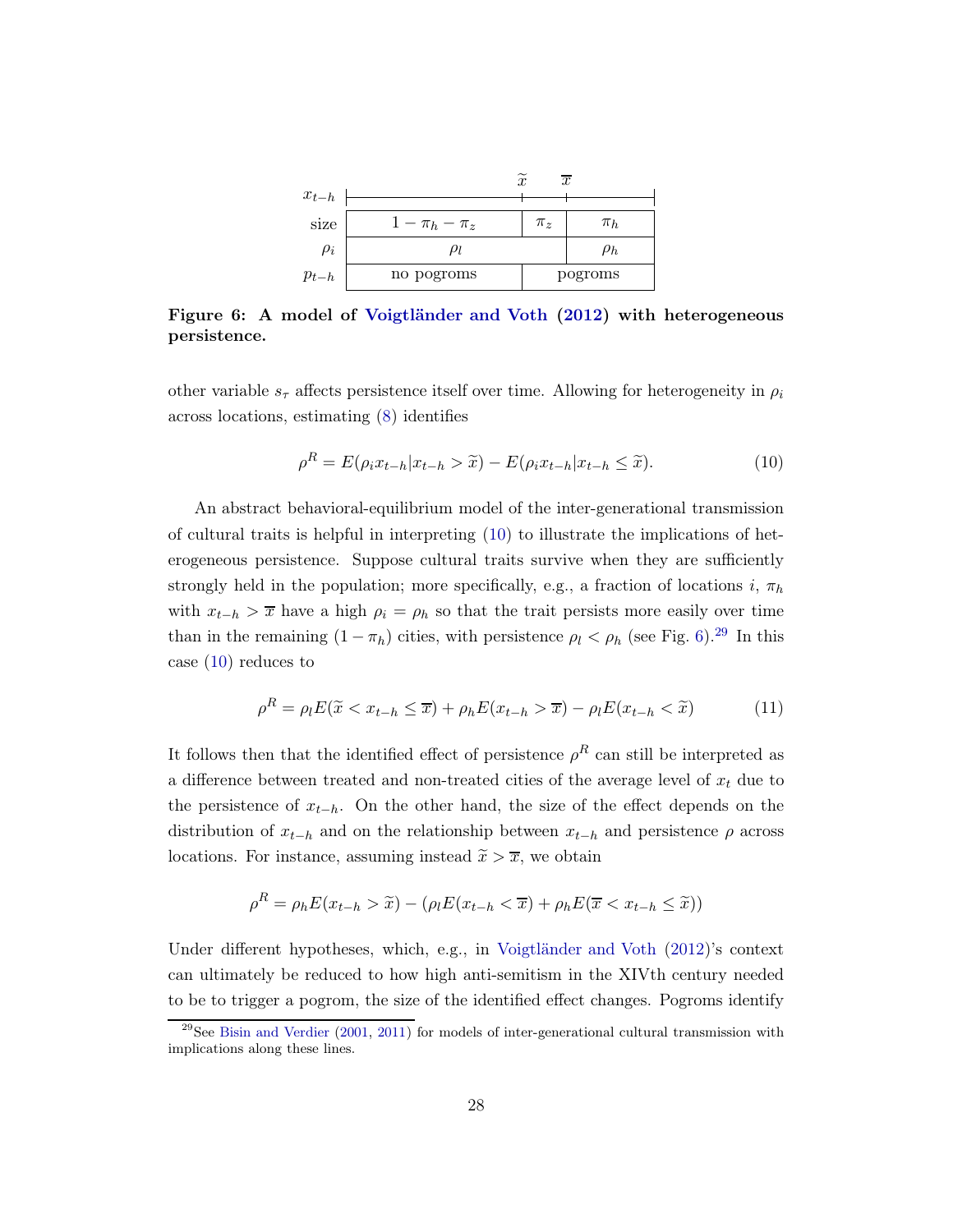the persistence of anti-semitism in cities where they took place, not the persistence in cities where they did not occur, because they did not occur in a random sample of cities.<sup>30</sup> We conclude that while it might be difficult to distinguish a priori between the different process we have hypothesized drive persistence of anti-semitism in relations to pogroms, it would be interesting in principle and with additional historical evidence we may be able to support one case over the other to improve our understanding of the nature of persistence. More generally, the simple behavioralequilibrium model indicates novel and interesting empirical directions to pursue the analysis of the persistence of cultural traits and values.

#### 4.1.2 Instrumenting for persistence

Consider now the case in which the econometrician does observe an instrument in historical time  $z_{t-h}$  for  $p_{t-h}$ . That is, consider the case where  $z_{t-h}$  affects causally  $x_{t-h}$  and  $p_{t-h}$ , while  $x_{t-h}$  and  $p_{t-h}$  are in principle linked by two-way causation, as in the empirical model in Fig. [2\(](#page-7-0)b). The econometrician, interested in measuring the process' persistence  $\rho$ , observes  $x_t$  and a proxy  $p_{t-h}$  for  $x_{t-h}$  (but not  $x_{t-h}$  directly).

Three examples from the literature clarify this empirical model. [Nunn and Wantchekon](#page-38-0) [\(2011\)](#page-38-0) study the persistence of social trust, an important determinant of current development, using data from African regions. Modern surveys, such as the Afrobarometer, provide measures of trust in the present. The historical proxy is the size of slave trade, which varies by location and ethnicity, and may have affected local trust in the past by generating "an environment of ubiquitous insecurity caused individuals to turn on others". Reverse causality may also hold, however, because communities with lower trust may experience a lower cost to "kidnap, trick or sell each other to slave"). To address this endogeneity the geographical distance from the coast is used as an instrument for the size of trade. Distance from the coast correlates with the size of slave trade and, arguably, does not affect directly current levels of trust. The study finds that the level of social trust can be traced back to the slave trade.

<sup>&</sup>lt;sup>30</sup>This model's assumptions can be mapped into the assumptions we used to build the model in Subsection [3.1.4.](#page-21-0) In that model, the persistent variable is binary, but the correlation between variables over time is more general than the correlations that are possible imposing the structure of Fig. [6.](#page-27-0) For example, in the model in this subsection, assume there is an underlying continuous latent variable  $\chi_{t-h}$  that determines both  $p_{t-h}$  and  $x_{t-h} \in \{0,1\}$  according to different thresholds. Then, knowing the distribution of  $\chi_{t-h}$  one can derive the conditional probabilities that are analog to  $\{p_i, q_i\}, i = 1, 2$  $\{p_i, q_i\}, i = 1, 2$  in Table 2 and compute what magnitudes the Wald estimator identifies.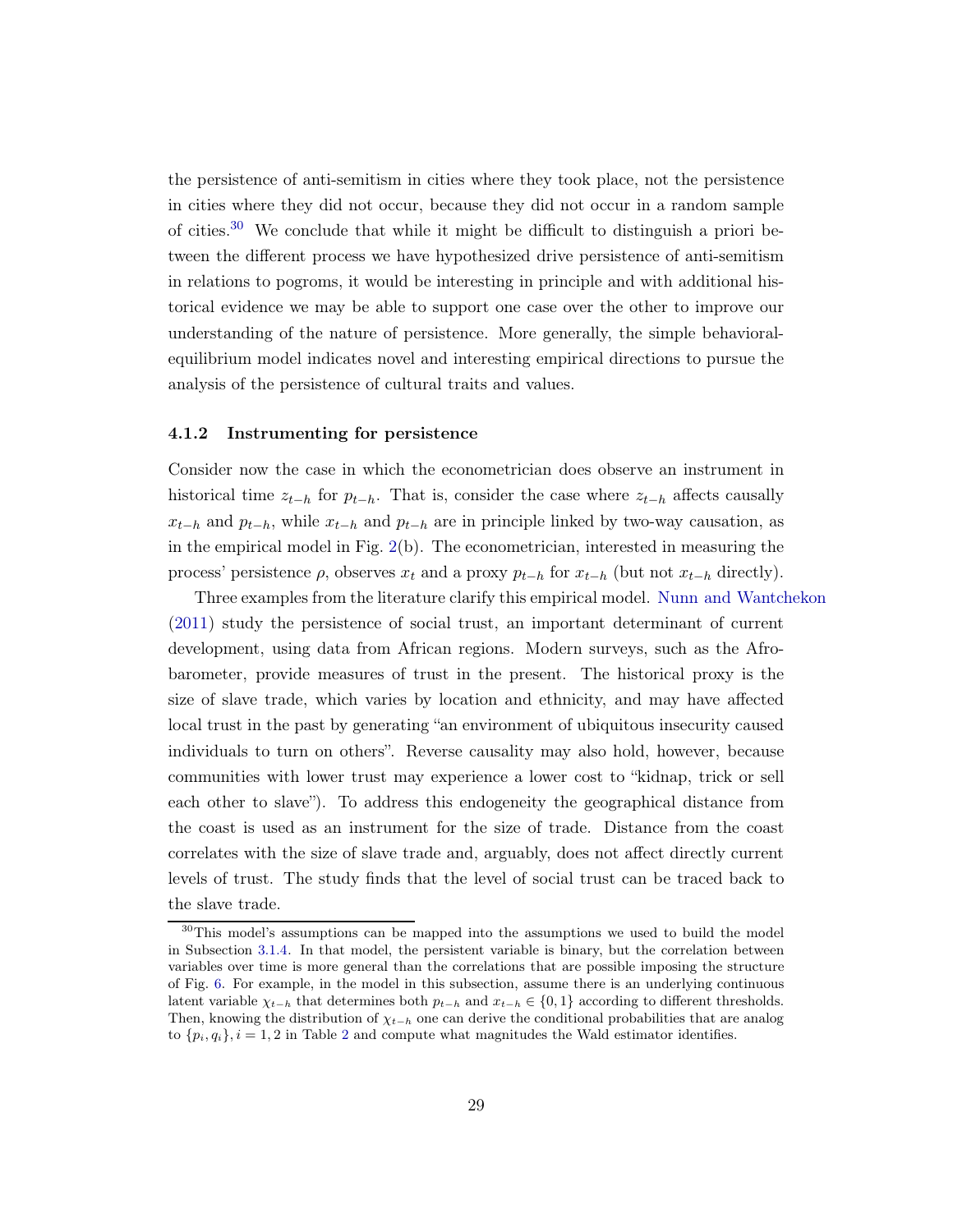In [Guiso et al.](#page-37-0) [\(2016\)](#page-37-0) the process  $\{x_{\tau}\}_{\tau \in T}$  represents civic capital in Italian cities, measured, in modern times, with indicators such as the proportion of student cheating in mathematics tests, the prevalence of non-profit associations, or measures of blood donations. The proxy for this variable in the past is whether the city experienced self-government in the middle ages, which arguably generated a culture of cooperation and trust that persists until current times. Indeed, the evidence shows that cities that experienced self-government have better measures of current social capital. Because this correlation may be due to omitted endogenous factors, the paper supports these results by showing that the correlation remains when instrumenting self-government with the presence of a bishop seat in the city before 1400 CE. The instrument's validity is motivated by the argument (advanced by several historians) that bishops facilitated the adoption of self-government by morally sanctioning the citizens' agreement. The presence of bishops lowers the coordination cost required to achieve independence without affecting modern social capital directly. The study finds that indeed, self-government in the late middle ages determines higher civic capital today.

In our last example of papers that conform to this framework, [Alesina et al.](#page-35-0) [\(2013\)](#page-35-0), trace the origin of current cross-cultural differences regarding the role of women in society (measured by labor-force participation, political representation, and women entrepreneurship,  $x_t$ ) to agricultural practices in pre-industrial periods, proxied by plow cultivation  $(p_{t-h})$ . The process  $\{x_{\tau}\}_{\tau\in T}$  represents gender attitudes and the proxy  $p_{t-h}$  is the adoption of plow cultivation in pre-industrial times. The argument is that practices requiring more physical strength encouraged specialization of production by gender, affecting the perception of gender roles, which persisted in current times even if modern market production does not require a physical strength advantage. The adoption of plow agriculture is therefore a proxy for the perception of gender roles, but could be affected by it, because societies that believe women should be confined to home production are more prone to adopt agricultural practices that comparatively advantage men. The study addresses this endogeneity using the suitability of locations for plow cultivation as an instrument. Plow suitability disproportionally induces the adoption of the plow, arguably without affecting the perception of gender roles.

In all these examples, because a valid instrument is observed for the adopted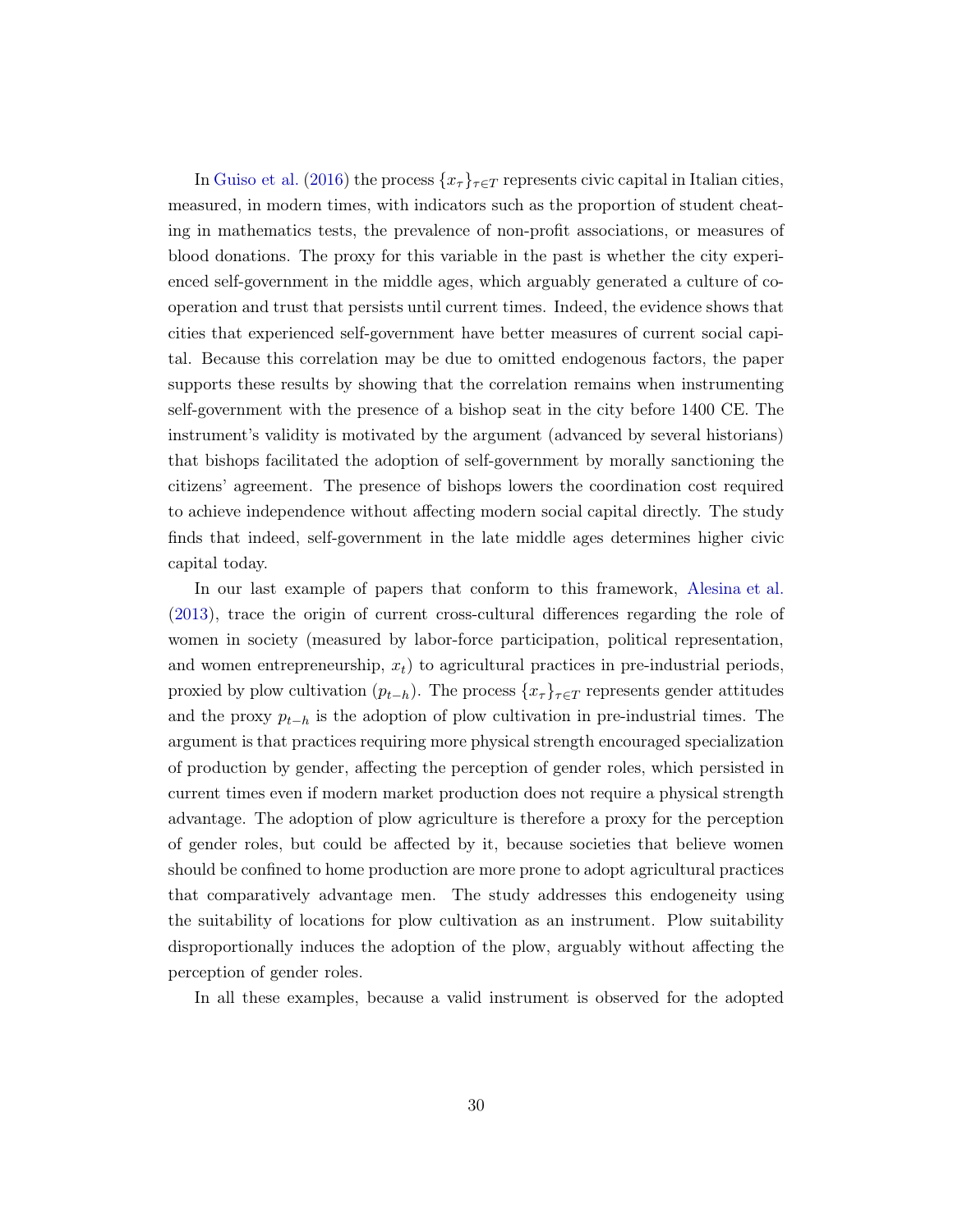proxy, the empirical model leads to the identification of

$$
\frac{E(x_t|z_{t-h}=1) - E(x_t|z_{t-h}=0)}{E(p_{t-h}|z_{t-h}=1) - E(p_{t-h}|z_{t-h}=0)} = \rho.
$$
\n(12)

Following the logic of our discussion of [Voigtländer and Voth](#page-39-0) [\(2012\)](#page-39-0), an instrument is not necessary to identify a positive  $\rho$ . As long as  $p_{i,t-h} = 1$  and  $x_{i,t-h}$  are correlated, the estimate  $\rho$  will have the correct sign. The endogeneity of the adoption of the plow in [Alesina et al.](#page-35-0) [\(2013\)](#page-35-0), for instance, does not invalidate the fact that locations which adopted the plow in  $t - h$  are characterized by more conservative gender attitudes at t: locations i with  $p_{i,t-h} = 1$  have higher  $x_{i,t}$ . These attitudes in the present are the consequence of the persistence of cultural traits and attitudes. The same is true for the identification of the persistence of trust in [Nunn and Wantchekon](#page-38-0) [\(2011\)](#page-38-0) and of civic capital in [Guiso et al.](#page-37-0) [\(2016\)](#page-37-0), that we argued have the same structural relationship between variables.

However, the IV estimate of  $\rho$  can be interpreted as a LATE estimate of the persistence of the process  $\{x_\tau\}_{\tau \in T}$ ; that is, a *local* effect through the specific instrument adopted. For instance, the IV in [Nunn and Wantchekon](#page-38-0) [\(2011](#page-38-0)), identifies the persistence of community trust. Assume the benefits of trust  $b_i$  are heterogeneous across ethnic groups, for simplicity assume two levels  $b_h > b_l$ . Trust is then the consequence of a behavioral-equilibrium outcome: adopted when its benefits are greater than the benefits from slave trade. Let the benefit of slave trade be denoted by  $d(z_{t-h})$  and denote with  $z_{t-h} = 1$  high distance from the coast, with  $d(1) < d(0)$ . Assume  $b_l < d(1) < b_h < d(0)$  so that the ethnic groups with low value of trust  $b_i = b_l$  always experience slave trade, whereas groups with  $b_i = b_h$  experience trade only if they are close to the coast. In this case distance from coast induces a change in treatment only for ethnic groups with the highest returns to trust, those where, presumably, incentives for trust to persist are higher.<sup>31</sup> This would imply that the IV parameter identifies the persistence of trust in locations where trust is more beneficial and consequently where its persistence is higher.

Similarly, consider [Guiso et al.](#page-37-0) [\(2016\)](#page-37-0), and assume cities have different returns to civic capital, and persistence is higher when returns are higher. Further, assume that cities with high returns adopt self-government in the middle ages regardless of

 $31$  For example assume that the cost of acquiring trust is random, but on average higher than the average cost of maintaining it once acquired. Then ethnic groups with higher benefits will display higher persistence of trust.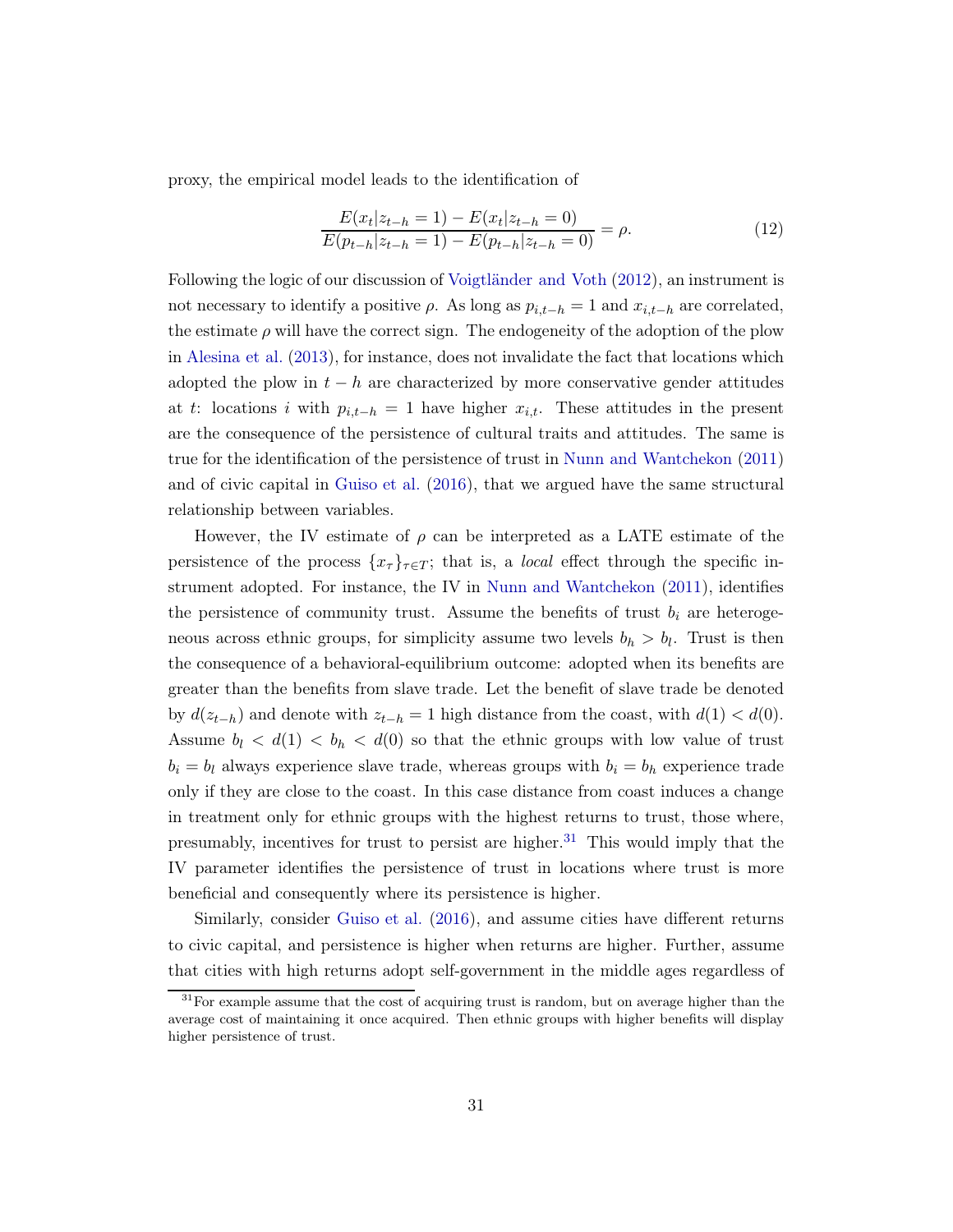the triggering effect of a coordinating factor (the presence of a bishop,  $z_{t-h}$ ), whereas cities with  $b_i = b_i$  adopt self-government only through the coordination from a bishop (if  $z_t = 1$ ). In this case Compliers are cities with a low return, which arguably are less likely to experience persistence otherwise. In this case, the instrument identifies persistence in cities with relatively low returns and consequently low persistence.

Finally, in [Alesina et al.](#page-35-0) [\(2013\)](#page-35-0) the instrument identifies the persistence of gender attitudes as affected by the exogenous adoption of the plow. It is conceivable that some locations are Always Takers, that they have adopted the plow motivated by their previous gender attitudes - independently of whether their land were suitable for plow agriculture. If these locations are characterized by stronger persistence of these attitudes, the instrument identifies persistence in location with relatively lower persistence.

## 5 Conclusions

In this chapter, we have argued that it is often natural for heterogeneous effects to occur in the context of Persistence studies: if different mechanisms affect the variable of interest with different intensity over locations over time, then different combinations of mechanisms that aggregate into the same value of the treatment variable generate heterogeneous effects.

Behavioral-equilibrium models can help the interpretation of the causal effects uncovered in Persistence studies when treatment effects are heterogeneous and the LATE parameter identified in quasi-experimental designs differs from the Average Treatment Effect. In this context, we have shown, even minimal models of treatment take-up may shed some light on what information the estimated effects provide, at least conditionally on assumptions that sometimes can be empirically tested. Adding structure, as recent and current research on the dynamics of institution and culture is doing, can only be of help; see [Acemoglu et al.](#page-35-0) [\(2021](#page-35-0), in this book); [Bisin and Verdier](#page-36-0) [\(2021,](#page-36-0) in this book); [Persson and Tabellini](#page-38-0) [\(2021,](#page-38-0) in this book). Importantly, these arguments are independent of the soundness of econometric techniques and of data reliability.

The interpretation of the estimated parameters is important when Persistence studies have policy implications. If multiple slow-moving mechanisms (with heterogeneous effects) underlie long-run correlations, then policies motivated by the estimated parameters, which are not necessarily the average treatment effect, may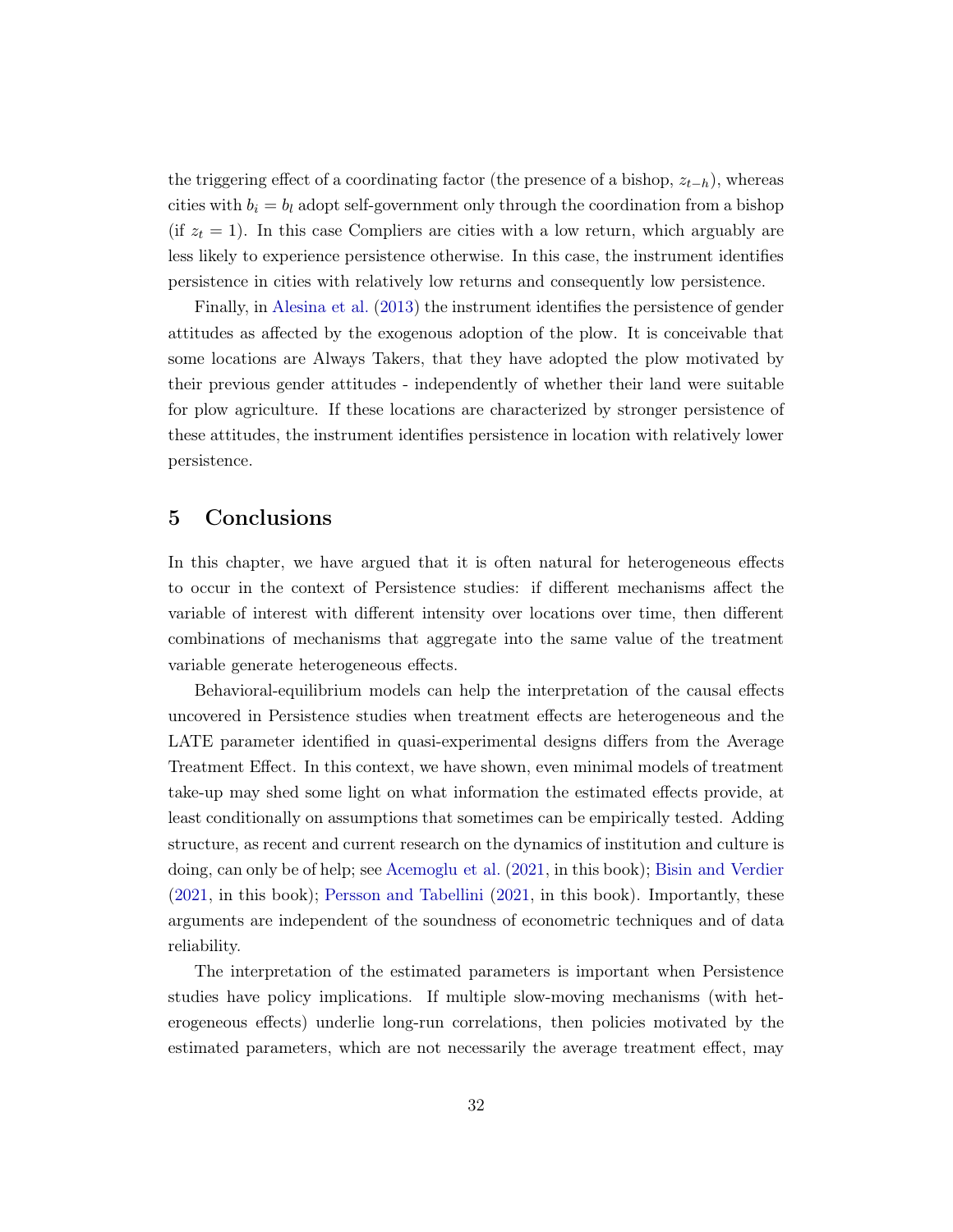produce unexpected outcomes if they do not operate through the channels that are locally identified by the research design.

The correct interpretation of the estimated parameters is important not only for policy implications, but also when the researcher is interested in counterfactual historical analysis. When treatment effects are heterogeneous, the instrument operates by identifying a specific historical path whose effects may be different from those that may have been generated in a counterfactual.

Pushing the arguments of this chapter forward, this line of analysis sheds doubts on the notion of origin, often used in these studies. A causal relationship realized in history at time  $\tau$  with effects at time t does not preclude another historical causal relationship realized prior to  $\tau$ .<sup>32</sup> In many cases the relevant question is not what was the origin of a phenomenon, but what are the counterfactual quantitative effect that results from changing variables in the historical past on variables in the present. Each variable at different points in the past may affect the present differently. This paper highlights how the empirical implications of Persistence studies may be interpreted using simple models that inform how these mechanisms affect the variable of interest suggesting directions for future research.

## LATE for school

The clearest applications of the distinction between LATE and ATE are in labor/education economics. In this Appendix we exploit [Rosenzweig and Wolpin](#page-38-0) [\(2000\)](#page-38-0)'s comment on [Angrist and Krueger](#page-35-0) [\(1991](#page-35-0))'s instrumental variable approach to estimating returns to schooling.<sup>33</sup>

Consider the relationship between schooling attainment and earnings. A simple regression fails to identify the causal effect of schooling because an omitted variable bias: for example, children of higher ability may earn higher wages for given schooling

 $32$ For instance, the origin of the Mafia in Sicily has been reduced with good arguments to the rise of socialist Peasant Fasci organizations at the end of the 19th century [\(Acemoglu et al.,](#page-35-0) [2020](#page-35-0)); to a price shock on sulphur and lemon in the 1850's [\(Buonanno et al.](#page-36-0), [2015](#page-36-0); [Dimico et al.](#page-37-0), [2017](#page-37-0)); to the lack of city states in the XIV'th century - in turn a consequence of Norman domination [\(Guiso et al.](#page-37-0), [2016](#page-37-0)); to the Paleolithic split into nomadic pastoralism in 7th millenium B.C. [\(Alinei](#page-35-0), [2007](#page-35-0)).

<sup>&</sup>lt;sup>33</sup>Underlying this analysis is the debate in econometrics regarding identification power in reduced-form causal inference design: see [Angrist and Krueger](#page-35-0) [\(1991](#page-35-0)); [Imbens and Angrist](#page-38-0) [\(1994\)](#page-38-0); [Angrist and Imbens](#page-35-0) [\(1999](#page-35-0)); [Deaton](#page-37-0) [\(2010](#page-37-0), [2020\)](#page-37-0); [Heckman](#page-37-0) [\(1997](#page-37-0), [1999](#page-37-0)); [Heckman and Urzua](#page-37-0) [\(2010\)](#page-37-0); [Imbens](#page-38-0) [\(2010](#page-38-0)).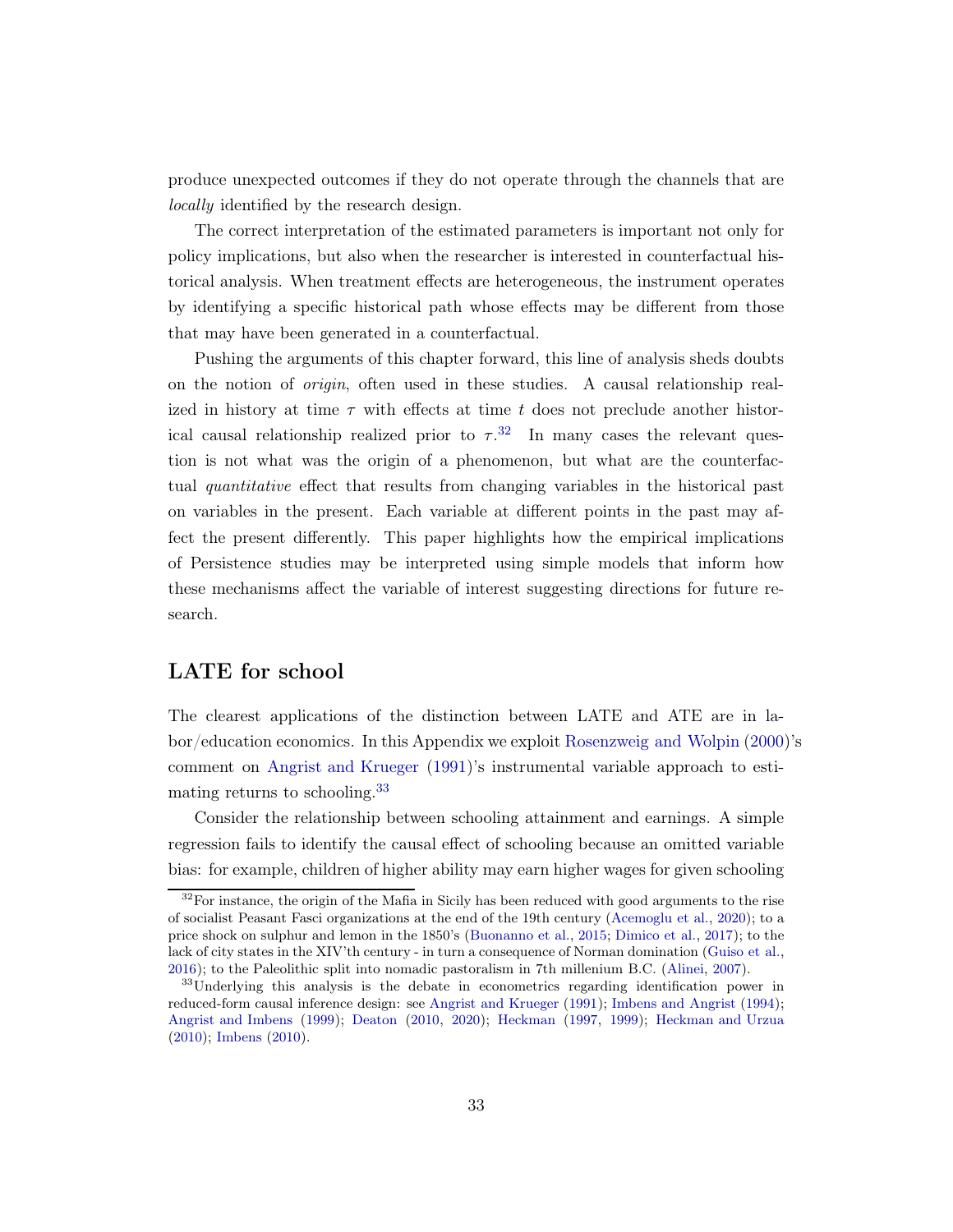and also choose a higher schooling attainment. A valid instrument for schooling may be adopted to identify the causal effect. [Angrist and Krueger](#page-35-0) [\(1991\)](#page-35-0) propose to use Quarter of birth. The birth date cutoffs for school-entry age combined with minimum compulsory schooling ages induce some children born during the last months of the year to complete more years of schooling relative to children born at the beginning of the year, because they are induced to start schooling at an earlier age (this is true for example if they intend to leave school at the mandatory minimum age). The arguably random variation in date of birth provides a "natural" instrument for estimating the return to schooling.<sup>34</sup>

Consider the case in which the treatment effect is heterogeneous, that is, returns to schooling vary in the cross-section of students; for instance, they increase with the underlying unobservable ability. To illustrate the difference between LATE and ATE, limit the students' choice to one extra year of schooling after mandatory schooling age, and assume that high ability students attain an extra year of education regardless of their Quarter of birth, but low-ability students always intend to drop out of school at mandatory age, and can only be "forced" to undertake an extra year of education if, by being born late in the year, they start attending school one year younger.

The instrumental variable technique "works" by randomly inducing a subset of students, low-ability students, to undertake an extra year of education. The extra earnings gained by students not born in the first quarter, relative to the earnings of those born during the rest of the year, are generated only by low-ability students that attend an extra year of education. All other students have the same schooling attainment regardless of the date of birth, therefore the instrumental variable estimate only identifies the returns for low-ability students (a LATE effect), not the return of high-ability students, nor the average return of all students (the ATE).

While the estimated parameter remains of great interest, this interpretation is consequential in that it suggests that the specific IV procedure adopted, while valid, under-estimates the returns to schooling. Furthermore, it suggests caution when considering the policy implications of the estimates, because a different policy with the goal of inducing higher schooling attainment may not induce the same subset of students to comply.

 $34$ In fact, the validity of quarter of birth as an instrument has been questioned, see [Buckles and Hungerman](#page-36-0) [\(2013\)](#page-36-0), but for the purposes of this introduction, we assume the instrument to be valid from an econometric standpoint.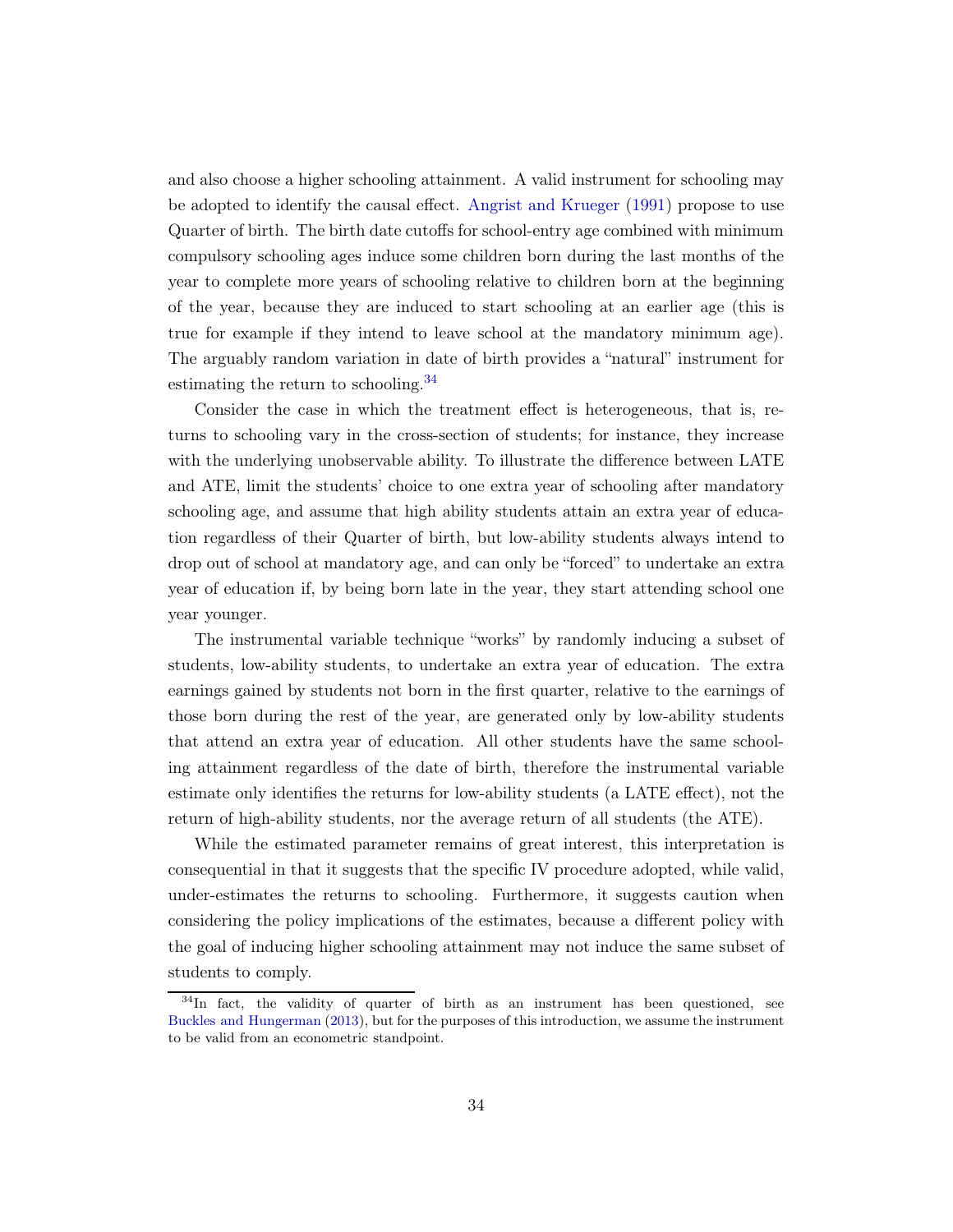This stylized model highlights how the Quarter of birth instrument is likely to identify the returns of the low-ability students, because arguably these students are the most likely to leave schooling at the minimum compulsory age. It is both a logically reasonable assumption, and an empirically testable implication that could provide additional evidence about the interpretation of the estimated returns. It is in this spirit that we proceed, in this paper, to formalize stylized models of persistence studies.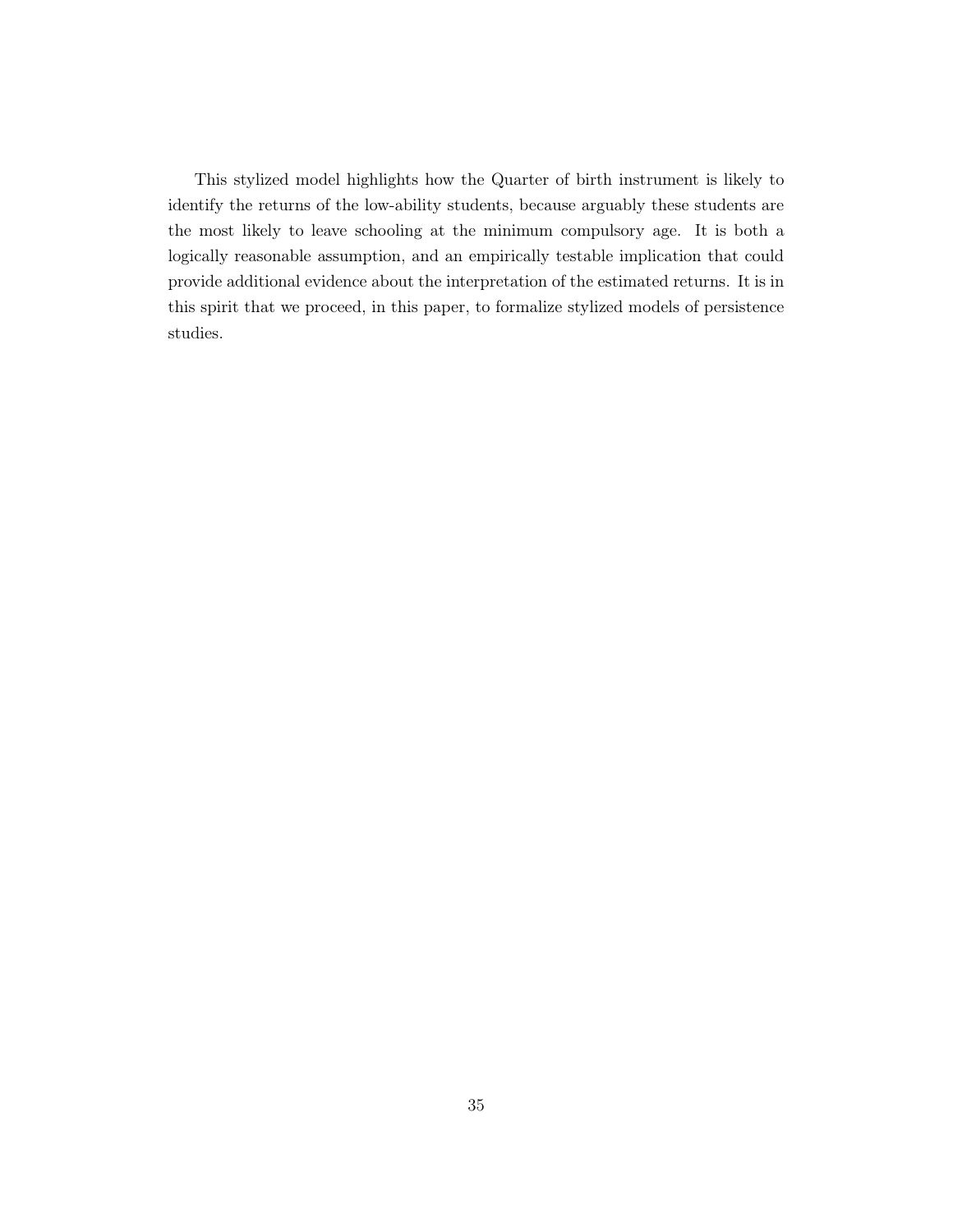# <span id="page-35-0"></span>References

- Acemoglu, Daron, Giuseppe De Feo, and Giacomo Davide De Luca (2020) "Weak states: Causes and consequences of the Sicilian Mafia," The Review of Economic Studies, Vol. 87, No. 2, pp. 537–581.
- Acemoglu, Daron, Georgy Egorov, and Konstantis Sonin (2021) "Institutional Change and Institutional Persistence," in Bisin, Alberto and Giovanni Federico eds. Handbook of Historical Economics, Amsterdam: Elsevier North Holland, Chap. 13.
- Acemoglu, Daron, Simon Johnson, and James A Robinson (2001) "The colonial origins of comparative development: An empirical investigation," American Economic Review, Vol. 91, No. 5, pp. 1369–1401.
- (2002) "Reversal of fortune: Geography and institutions in the making of the modern world income distribution," The Quarterly journal of economics, Vol. 117, No. 4, pp. 1231–1294.
- Alesina, Alberto, Paola Giuliano, and Nathan Nunn (2013) "On the origins of gender roles: Women and the plough," The Quarterly Journal of Economics, Vol. 128, No. 2, pp. 469–530.
- Alinei, Mario (2007) "Origini pastorali e italiche della camorra, della mafia e della'ndrangheta: un esperimento di Archeologia Etimologica," Origini pastorali e italiche della camorra, della mafia e della'ndrangheta, pp. 1000–1039.
- Angrist, Joshua D and Guido W Imbens (1999) "Comment on James J. Heckman," Instrumental Variables: A Study of Implicit Behavioral Assumptions Used in Making Program Evaluations"," Journal of Human Resources, pp. 823–827.
- Angrist, Joshua D and Alan B Krueger (1991) "Does compulsory school attendance affect schooling and earnings?" The Quarterly Journal of Economics, Vol. 106, No. 4, pp. 979–1014.
- Angrist, Joshua D and Jörn-Steffen Pischke (2008) Mostly harmless econometrics: An empiricist's companion: Princeton university press.

(2014) Mastering'metrics: The path from cause to effect: Princeton University Press.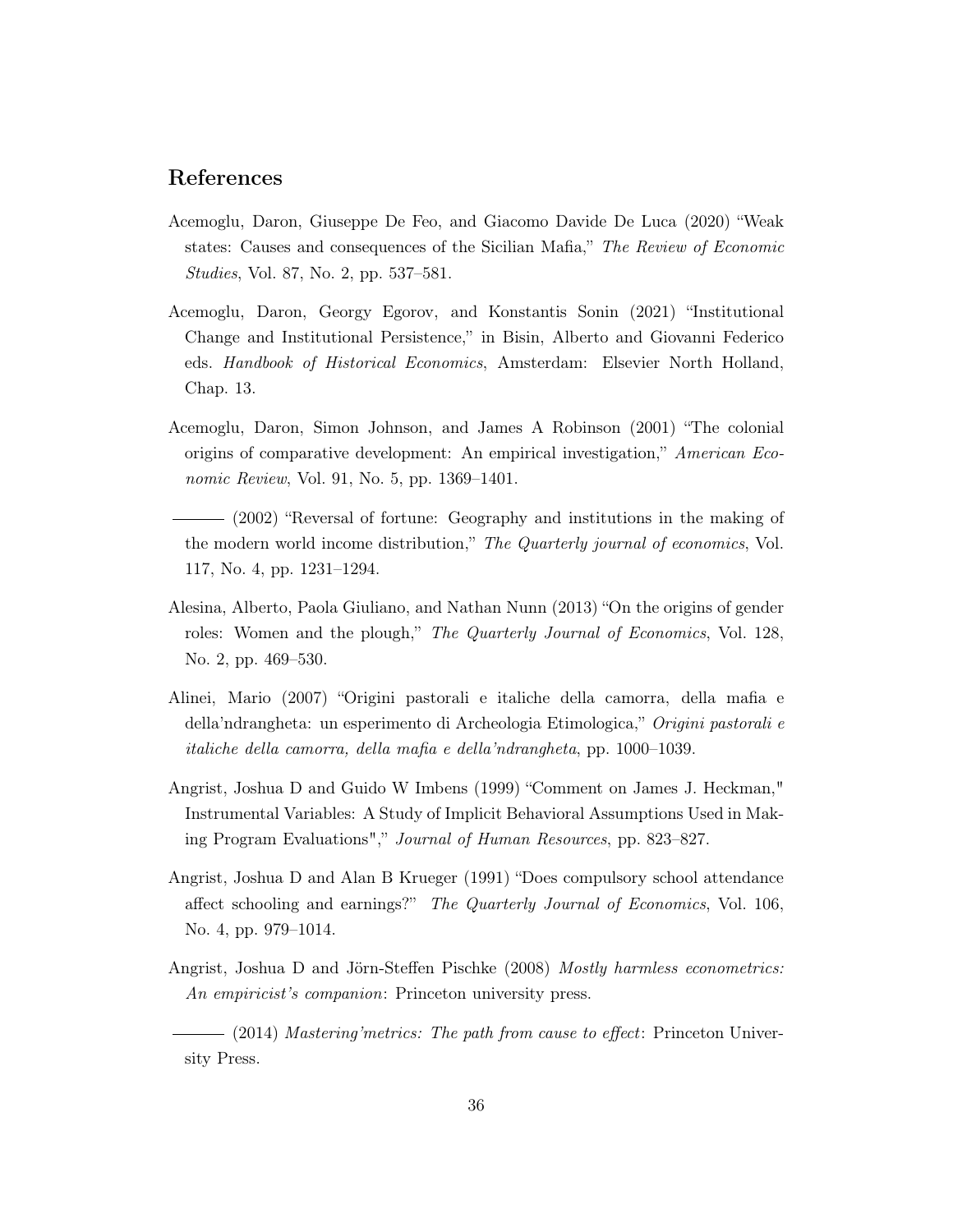- <span id="page-36-0"></span>Ashraf, Quamrul and Oded Galor (2013) "The 'Out of Africa' hypothesis, human genetic diversity, and comparative economic development," American Economic Review, Vol. 103, No. 1, pp. 1–46.
- Ashraf, Quamrul, Ömer Özak, and Oded Galor (2010) "Isolation and development," Journal of the European Economic Association, Vol. 8, No. 2-3, pp. 401–412.
- Bisin, Alberto and Thierry Verdier (2001) "The economics of cultural transmission and the dynamics of preferences," Journal of Economic theory, Vol. 97, No. 2, pp. 298–319.
- (2011) "The economics of cultural transmission and socialization," in Benhabib, Jess, Alberto Bisin, and Matthew O. Jackson eds. Handbook of social economics, Vol. 1: Elsevier, pp. 339–416.
- (2017) "On the joint evolution of culture and institutions," Working Paper 23375, National Bureau of Economic Research.
- (2021) "Phase Diagrams in Historical Economics: Culture and Institutions," in Bisin, Alberto and Giovanni Federico eds. Handbook of Historical Economics, Amsterdam: Elsevier North Holland, Chap. 16.
- Bottero, Margherita and Björn Wallace (2013) "Is There a Long-Term Effect of Africa's Slave Trades?" Economic History Working Paper 30, Bank of Italy.
- Buckles, Kasey S. and Daniel M. Hungerman (2013) "Season of Birth and Later Outcomes: Old Questions, New Answers," The Review of Economics and Statistics, Vol. 95, No. 3, pp. 711–724, URL: <https://ideas.repec.org/a/tpr/restat/v95y2013i3p711-724.html>.
- Buonanno, Paolo, Ruben Durante, Giovanni Prarolo, and Paolo Vanin (2015) "Poor institutions, rich mines: Resource curse in the origins of the sicilian mafia," The Economic Journal, Vol. 125, No. 586, pp. F175–F202.
- Cantoni, Davide and Noam Yuchtman (2021) "Historical Contingencies, Econometric Problems: The Analysis of Natural Experiments in Economic History," working paper, National Bureau of Economic Research.
- Casey, Gregory and Marc Klemp (2021) "Historical instruments and contemporary endogenous regressors," Journal of Development Economics, Vol. 149, p. 102586, URL: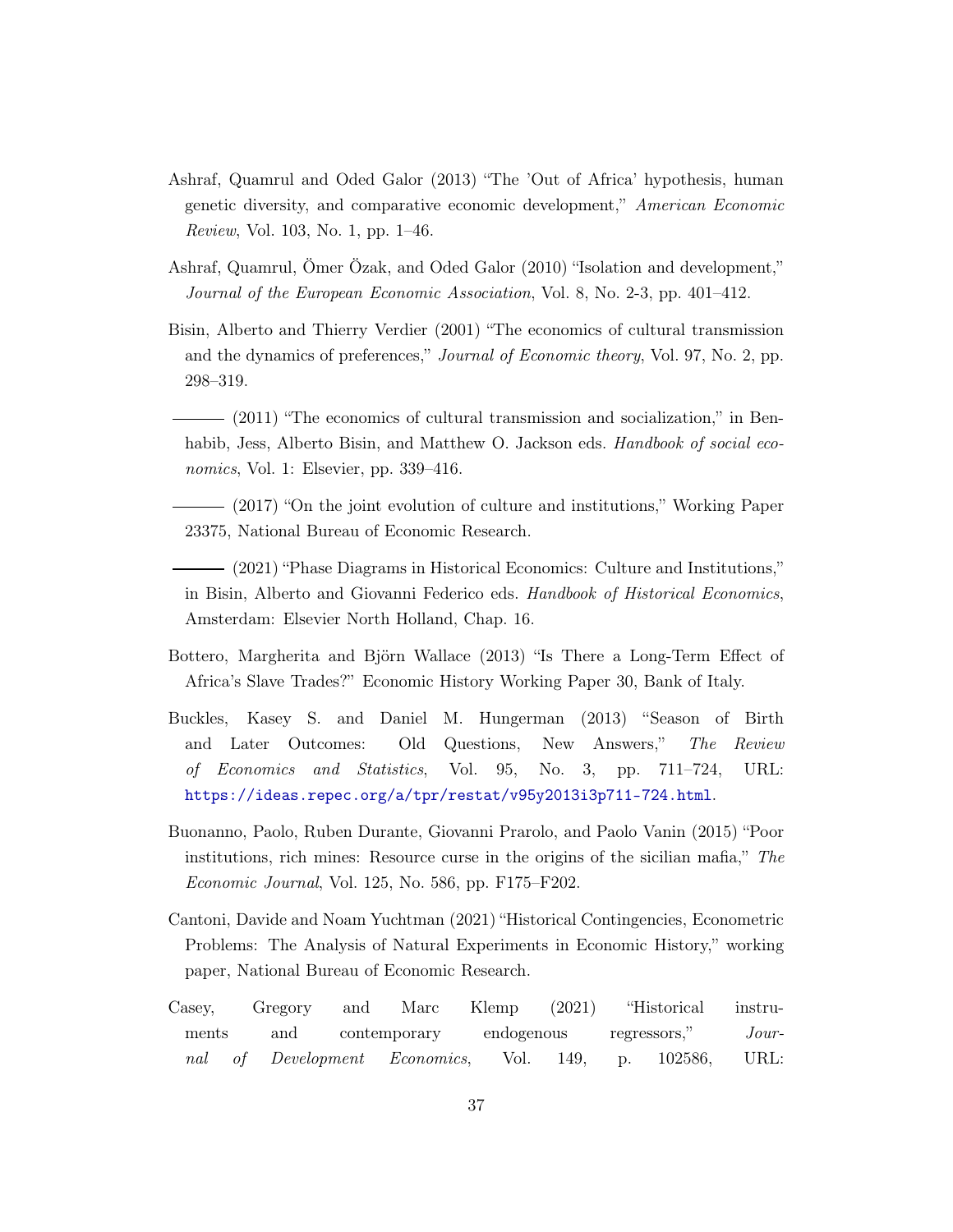<span id="page-37-0"></span><http://www.sciencedirect.com/science/article/pii/S0304387820301619>, DOI: [https://doi.org/10.1016/j.jdeveco.2020.102586.](http://dx.doi.org/https://doi.org/10.1016/j.jdeveco.2020.102586)

- Cioni, M, G Federico, and M Vasta (2021) "The two Revolutions in Economic History," in Bisin, Alberto and Giovanni Federico eds. Handbook of Historical Economics, Amsterdam: Elsevier North Holland, Chap. 1.
- Deaton, Angus (2010) "Instruments, randomization, and learning about development," *Journal of economic literature*, Vol. 48, No. 2, pp. 424–55.
- (2020) "Randomization in the Tropics Revisited: a Theme and Eleven Variations," Working Paper 27600, National Bureau of Economic Research.
- Dimico, Arcangelo, Alessia Isopi, and Ola Olsson (2017) "Origins of the sicilian mafia: The market for lemons," The Journal of Economic History, Vol. 77, No. 4, pp. 1083–1115.
- Guiso, Luigi, Paola Sapienza, and Luigi Zingales (2016) "Long-term Persistence," Journal of the European Economic Association, Vol. 14, No. 6, pp. 1401–1436, DOI: [10.1111/jeea.12177.](http://dx.doi.org/10.1111/jeea.12177)
- Heckman, James (1997) "Instrumental variables: A study of implicit behavioral assumptions used in making program evaluations," *Journal of human resources*, pp. 441–462.
- Heckman, James J (1999) "Instrumental variables: response to Angrist and Imbens," The Journal of Human Resources, Vol. 34, No. 4, pp. 828–837.
- Heckman, James J, Lance J Lochner, and Petra E Todd (2006) "Earnings functions, rates of return and treatment effects: The Mincer equation and beyond," *Handbook* of the Economics of Education, Vol. 1, pp. 307–458.
- Heckman, James J, Daniel Schmierer, and Sergio Urzua (2010) "Testing the correlated random coefficient model," *Journal of econometrics*, Vol. 158, No. 2, pp. 177–203.
- Heckman, James J and Sergio Urzua (2010) "Comparing IV with structural models: What simple IV can and cannot identify," Journal of Econometrics, Vol. 156, No. 1, pp. 27–37.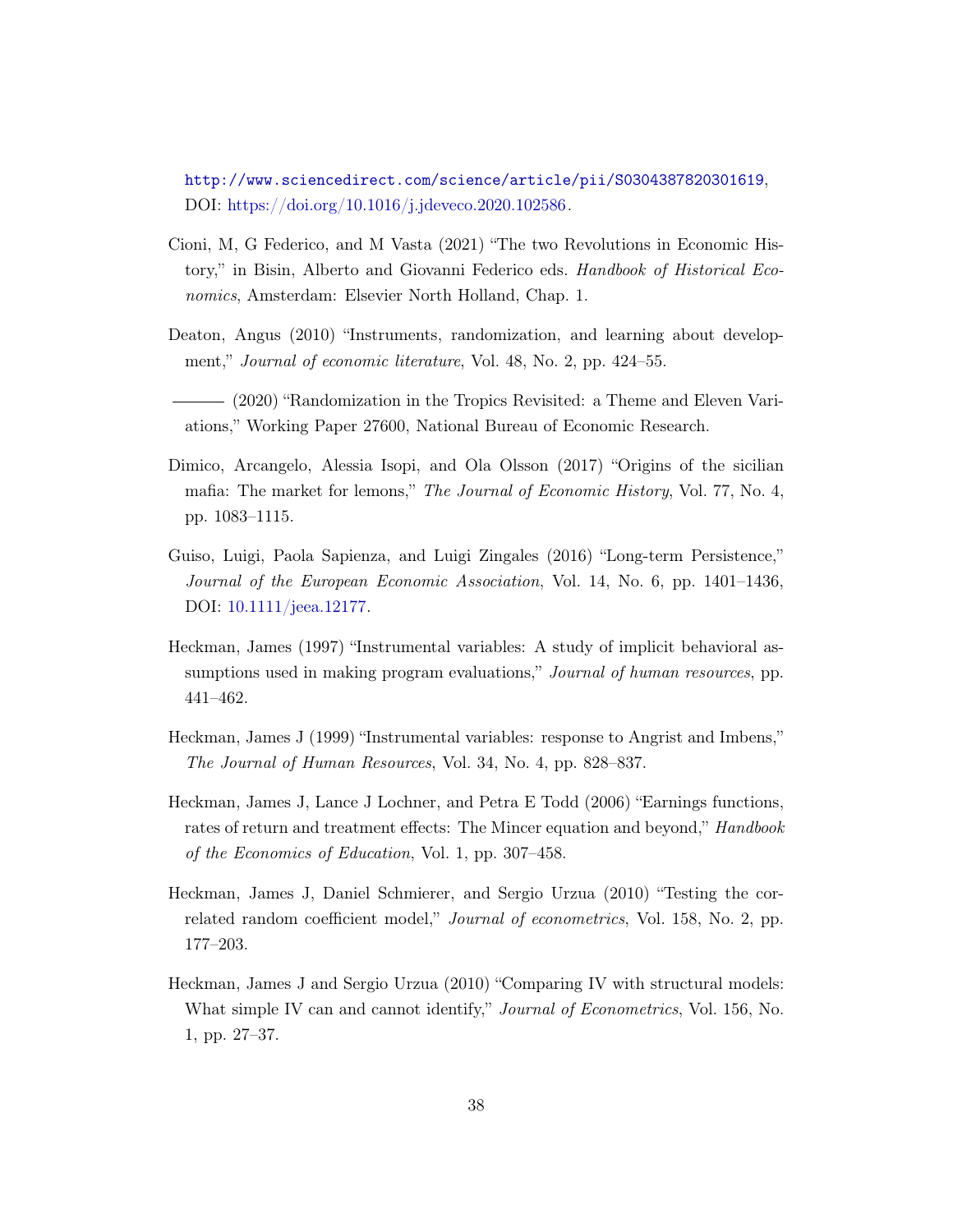- <span id="page-38-0"></span>Heckman, James J and Edward Vytlacil (2005) "Structural equations, treatment effects, and econometric policy evaluation 1," Econometrica, Vol. 73, No. 3, pp. 669–738.
- Imbens, Guido (2019) "Potential Outcome and Directed Acyclic Graph Approaches to Causality: Relevance for Empirical Practice in Economics," Working Paper 26104, National Bureau of Economic Research.
- Imbens, Guido W (2010) "Better LATE than nothing: Some comments on Deaton (2009) and Heckman and Urzua (2009)," Journal of Economic literature, Vol. 48, No. 2, pp. 399–423.
- Imbens, Guido W. and Joshua D. Angrist (1994) "Identification and Estimation of Local Average Treatment Effects," Econometrica, Vol. 62, No. 2, pp. 467–475, URL: <http://www.jstor.org/stable/2951620>.
- Kelly, Morgan (2019) "The standard errors of persistence," Working Paper DP13783, CEPR.
- Nunn, Nathan (2008) "The long-term effects of Africa's slave trades," The Quarterly Journal of Economics, Vol. 123, No. 1, pp. 139–176.
- Nunn, Nathan and Leonard Wantchekon (2011) "The slave trade and the origins of mistrust in Africa," American Economic Review, Vol. 101, No. 7, pp. 3221–52.
- Pearl, Judea (2009) *Causality*: Cambridge university press.
- Pearl, Judea, Madelyn Glymour, and Nicholas P Jewell (2016) Causal inference in statistics: A primer: John Wiley & Sons.
- Persson, Torsten and Guido Tabellini (2021) "Culture, Institutions and Policy," in Bisin, Alberto and Giovanni Federico eds. Handbook of Historical Economics, Amsterdam: Elsevier North Holland, Chap. 15.
- Przeworski, Adam (2004) "The last instance: Are institutions the primary cause of economic development?" Archives Européennes de Sociologie/European Journal of Sociology/Europäisches Archiv für Soziologie, pp. 165–188.
- Rosenzweig, Mark R and Kenneth I Wolpin (2000) "Natural "natural experiments" in economics," Journal of Economic Literature, Vol. 38, No. 4, pp. 827–874.